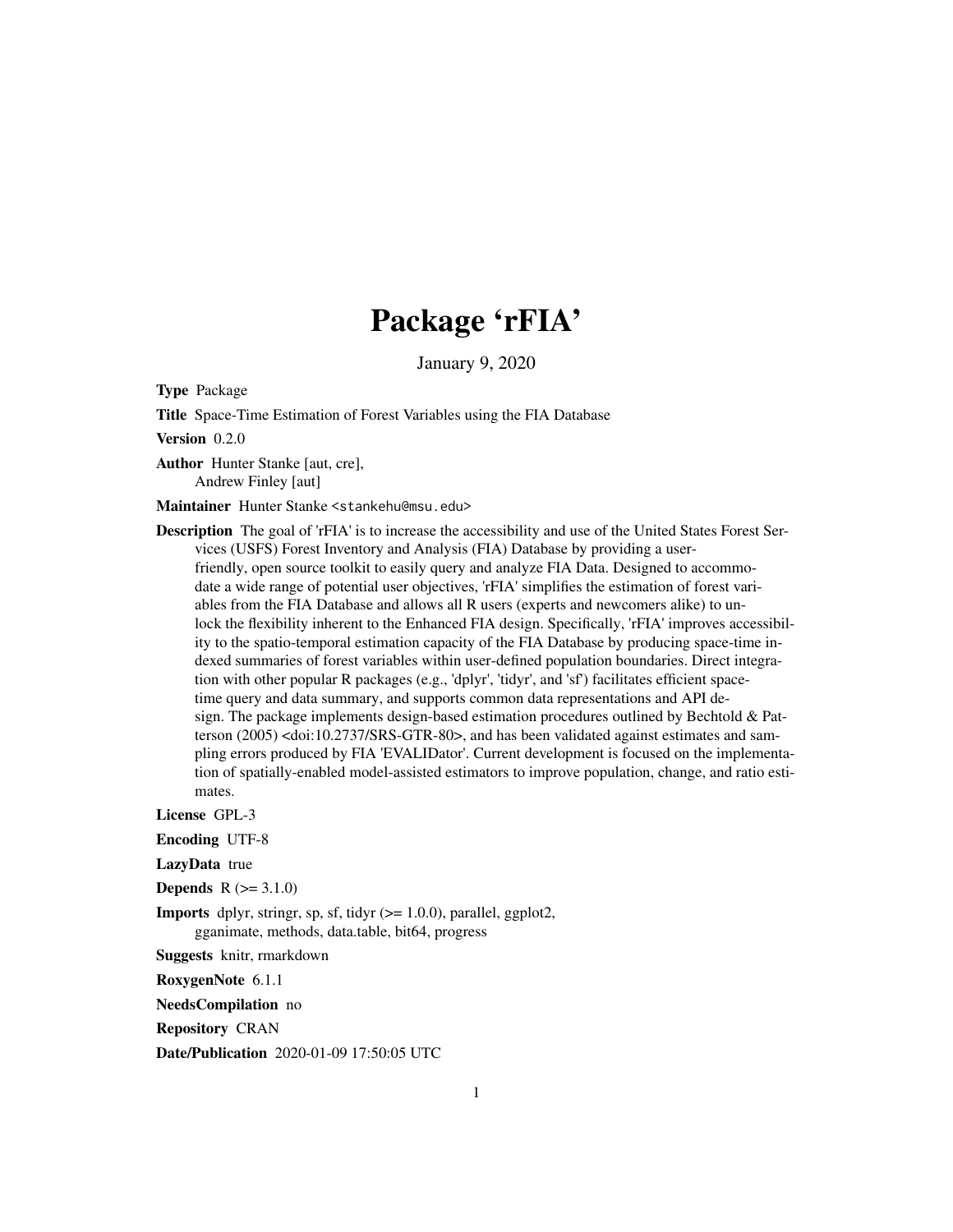# <span id="page-1-0"></span>R topics documented:

| Index |  |  | 56 |
|-------|--|--|----|

area *Estimate land area from FIADB*

# Description

Produces estimates of total area (acreage) from FIA data. Estimates can be produced for regions defined within the FIA Database (e.g. counties), at the plot level, or within user-defined areal units. Options to group estimates by species, size class, and other variables defined in the FIADB. If multiple reporting years (EVALIDs) are included in the data, estimates will be output as a time series. If multiple states are represented by the data, estimates will be output for the full region (all area combined), unless specified otherwise (e.g. grpBy = STATECD).

#### Usage

```
area(db, grpBy = NULL, polys = NULL, return Spatial = FALSE,byLandType = FALSE, landType = 'forest', method = 'TI',
    lambda = .5, treeDomain = NULL, areaDomain = NULL,
    totals = FALSE, byPlot = FALSE, nCores = 1)
```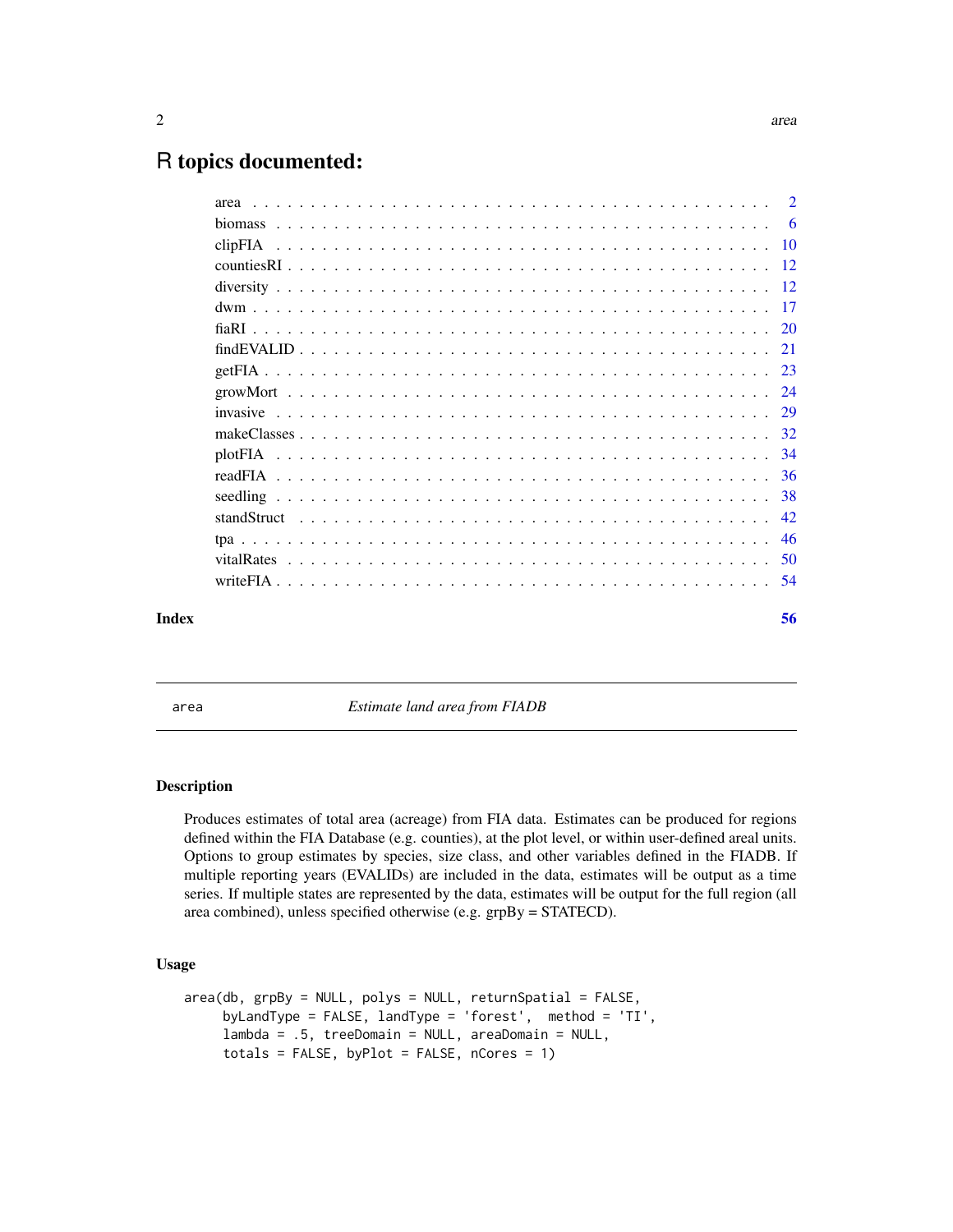#### <span id="page-2-0"></span> $area$  3

| db            | FIA.Database object produced from readFIA. Function requires that PLOT,<br>TREE, COND, POP_PLOT_STRATUM_ASSGN, POP_ESTN_UNIT, POP_EVAL,<br>POP_STRATUM, POP_EVAL_TYP, POP_EVAL_GRP tables exist in FIA.Database<br>object.                                                                                                                                                                                                                                  |
|---------------|-------------------------------------------------------------------------------------------------------------------------------------------------------------------------------------------------------------------------------------------------------------------------------------------------------------------------------------------------------------------------------------------------------------------------------------------------------------|
| grpBy         | variables from PLOT, COND, or TREE tables to group estimates by (NOT<br>quoted). Multiple grouping variables should be combined with c(), and group-<br>ing will occur heirarchically. For example, to produce seperate estimates for<br>each ownership group within ecoregion subsections, specify c (ECOSUBCD, OWNGRPCD).                                                                                                                                 |
| polys         | sp or sf Polygon/MultiPolgyon object; Areal units to bin data for estimation.<br>Seperate estimates will be produces for region encompassed by each areal unit.                                                                                                                                                                                                                                                                                             |
| returnSpatial | logical; if TRUE, return sf spatial object (polys must also be specified).                                                                                                                                                                                                                                                                                                                                                                                  |
| byLandType    | logical; if TRUE, return estimates grouped by individual land type classes ('tim-<br>berland', 'non-timberland forest', 'non-forest', and 'water).                                                                                                                                                                                                                                                                                                          |
| landType      | character ("forest", "non-forest", "census water", "non-census water", "water",<br>or "all"); Type of land which estimates will be produced for. Timberland is<br>a subset of forestland (default) which has high site potential and non-reserve<br>status (see details).                                                                                                                                                                                   |
| method        | character; Method used for annual panel combination (see details). One of: 'TI'<br>(temporally indifferent), 'annual' (annual panels), 'SMA' (simple moving aver-<br>age), 'LMA' (linear moving average), or 'EMA' (exponential moving average)                                                                                                                                                                                                             |
| lambda        | numeric $(0,1)$ ; if method == 'EMA', the decay parameter used to define weight-<br>ing scheme for annual panels. Low values place higher weight on more recent<br>panels, and vice versa. Specify a vector of values to compute estimates using<br>mulitple wieghting schemes, and use plotFIA with grp set to lambda to produce<br>moving average ribbon plots.                                                                                           |
| treeDomain    | logical predicates defined in terms of the variables in PLOT, TREE, and/or<br>COND tables. Used to define the type of trees for which estimates will be<br>produced (e.g. DBH greater than 20 inches: DIA > 20, Dominant/Co-dominant<br>crowns only: CCLCD % in% $c(2,3)$ ). Multiple conditions are combined with &<br>(and) or $\mid$ (or). Only trees where the condition evaluates to TRUE are used in<br>producing estimates. Should NOT be quoted.    |
| areaDomain    | logical predicates defined in terms of the variables in PLOT and/or COND ta-<br>bles. Used to define the area for which estimates will be produced (e.g. within<br>1 mile of improved road: RDDISTCD %in% c(1:6), Hard maple/basswood forest<br>type: FORTYPCD == 805). Multiple conditions are combined with & (and) or  <br>(or). Only plots within areas where the condition evaluates to TRUE are used in<br>producing estimates. Should NOT be quoted. |
| totals        | logical; if TRUE, return population estimates (e.g. total area, total trees) along<br>with ratio estimates (e.g. mean trees per acre).                                                                                                                                                                                                                                                                                                                      |
| byPlot        | logical; if TRUE, returns estimates for individual plot locations (population to-<br>tals not returned).                                                                                                                                                                                                                                                                                                                                                    |
| nCores        | numeric; number of cores to use for parallel implementation. Check available<br>cores using $detectCores$ . Default = 1, serial processing.                                                                                                                                                                                                                                                                                                                 |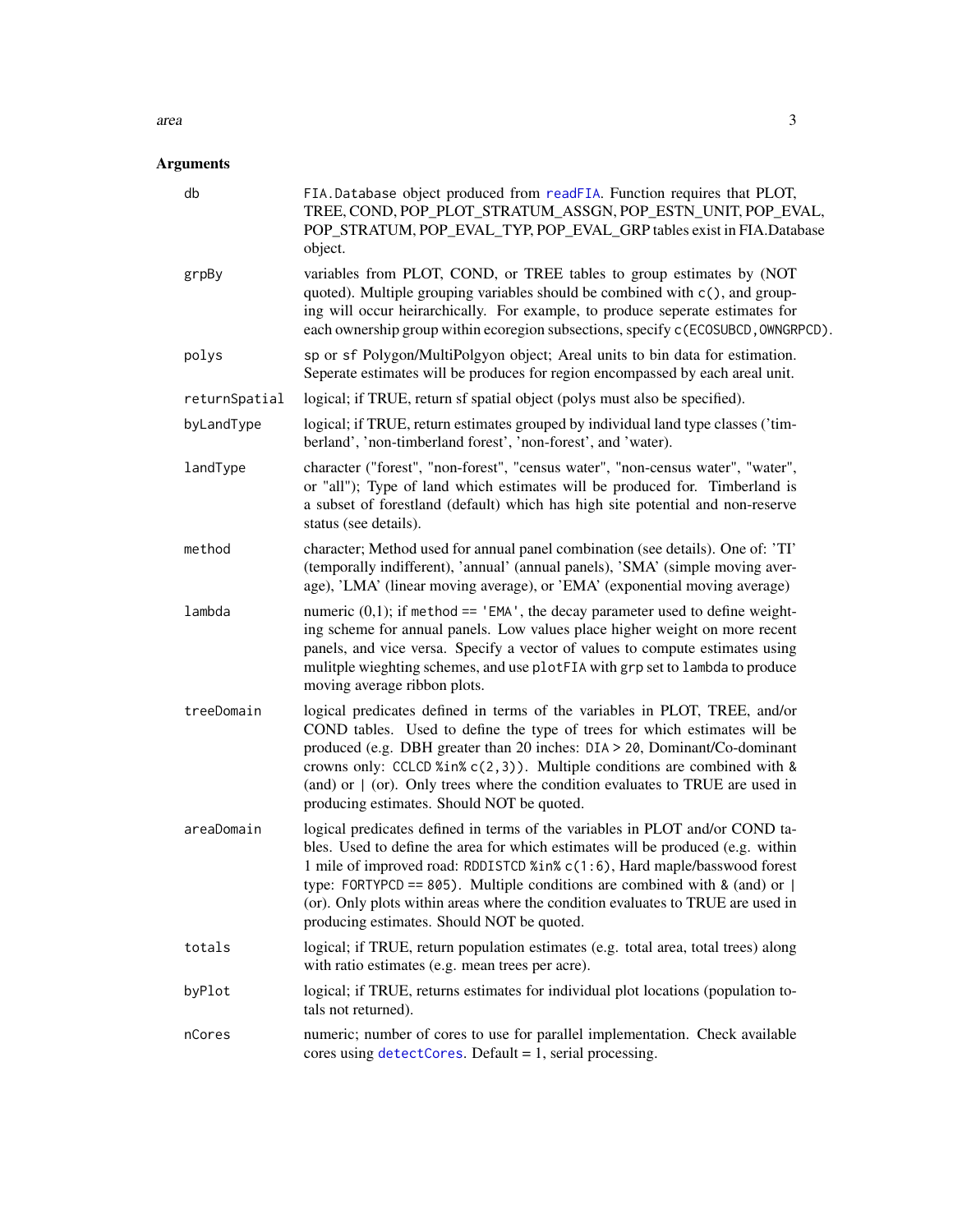#### <span id="page-3-0"></span>Details

Estimation of attributes follows the procedures documented in Bechtold and Patterson (2005).

Users may specify alternatives to the 'Temporally Indifferent' method for panel combination using the method argument. Estimators are currently implemented for the temporally indifferent (TI) method (default, used by EVALIDator), simple moving average (SMA), exponential moving average (EMA), and annual estimation (no panel combination). Users may modify the temporal weighting scheme employed by the exponential moving average using the yrs argument. See Chapter 5 of Bechtold & Patterson (2005) for more details.

Stratified random sampling techniques are most often employed to compute estimates in recent inventories, although double sampling and simple random sampling may be employed for early inventories. Estimates are adjusted for non-response bias by assuming attributes of non-response plot locations to be equal to the mean of other plots included within thier respective stratum or population.

Forest land must be at least 10-percent stocked by trees of any size, including land that formerly had such tree cover and that will be naturally or artificially regenerated. Forest land includes transition zones, such as areas between heavily forested and nonforested lands that are at least 10-percent stocked with trees and forest areas adjacent to urban and builtup lands. The minimum area for classification of forest land is 1 acre and 120 feet wide measured stem-to-stem from the outermost edge. Unimproved roads and trails, streams, and clearings in forest areas are classified as forest if less than 120 feet wide. Timber land is a subset of forest land that is producing or is capable of producing crops of industrial wood and not withdrawn from timber utilization by statute or administrative regulation. (Note: Areas qualifying as timberland are capable of producing at least 20 cubic feet per acre per year of industrial wood in natural stands. Currently inaccessible and inoperable areas are NOT included).

Easy, efficient parallelization is implemented with the [parallel](#page-0-0) package. Users must only specify the nCores argument with a value greater than 1 in order to implement parallel processing on their machines. Parallel implementation is achieved using a snow type cluster on any Windows OS, and with multicore forking on any Unix OS (Linux, Mac). Implementing parallel processing may substantially decrease free memory during processing, particularly on Windows OS. Thus, users should be cautious when running in parallel, and consider implementing serial processing for this task if computational resources are limited (nCores = 1).

#### Value

Dataframe or SF object (if returnSpatial = TRUE). If byPlot = TRUE, values are returned for each plot (proportion of plot in domain of interest). All variables with names ending in SE, represent the estimate of sampling error  $(\%)$  of the variable.

- **YEAR**: reporting year associated with estimates
- **AREA**: estimate of total area wihtin domain of interest (acres)
- nPlots: number of non-zero plots used to compute area estimates

#### Note

All sampling error estimates are returned as percentages, and represent ~68% confidence (1 standard deviation). To compute sampling error percent with 95% confidence, multiply by 1.96.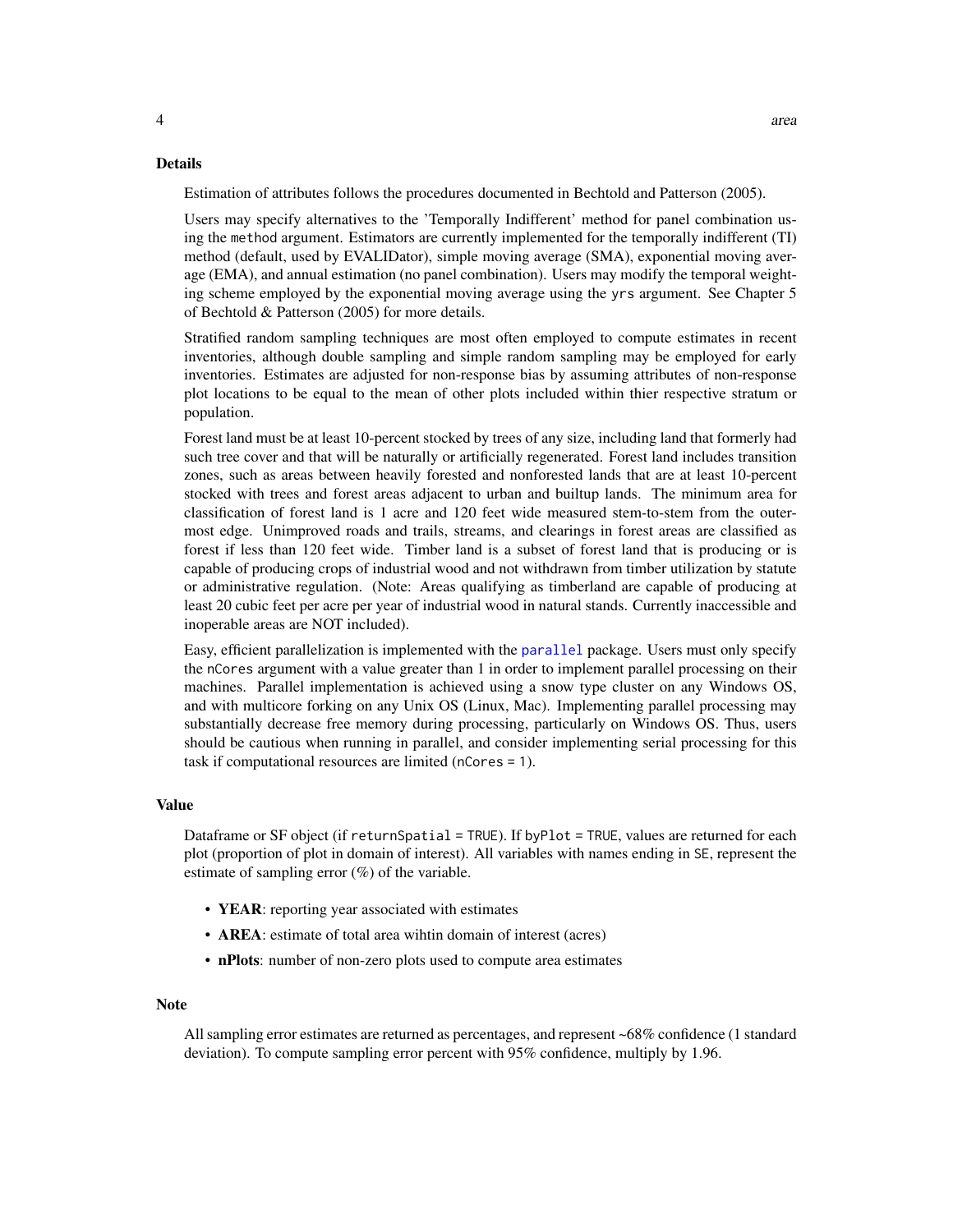<span id="page-4-0"></span>area  $5$ 

### Author(s)

Hunter Stanke and Andrew Finley

#### References

FIA Database User Guide: <https://www.fia.fs.fed.us/library/database-documentation/>

Bechtold, W.A.; Patterson, P.L., eds. 2005. The Enhanced Forest Inventory and Analysis Program - National Sampling Design and Estimation Procedures. Gen. Tech. Rep. SRS - 80. Asheville, NC: U.S. Department of Agriculture, Forest Service, Southern Research Station. 85 p. [https:](https://www.srs.fs.usda.gov/pubs/gtr/gtr_srs080/gtr_srs080.pdf) [//www.srs.fs.usda.gov/pubs/gtr/gtr\\_srs080/gtr\\_srs080.pdf](https://www.srs.fs.usda.gov/pubs/gtr/gtr_srs080/gtr_srs080.pdf)

#### See Also

[biomass](#page-5-1), [growMort](#page-23-1), [tpa](#page-45-1)

#### Examples

```
## Load data from the rFIA package
data(fiaRI)
data(countiesRI)
## Most recents subset
fiaRI_mr <- clipFIA(fiaRI)
## Most recent estimates of forested area in RI
area(db = fiaRI_mr)## Same as above grouped by land class
area(db = fiaRI_m, byLandType = TRUE)## Estimates for area where stems greater than 20 in DBH occur for
## available inventories (time-series)
area(db = fiaRI,landType = 'forest',
     treeDomain = DIA > 20)
## Same as above, but implemented in parallel (much quicker)
parallel::detectCores(logical = FALSE) # 4 cores available, we will take 2
area(db = fiaRI,landType = 'forest',
     treeDomain = DIA > 20,
    nCores =2)
```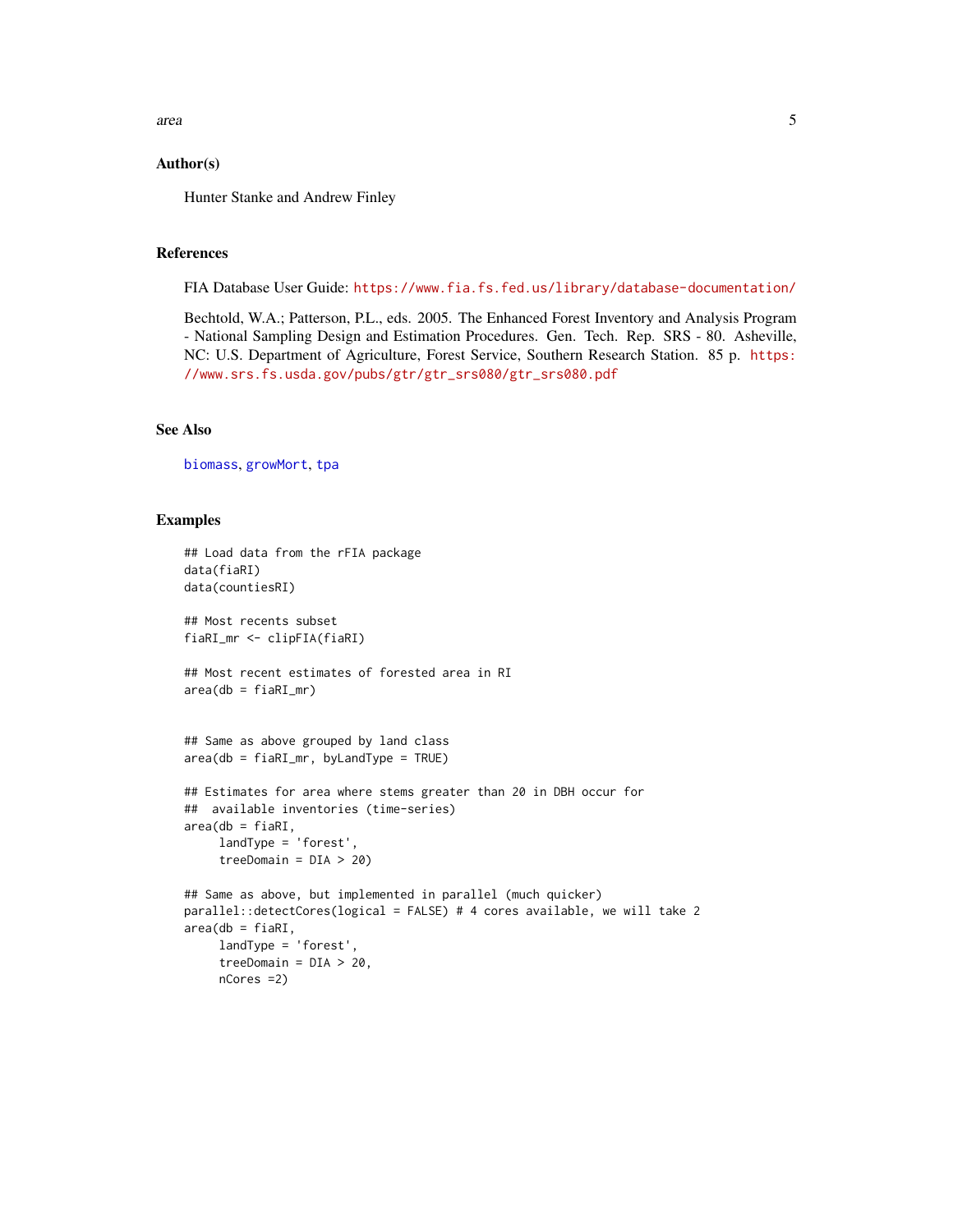#### <span id="page-5-1"></span><span id="page-5-0"></span>Description

Produces estimates of volume, biomass, and carbon on a per acre basis from FIA data, along with population estimates for each variable. Estimates can be produced for regions defined within the FIA Database (e.g. counties), at the plot level, or within user-defined areal units. Options to group estimates by species, size class, and other variables defined in the FIADB. If multiple reporting years (EVALIDs) are included in the data, estimates will be output as a time series. If multiple states are represented by the data, estimates will be output for the full region (all area combined), unless specified otherwise (e.g. grpBy = STATECD).

#### Usage

```
biomass(db, grpBy = NULL, polys = NULL, returnSpatial = FALSE, bySpecies = FALSE,
       bySizeClass = FALSE, landType = 'forest', treeType = 'live',
       method = 'TI', lambda = .5, treeDomain = NULL, areaDomain = NULL,
       totals = FALSE, byPlot = FALSE, nCores = 1)
```

| db            | FIA.Database object produced from readFIA; Function requires that PLOT,<br>TREE, COND, POP_PLOT_STRATUM_ASSGN, POP_ESTN_UNIT, POP_EVAL,<br>POP_STRATUM, POP_EVAL_TYP, POP_EVAL_GRP tables exist in FIA.Database<br>object.                                                                                                                                                                                                      |
|---------------|---------------------------------------------------------------------------------------------------------------------------------------------------------------------------------------------------------------------------------------------------------------------------------------------------------------------------------------------------------------------------------------------------------------------------------|
| grpBy         | variables from PLOT, COND, or TREE tables to group estimates by (NOT<br>quoted). Multiple grouping variables should be combined with c(), and group-<br>ing will occur heirarchically. For example, to produce seperate estimates for<br>each ownership group within ecoregion subsections, specify c (ECOSUBCD, OWNGRPCD).                                                                                                     |
| polys         | sp or sf Polygon/MultiPolgyon object; Areal units to bin data for estimation.<br>Seperate estimates will be produces for region encompassed by each areal unit.                                                                                                                                                                                                                                                                 |
| returnSpatial | logical; if TRUE, return sf spatial object (polys must also be specified).                                                                                                                                                                                                                                                                                                                                                      |
| bySpecies     | logical; if TRUE, returns estimates grouped by species.                                                                                                                                                                                                                                                                                                                                                                         |
| bySizeClass   | logical; if TRUE, returns estimates grouped by size class (2-inch intervals, see<br>makeClasses to compute different size class intervals).                                                                                                                                                                                                                                                                                     |
| landType      | character ('forest' or 'timber'); Type of land which estimates will be produced<br>for. Timberland is a subset of forestland (default) which has high site potential<br>and non-reserve status (see details).                                                                                                                                                                                                                   |
| treeType      | character ('all', 'live', 'dead', or 'gs'); Type of tree which estimates will be<br>produced for. All (default) includes all stems, live and dead, greater than 1 in.<br>DBH. Live/Dead includes all stems greater than 1 in. DBH which are live or<br>dead (leaning less than 45 degrees), respectively. GS (growing-stock) includes<br>live stems greater than 5 in. DBH which contain at least one 8 ft merchantable<br>log. |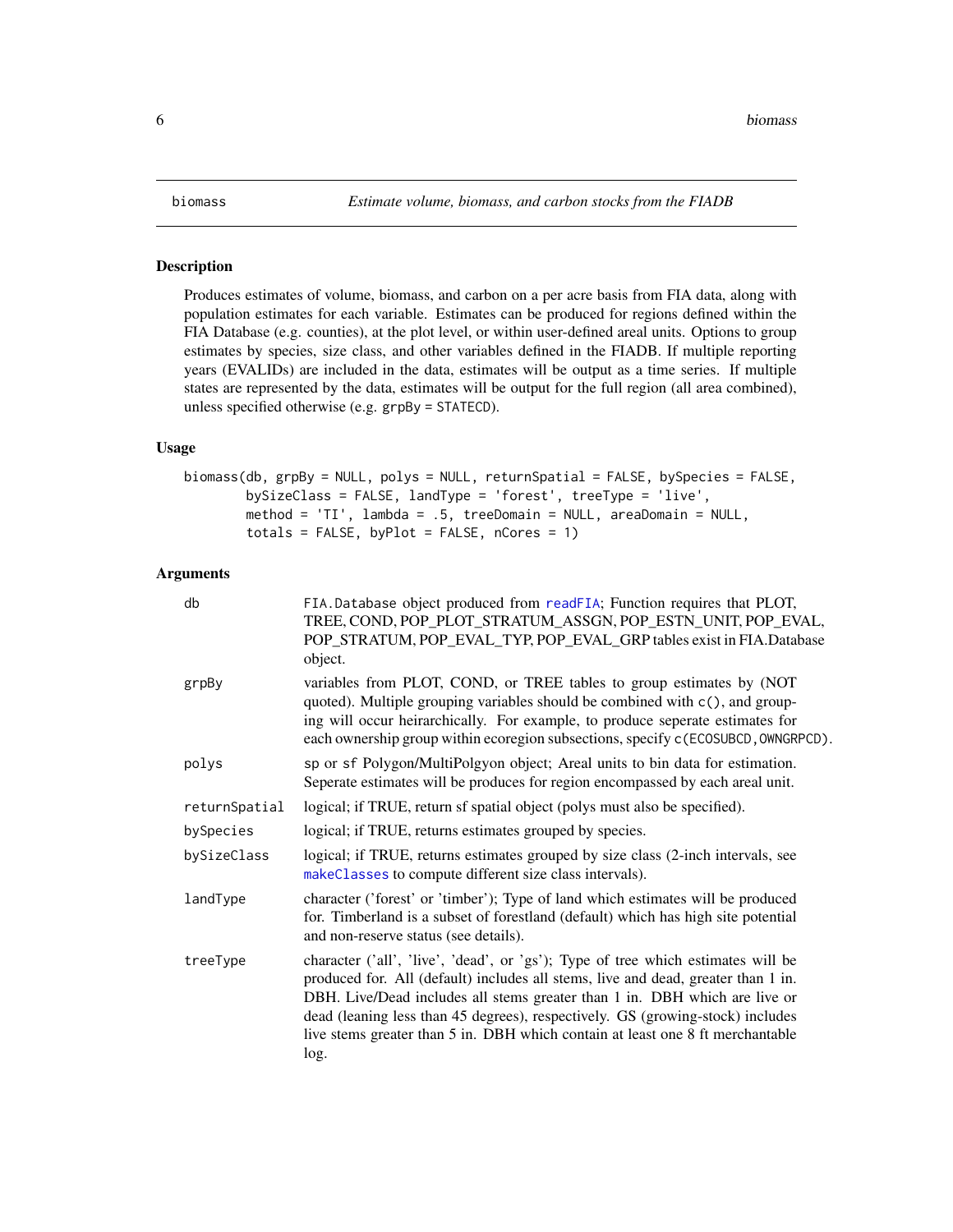#### <span id="page-6-0"></span>biomass and the contract of the contract of the contract of the contract of the contract of the contract of the contract of the contract of the contract of the contract of the contract of the contract of the contract of th

| method     | character; Method used for annual panel combination (see details). One of: 'TI'<br>(temporally indifferent), 'annual' (annual panels), 'SMA' (simple moving aver-<br>age), 'LMA' (linear moving average), or 'EMA' (exponential moving average)                                                                                                                                                                                                               |
|------------|---------------------------------------------------------------------------------------------------------------------------------------------------------------------------------------------------------------------------------------------------------------------------------------------------------------------------------------------------------------------------------------------------------------------------------------------------------------|
| lambda     | numeric $(0,1)$ ; if method == 'EMA', the decay parameter used to define weight-<br>ing scheme for annual panels. Low values place higher weight on more recent<br>panels, and vice versa. Specify a vector of values to compute estimates using<br>mulitple wieghting schemes, and use plotFIA with grp set to lambda to produce<br>moving average ribbon plots.                                                                                             |
| treeDomain | logical predicates defined in terms of the variables in PLOT, TREE, and/or<br>COND tables. Used to define the type of trees for which estimates will be<br>produced (e.g. DBH greater than 20 inches: DIA > 20, Dominant/Co-dominant<br>crowns only: CCLCD %in% $c(2,3)$ ). Multiple conditions are combined with &<br>(and) or $\mid$ (or). Only trees where the condition evaluates to TRUE are used in<br>producing estimates. Should NOT be quoted.       |
| areaDomain | logical predicates defined in terms of the variables in PLOT and/or COND ta-<br>bles. Used to define the area for which estimates will be produced (e.g. within<br>1 mile of improved road: RDDISTCD %in% c(1:6), Hard maple/basswood forest<br>type: FORTYPCD == 805). Multiple conditions are combined with & (and) or $ $<br>(or). Only plots within areas where the condition evaluates to TRUE are used in<br>producing estimates. Should NOT be quoted. |
| totals     | logical; if TRUE, return population estimates (e.g. total area, total biomass)<br>along with ratio estimates (e.g. mean biomass per acre).                                                                                                                                                                                                                                                                                                                    |
| byPlot     | logical; if TRUE, returns estimates for individual plot locations (population to-<br>tals not returned).                                                                                                                                                                                                                                                                                                                                                      |
| nCores     | numeric; number of cores to use for parallel implementation. Check available<br>cores using $detectCores$ . Default = 1, serial processing.                                                                                                                                                                                                                                                                                                                   |

# Details

Estimation of attributes follows the procedures documented in Bechtold and Patterson (2005). Specifically, volume, biomass, and carbon mass per acre are computed using a sample-based ratioof-means estimator of total volume (carbon or biomass) / total land area within the domain of interest.

Net volume estimates (NETVOL) include only the volume of wood in the central stem of a sample tree, from a 1-foot stump to a minimum 4-inch top diameter, or to where the central stem breaks into limbs all of which are greater than 4.0 inches in diameter. Does not include rotten, missing, and form cull portions of the main stem. Saw volume estimates (SAWVOL) incldue the net volume in the sawlog portion of the tree, from a 1-foot stump to a 9 inches (hardwood) or 7 inches (softwood) top. All volume estimates are reported in cubic feet (cu. ft. / acre). For estimates in board feet, multiply output values by 12.

Biomass (BIO) and carbon (CARB) estimates are computed seperately for aboveground (AG) and belowground (BG) stocks, and their totals are the summation of above and belowground stocks. All biomass and carbon estimates are reported in oven-dry mass (short tons). Belowground mass for an individual tree includes modeled estimates for coarse roots  $(> 0.1$ "). Above ground mass includes all portions of a tree above the root collar, excluding foliage.

Users may specify alternatives to the 'Temporally Indifferent' method for panel combination using the method argument. Estimators are currently implemented for the temporally indifferent (TI)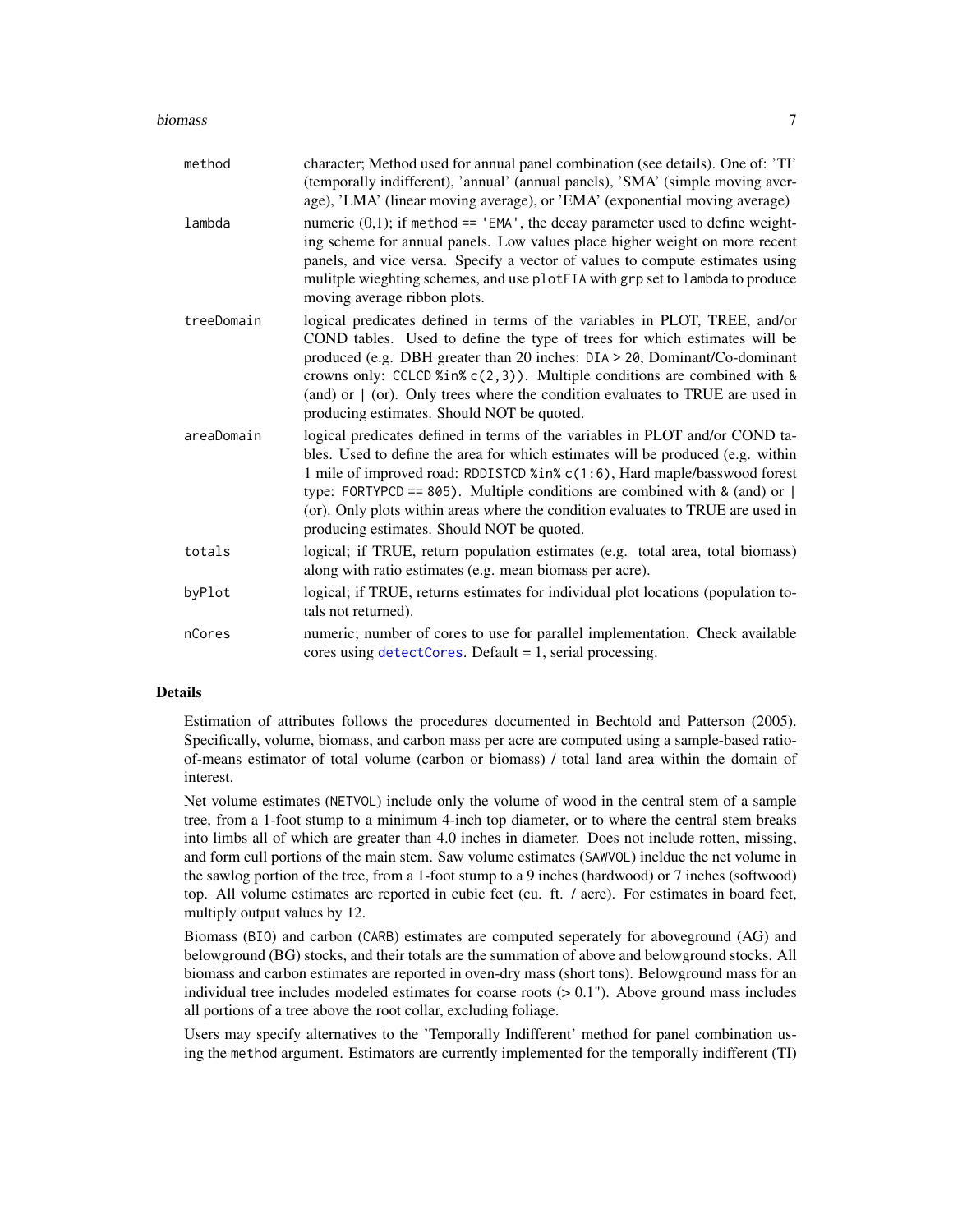<span id="page-7-0"></span>method (default, used by EVALIDator), simple moving average (SMA), exponential moving average (EMA), and annual estimation (no panel combination). Users may modify the temporal weighting scheme employed by the exponential moving average using the yrs argument. See Chapter 5 of Bechtold & Patterson (2005) for more details.

Stratified random sampling techniques are most often employed to compute estimates in recent inventories, although double sampling and simple random sampling may be employed for early inventories. Estimates are adjusted for non-response bias by assuming attributes of non-response plot locations to be equal to the mean of other plots included within thier respective stratum or population.

Forest land must be at least 10-percent stocked by trees of any size, including land that formerly had such tree cover and that will be naturally or artificially regenerated. Forest land includes transition zones, such as areas between heavily forested and nonforested lands that are at least 10-percent stocked with trees and forest areas adjacent to urban and builtup lands. The minimum area for classification of forest land is 1 acre and 120 feet wide measured stem-to-stem from the outermost edge. Unimproved roads and trails, streams, and clearings in forest areas are classified as forest if less than 120 feet wide. Timber land is a subset of forest land that is producing or is capable of producing crops of industrial wood and not withdrawn from timber utilization by statute or administrative regulation. (Note: Areas qualifying as timberland are capable of producing at least 20 cubic feet per acre per year of industrial wood in natural stands. Currently inaccessible and inoperable areas are NOT included).

Easy, efficient parallelization is implemented with the [parallel](#page-0-0) package. Users must only specify the nCores argument with a value greater than 1 in order to implement parallel processing on their machines. Parallel implementation is achieved using a snow type cluster on any Windows OS, and with multicore forking on any Unix OS (Linux, Mac). Implementing parallel processing may substantially decrease free memory during processing, particularly on Windows OS. Thus, users should be cautious when running in parallel, and consider implementing serial processing for this task if computational resources are limited (nCores = 1).

# Value

Dataframe or SF object (if returnSpatial = TRUE). If byPlot = TRUE, totals are returned for each plot. All variables with names ending in SE represent the estimate of sampling error (%) of the variable. All variables with names ending in TOTAL represent the population total of the variable.

- YEAR: reporting year associated with estimates
- **NETVOL\_ACRE:** estimate of mean net volume per acre (cu.ft./acre)
- SAWVOL\_ACRE: estimate of mean merchantable saw volume per acre (cu.ft./acre)
- BIO\_AG\_ACRE: estimate of mean aboveground biomass per acre (tons/acre)
- BIO BG ACRE: estimate of mean belowground biomass per acre (tons/acre)
- BIO ACRE: estimate of mean total biomass per acre (tons/acre)
- CARB\_AG\_ACRE: estimate of mean aboveground carbon per acre (tons/acre)
- **CARB BG** ACRE: estimate of mean belowground carbon per acre (tons/acre)
- **CARB ACRE**: estimate of mean total carbon per acre (tons/acre)
- nPlots VOL: number of non-zero plots used to compute volume, biomass, and carbon estimates
- nPlots\_AREA: number of non-zero plots used to compute land area estimates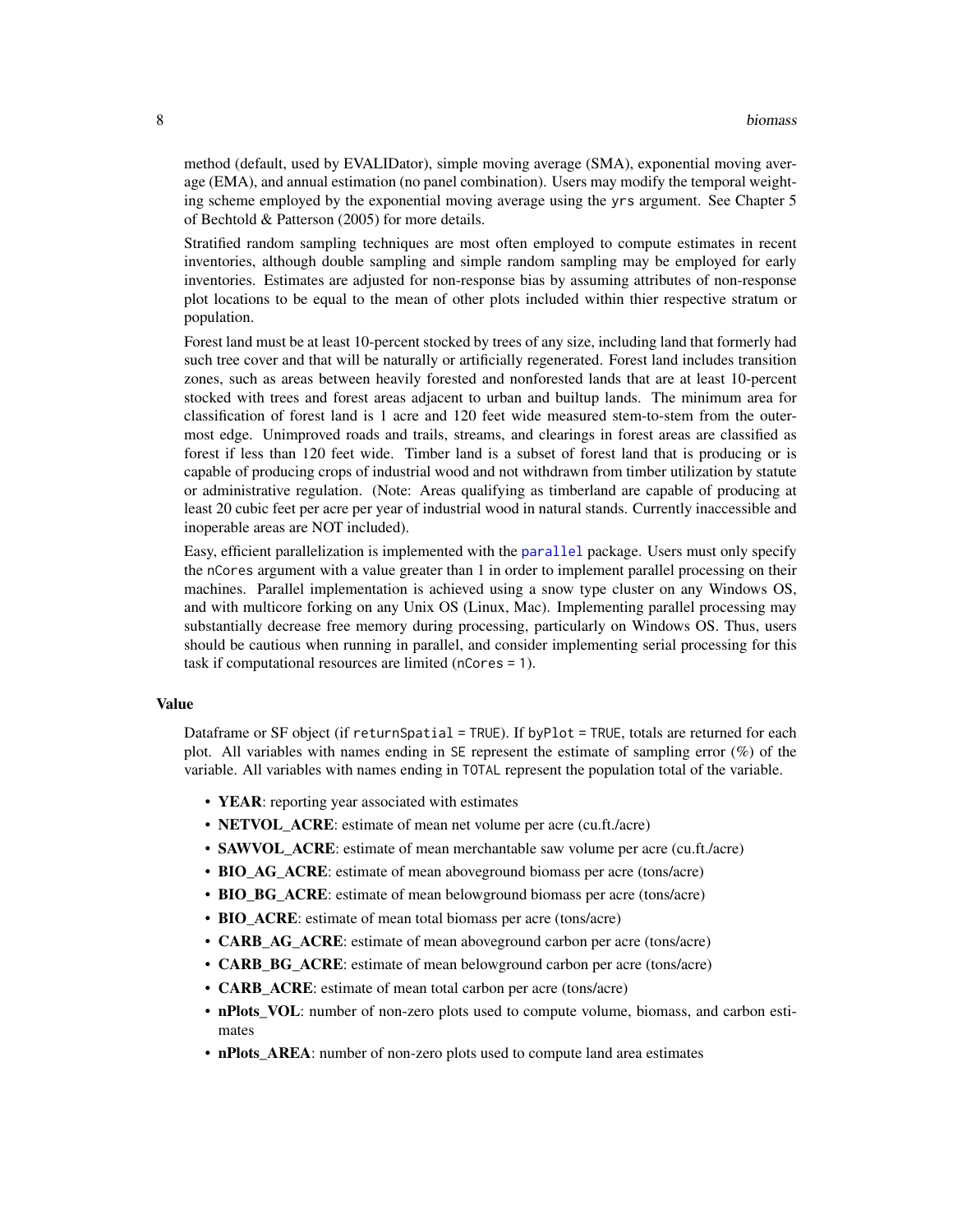#### <span id="page-8-0"></span>biomass 9

# Note

All sampling error estimates are returned as percentages, and represent ~68% confidence (1 standard deviation). To compute sampling error percent with 95% confidence, multiply by 1.96.

#### Author(s)

Hunter Stanke and Andrew Finley

#### References

FIA Database User Guide: <https://www.fia.fs.fed.us/library/database-documentation/>

Bechtold, W.A.; Patterson, P.L., eds. 2005. The Enhanced Forest Inventory and Analysis Program - National Sampling Design and Estimation Procedures. Gen. Tech. Rep. SRS - 80. Asheville, NC: U.S. Department of Agriculture, Forest Service, Southern Research Station. 85 p. [https:](https://www.srs.fs.usda.gov/pubs/gtr/gtr_srs080/gtr_srs080.pdf) [//www.srs.fs.usda.gov/pubs/gtr/gtr\\_srs080/gtr\\_srs080.pdf](https://www.srs.fs.usda.gov/pubs/gtr/gtr_srs080/gtr_srs080.pdf)

#### See Also

[tpa](#page-45-1), [vitalRates](#page-49-1), [growMort](#page-23-1)

#### Examples

```
## Load data from the rFIA package
data(fiaRI)
data(countiesRI)
## Most recents subset
fiaRI_mr <- clipFIA(fiaRI)
## Most recent estimates for growing-stock on timber land by species
biomass(db = fiaRI_mr,
        landType = 'timber',
        treeType = 'gs')
## Estimates for live white pine ( > 12" DBH) on forested mesic sites (all available inventories)
biomass(fiaRI_mr,
        treeType = 'live',
        treeDomain = SPCD == 129 & DIA > 12, # Species code for white pine
        areaDomain = PHYSCLCD %in% 21:29) # Mesic Physiographic classes
## Most recent estimates grouped by stand age on forest land
# Make a categorical variable which represents stand age (grouped by 10 yr intervals)
fiaRI_mr$COND$STAND_AGE <- makeClasses(fiaRI_mr$COND$STDAGE, interval = 10)
biomass(db = fiaRI_mr,
        grpBy = STAND_AGE)
## Estimates for snags greater than 20 in DBH on forestland for all
## available inventories (time-series)
```
biomass(db = fiaRI,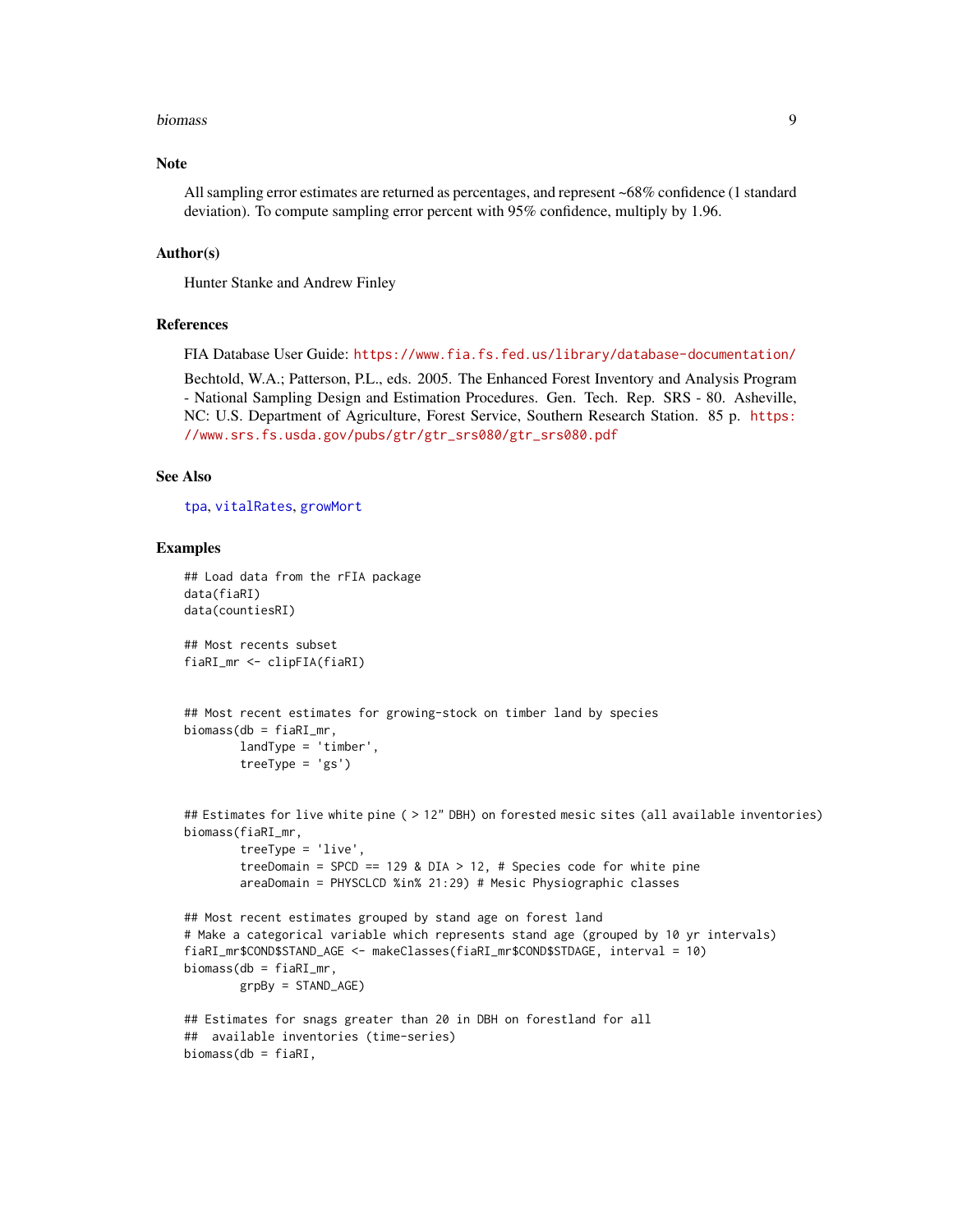```
landType = 'forest',
        treeType = 'dead',
        treeDomain = DIA > 20)
## Most recent estimates for live stems on forest land by species
biomass(db = fiaRI_mr,
       landType = 'forest',
        treeType = 'live',
        bySpecies = TRUE)
## Same as above, but implemented in parallel (much quicker)
parallel::detectCores(logical = FALSE) # 4 cores available, we will take 2
biomass(db = fiaRI_mr,
        landType = 'forest',
        treeType = 'live',
       bySpecies = TRUE,
        nCores = 2)
## Most recent estimates for all stems on forest land grouped by user-defined areal units
ctSF <- biomass(fiaRI_mr,
                polys = countiesRI,
                returnSpatial = TRUE)
plot(ctSF) # Plot multiple variables simultaneously
plotFIA(ctSF, BIO_AG_ACRE) # Plot of aboveground biomass per acre
```
<span id="page-9-1"></span>

| clipFIA | Spatial and temporal queries for FIADB |  |
|---------|----------------------------------------|--|

# Description

Performs space-time queries on Forest Inventory and Analysis Database (FIADB). Subset database to include only data associated with particular inventory years (i.e., most recent), and/or only data within a user-defined region.

#### Usage

clipFIA(db, mostRecent = TRUE, mask = NULL, matchEval = FALSE, evalid = NULL, designCD = NULL, nCores = 1)

| db         | FIA.Database object produced from readFIA.                                                                 |
|------------|------------------------------------------------------------------------------------------------------------|
| mostRecent | logical; if TRUE, returns only data for most recent inventory.                                             |
| mask       | sp or sf Polygon/MultiPolgyon object; defines the boundaries of spatial inter-<br>section with FIA tables. |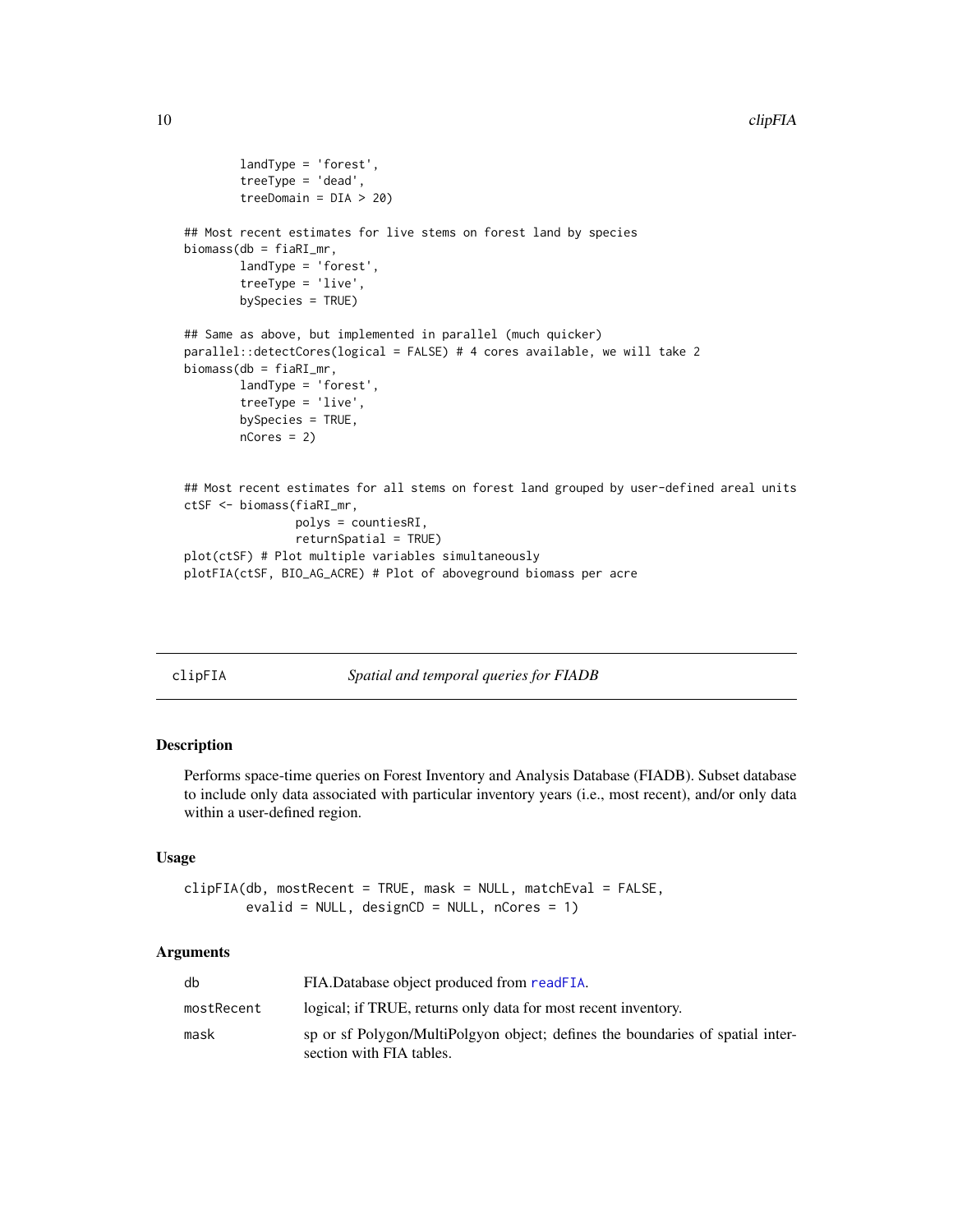#### <span id="page-10-0"></span>clipFIA to the contract of the contract of the contract of the contract of the contract of the contract of the contract of the contract of the contract of the contract of the contract of the contract of the contract of the

| matchEval | logical; if TRUE, returns subset of data for which there are matching reporting<br>years across states. Only useful if db contains mulitple state subsets of the FIA<br>database.                                                                    |
|-----------|------------------------------------------------------------------------------------------------------------------------------------------------------------------------------------------------------------------------------------------------------|
| evalid    | character; unique value which identifies an inventory year and inventory type<br>for a state. If you would like to subset data for an inventory year other than the<br>most recent, use f ind EVALID to look locate this value (see Examples below). |
| designCD  | character vector; plot designs to include. Default includes standard national<br>plot design with other similar sampling designs. See FIA Database User Guide<br>Appendix 1 for descriptions of plot designs (see References).                       |
| nCores    | numeric; number of cores to use for parallel implementation. Check available<br>cores using $detectCores$ . Default = 1, serial processing.                                                                                                          |

# Details

Not required to run other **rFIA** functions, but may help conserve free memory and reduce processing time if user is interested in producing estimates for a specific inventory year or within a region not explicitly described in the database (w/in user defined polygons).

Spatial intersections do not adhere strictly to absolute plot locations, all plots which fall within an estimation unit (often a county) which intersects with a user defined region will be returned. The plots which fall slightly outside of the region do NOT bias estimates (removed from computations), but as FIA often employs stratified random sampling estimators, all plots within intersecting estimation units must be present to proudce unbiased variance estimates.

#### Value

List object containing spatially intersected FIADB tables.

#### Author(s)

Hunter Stanke and Andrew Finley

### References

FIA Database User Guide: <https://www.fia.fs.fed.us/library/database-documentation/>

#### See Also

[findEVALID](#page-20-1)

#### Examples

```
## Load data from rFIA package
data(fiaRI)
## Most recent inventory
clipFIA(fiaRI, mostRecent = TRUE)
## Only plots w/in estimation units w/in a user defined polygon
clipFIA(fiaRI, mask = countiesRI[1,], mostRecent = FALSE)
```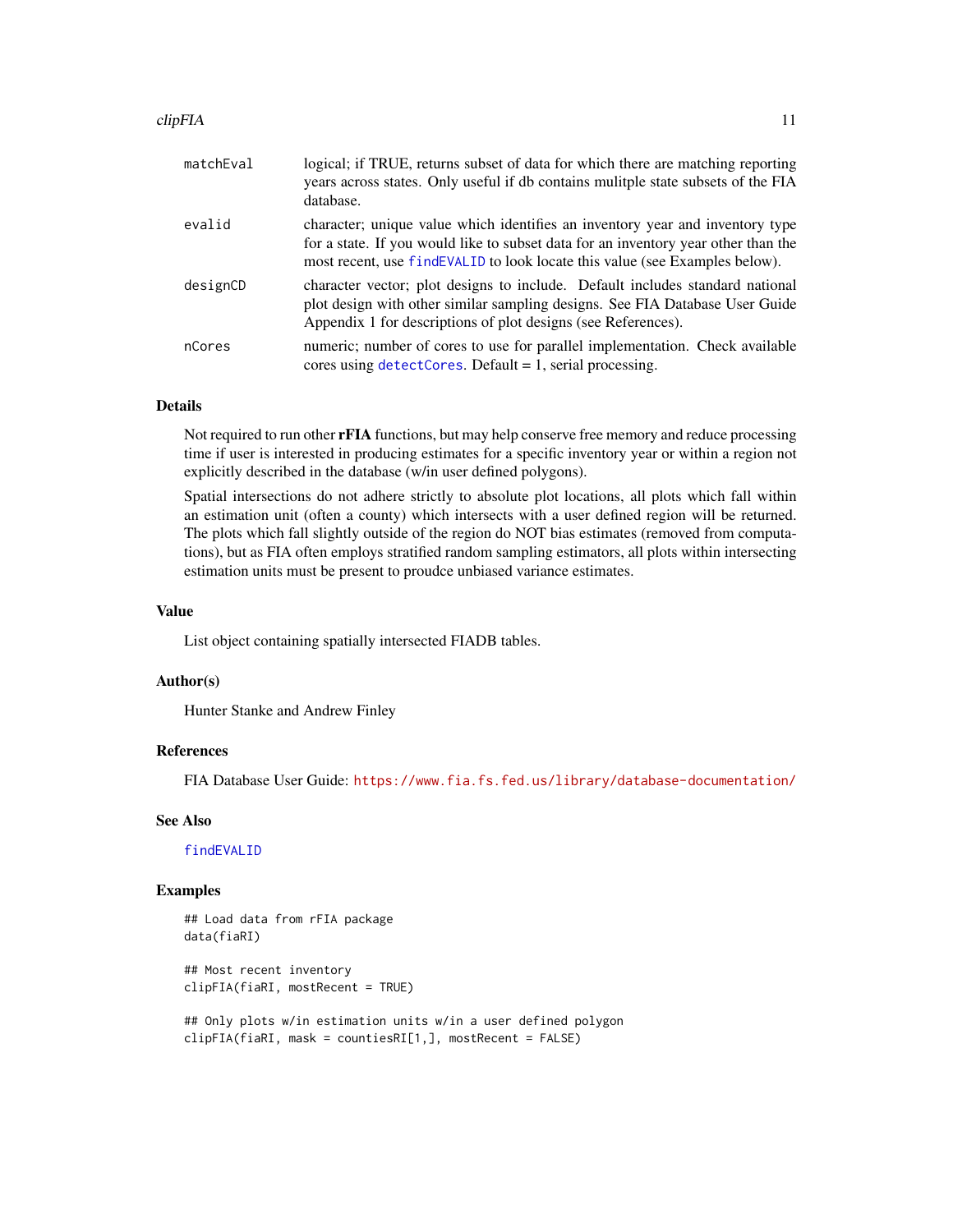<span id="page-11-0"></span>

# **Description**

sp SpatialPolygonsDataFrame representing county boundaries in the state of Rhode Island. Specify countiesRI as the polys argument with fiaRI as the db argument in any rFIA function to produce estimates summarized by these areal units within the state of Rhode Island.

#### Usage

data("countiesRI")

# Format

Formal class SpatialPolygonsDataFrame

#### Examples

data(countiesRI)

<span id="page-11-1"></span>diversity *Estimate diversity from FIADB*

# Description

Produces estimates of diversity from FIA data. Returns shannon's index, shannon's equitability, and richness for alpha (mean/SE of stands), beta, and gamma diversity. Default behavior estimates species diversity, using TPA as a state variable and SPCD to groups of individuals. Estimates can be produced for regions defined within the FIA Database (e.g. counties), at the plot level, or within user-defined areal units. Options to group estimates by size class and other variables defined in the FIADB. If multiple reporting years (EVALIDs) are included in the data, estimates will be output as a time series. If multiple states are represented by the data, estimates will be output for the full region (all area combined), unless specified otherwise (e.g. grpBy = STATECD). Easy options to implement parallel processing.

# Usage

```
diversity(db, grpBy = NULL, polys = NULL, returnSpatial = FALSE, bySizeClass = FALSE,
          landType = 'forest', treeType = 'live', method = 'TI', lambda = .5,
          stateVar = TPA_UNADJ, grpVar = SPCD, treeDomain = NULL,
          areaDomain = NULL, byPlot = FALSE, totals = FALSE, nCores = 1)
```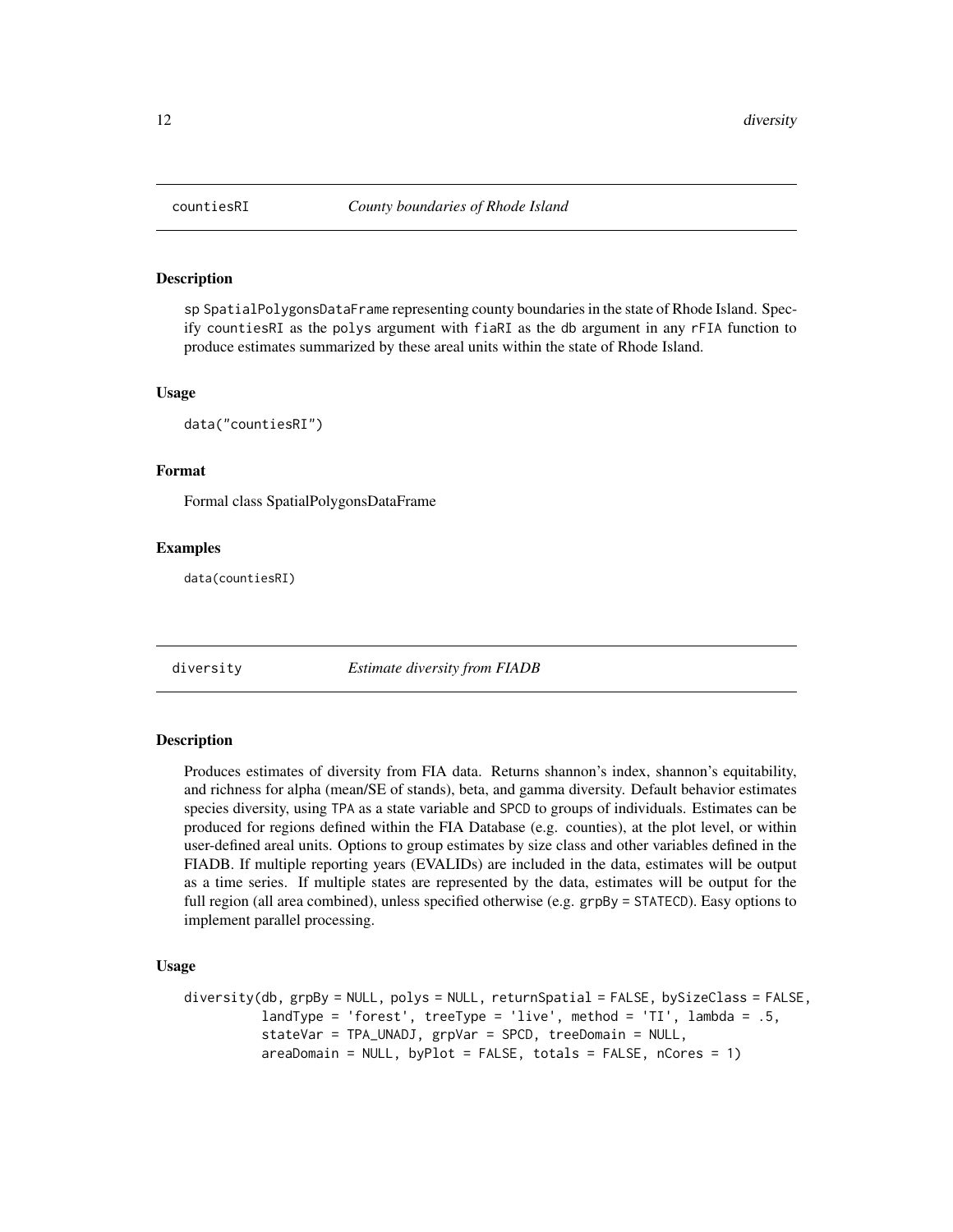#### <span id="page-12-0"></span>diversity and the contract of the contract of the contract of the contract of the contract of the contract of the contract of the contract of the contract of the contract of the contract of the contract of the contract of

| db            | FIA.Database object produced from readFIA. Function requires that PLOT,<br>TREE, COND, POP_PLOT_STRATUM_ASSGN, POP_ESTN_UNIT, POP_EVAL,<br>POP_STRATUM, POP_EVAL_TYP, POP_EVAL_GRP tables exist in FIA.Database<br>object.                                                                                                                                                                                                                              |
|---------------|---------------------------------------------------------------------------------------------------------------------------------------------------------------------------------------------------------------------------------------------------------------------------------------------------------------------------------------------------------------------------------------------------------------------------------------------------------|
| grpBy         | variables from PLOT, COND, or TREE tables to group estimates by (NOT<br>quoted). Multiple grouping variables should be combined with c(), and group-<br>ing will occur heirarchically. For example, to produce seperate estimates for<br>each ownership group within ecoregion subsections, specify c (ECOSUBCD, OWNGRPCD).                                                                                                                             |
| polys         | sp or sf Polygon/MultiPolgyon object; Areal units to bin data for estimation.<br>Seperate estimates will be produces for region encompassed by each areal unit.                                                                                                                                                                                                                                                                                         |
| returnSpatial | logical; if TRUE, return sf spatial object (polys must also be specified).                                                                                                                                                                                                                                                                                                                                                                              |
| bySizeClass   | logical; if TRUE, returns estimates grouped by size class (default 2-inch inter-<br>vals, see makeClasses to compute other size class intervals).                                                                                                                                                                                                                                                                                                       |
| landType      | character ('forest' or 'timber'); Type of land which estimates will be produced<br>for. Timberland is a subset of forestland (default) which has high site potential<br>and non-reserve status (see details).                                                                                                                                                                                                                                           |
| treeType      | character ('all', 'live', 'dead', or 'gs'); Type of tree which estimates will be<br>produced for. All (default) includes all stems, live and dead, greater than 1 in.<br>DBH. Live/Dead includes all stems greater than 1 in. DBH which are live or<br>dead (leaning less than 45 degrees), respectively. GS (growing-stock) includes<br>live stems greater than 5 in. DBH which contain at least one 8 ft merchantable<br>log.                         |
| method        | character; Method used for annual panel combination (see details). One of: 'TI'<br>(temporally indifferent), 'annual' (annual panels), 'SMA' (simple moving aver-<br>age), 'LMA' (linear moving average), or 'EMA' (exponential moving average)                                                                                                                                                                                                         |
| lambda        | numeric $(0,1)$ ; if method == 'EMA', the decay parameter used to define weight-<br>ing scheme for annual panels. Low values place higher weight on more recent<br>panels, and vice versa. Specify a vector of values to compute estimates using<br>mulitple wieghting schemes, and use plotFIA with grp set to lambda to produce<br>moving average ribbon plots.                                                                                       |
| stateVar      | variable from TREE table to use as state variable (NOT quoted). Default, TPA_UNADJ.<br>Try, DRYBIO_AG for aboveground biomass, pi*(DIA/2)^2 for basal area, or oth-<br>ers.                                                                                                                                                                                                                                                                             |
| grpVar        | factor, variable from TREE table to define individual groups (NOT quoted). De-<br>fault, SPCD. Try, SPGRPCD for species group, makeClasses(db\$TREE\$DIA, interval<br>= 2) for diameter class, or others.                                                                                                                                                                                                                                               |
| treeDomain    | logical predicates defined in terms of the variables in PLOT, TREE, and/or<br>COND tables. Used to define the type of trees for which estimates will be<br>produced (e.g. DBH greater than 20 inches: DIA > 20, Dominant/Co-dominant<br>crowns only: CCLCD %in% $c(2,3)$ ). Multiple conditions are combined with &<br>(and) or $\mid$ (or). Only trees where the condition evaluates to TRUE are used in<br>producing estimates. Should NOT be quoted. |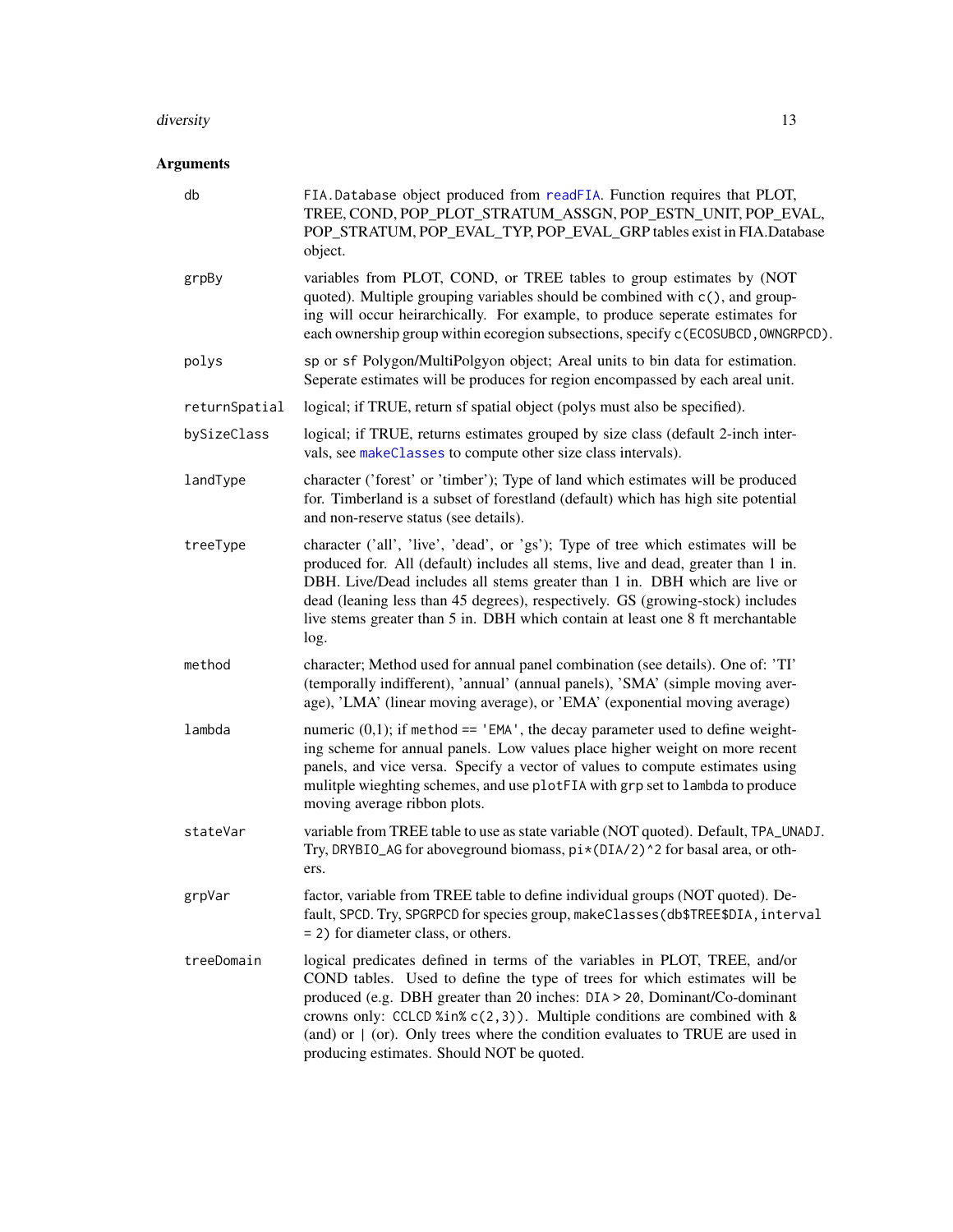<span id="page-13-0"></span>

| areaDomain | logical predicates defined in terms of the variables in PLOT and/or COND ta-                                                                                                                                                                                                                   |
|------------|------------------------------------------------------------------------------------------------------------------------------------------------------------------------------------------------------------------------------------------------------------------------------------------------|
|            | bles. Used to define the area for which estimates will be produced (e.g. within                                                                                                                                                                                                                |
|            | 1 mile of improved road: RDDISTCD %in% c(1:6), Hard maple/basswood forest<br>type: FORTYPCD == 805). Multiple conditions are combined with & (and) or $\vert$<br>(or). Only plots within areas where the condition evaluates to TRUE are used in<br>producing estimates. Should NOT be quoted. |
| byPlot     | logical; if TRUE, returns estimates for individual plot locations (population to-<br>tals not returned).                                                                                                                                                                                       |
| totals     | logical; if TRUE, returns population estimates in addition to ratios.                                                                                                                                                                                                                          |
| nCores     | numeric; number of cores to use for parallel implementation. Check available<br>cores using $detectCores$ . Default = 1, serial processing.                                                                                                                                                    |

# Details

Procedures for computing diversity indices are outlined in Hill (1973) and Shannon (1948), and estimation of mean/ sampling error follows the procedures documented in Bechtold and Patterson (2005).

Alpha-level indices are computed as the mean (SE) diversity of a stand or condition as defined by FIA. Specifically, alpha diversity is estimated using a sample-based ratio-of-means estimator of stand diversity (e.g. Richness) \* land area of stand / total land area within the domain of interest. Thus estimates of alpha diversity within a stand are weighted by the area which that stand represents. Gamma-level diversity is computed as regional indicies, pooling all plot data. Beta diversity is computed as gamma diversity - alpha diversity, and thus represents the excess of regional diversity with respect to local diversity.

Users may specify alternatives to the 'Temporally Indifferent' method for panel combination using the method argument. Estimators are currently implemented for the temporally indifferent (TI) method (default, used by EVALIDator), simple moving average (SMA), exponential moving average (EMA), and annual estimation (no panel combination). Users may modify the temporal weighting scheme employed by the exponential moving average using the yrs argument. See Chapter 5 of Bechtold & Patterson (2005) for more details.

Stratified random sampling techniques are most often employed to compute estimates in recent inventories, although double sampling and simple random sampling may be employed for early inventories. Estimates are adjusted for non-response bias by assuming attributes of non-response plot locations to be equal to the mean of other plots included within thier respective stratum or population.

Forest land must be at least 10-percent stocked by trees of any size, including land that formerly had such tree cover and that will be naturally or artificially regenerated. Forest land includes transition zones, such as areas between heavily forested and nonforested lands that are at least 10-percent stocked with trees and forest areas adjacent to urban and builtup lands. The minimum area for classification of forest land is 1 acre and 120 feet wide measured stem-to-stem from the outermost edge. Unimproved roads and trails, streams, and clearings in forest areas are classified as forest if less than 120 feet wide. Timber land is a subset of forest land that is producing or is capable of producing crops of industrial wood and not withdrawn from timber utilization by statute or administrative regulation. (Note: Areas qualifying as timberland are capable of producing at least 20 cubic feet per acre per year of industrial wood in natural stands. Currently inaccessible and inoperable areas are NOT included).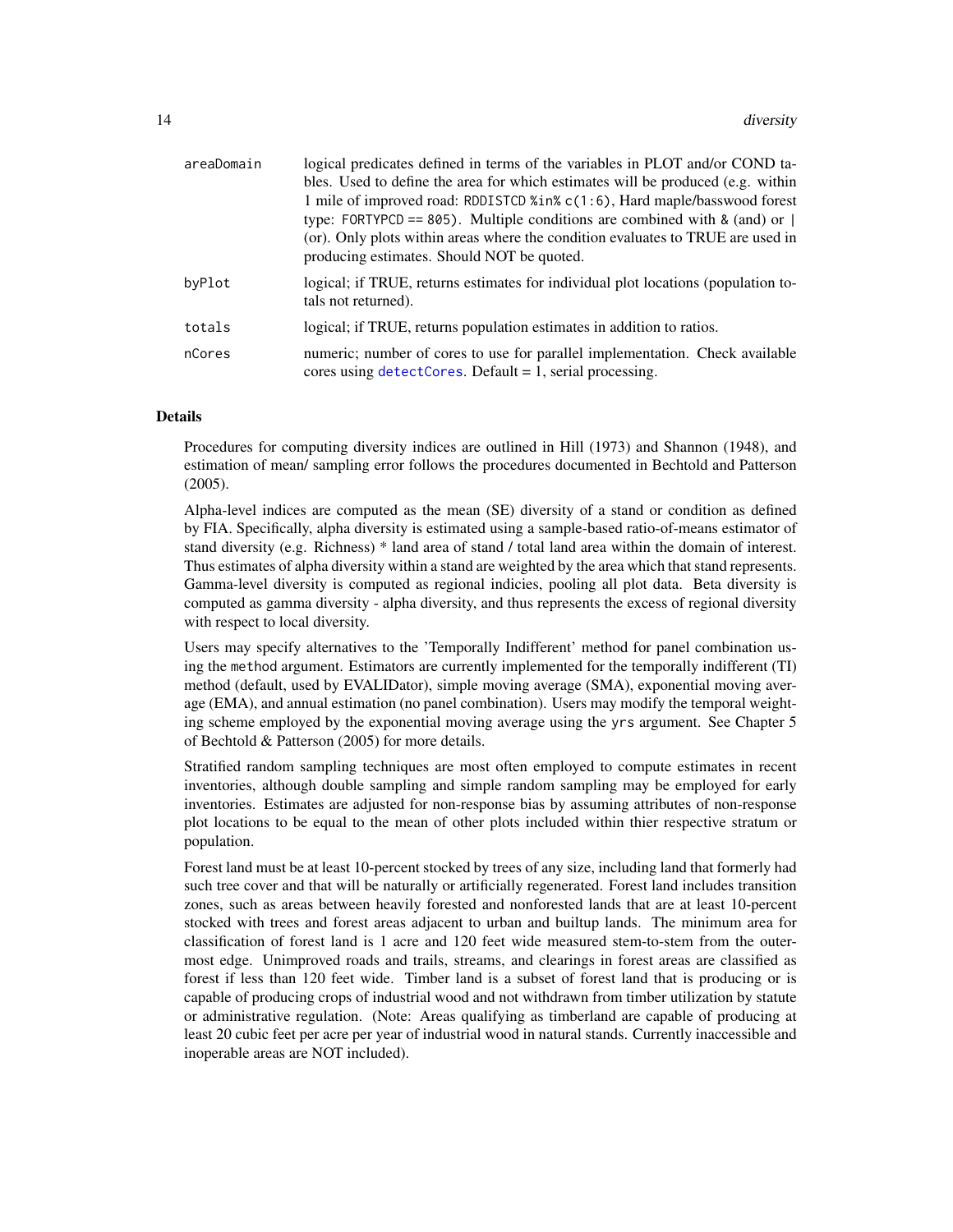#### <span id="page-14-0"></span>diversity and the contract of the contract of the contract of the contract of the contract of the contract of the contract of the contract of the contract of the contract of the contract of the contract of the contract of

Easy, efficient parallelization is implemented with the [parallel](#page-0-0) package. Users must only specify the nCores argument with a value greater than 1 in order to implement parallel processing on their machines. Parallel implementation is achieved using a snow type cluster on any Windows OS, and with multicore forking on any Unix OS (Linux, Mac). Implementing parallel processing may substantially decrease free memory during processing, particularly on Windows OS. Thus, users should be cautious when running in parallel, and consider implementing serial processing for this task if computational resources are limited (nCores = 1).

#### Value

Dataframe or SF object (if returnSpatial = TRUE). If byPlot = TRUE, indices are returned for each plot. All variables with names ending in SE, represent the estimate of sampling error (%) of the variable.

- H a: mean Shannon's Diversity Index, alpha (stand) level
- H\_b: Shannon's Diversity Index, beta (landscape) level
- H g: Shannon's Diversity Index, gamma (regional) level
- Eh\_a: mean Shannon's Equitability Index, alpha (stand) level
- Eh\_b: Shannon's Equitability Index, beta (landscape) level
- Eh\_g: Shannon's Equitability Index, alpha (stand) level
- S\_a: mean Species Richness, alpha (stand) level
- S\_b: Species Richness, beta (landscape) level
- S\_g: Species Richness, gamma (regional) level
- nStands: number of stands with non-zero plots used to compute alpha diversity estimates

#### **Note**

All sampling error estimates are returned as percentages, and represent ~68% confidence (1 standard deviation). To compute sampling error percent with 95% confidence, multiply by 1.96.

#### Author(s)

Hunter Stanke and Andrew Finley

#### References

FIA Database User Guide: <https://www.fia.fs.fed.us/library/database-documentation/>

Bechtold, W.A.; Patterson, P.L., eds. 2005. The Enhanced Forest Inventory and Analysis Program - National Sampling Design and Estimation Procedures. Gen. Tech. Rep. SRS - 80. Asheville, NC: U.S. Department of Agriculture, Forest Service, Southern Research Station. 85 p. [https:](https://www.srs.fs.usda.gov/pubs/gtr/gtr_srs080/gtr_srs080.pdf) [//www.srs.fs.usda.gov/pubs/gtr/gtr\\_srs080/gtr\\_srs080.pdf](https://www.srs.fs.usda.gov/pubs/gtr/gtr_srs080/gtr_srs080.pdf)

Analysis of ecological communities. (2002). United States: M G M SOFTWARE DESIGN (OR).

Hill, M. O. (1973). Diversity and Evenness: A Unifying Notation and Its Consequences. Ecology, 54(2), 427-432. doi:10.2307/1934352.

Shannon, C. E. (1948). A Mathematical Theory of Communication. Bell System Technical Journal, 27(3), 379-423. doi:10.1002/j.1538-7305.1948.tb01338.x.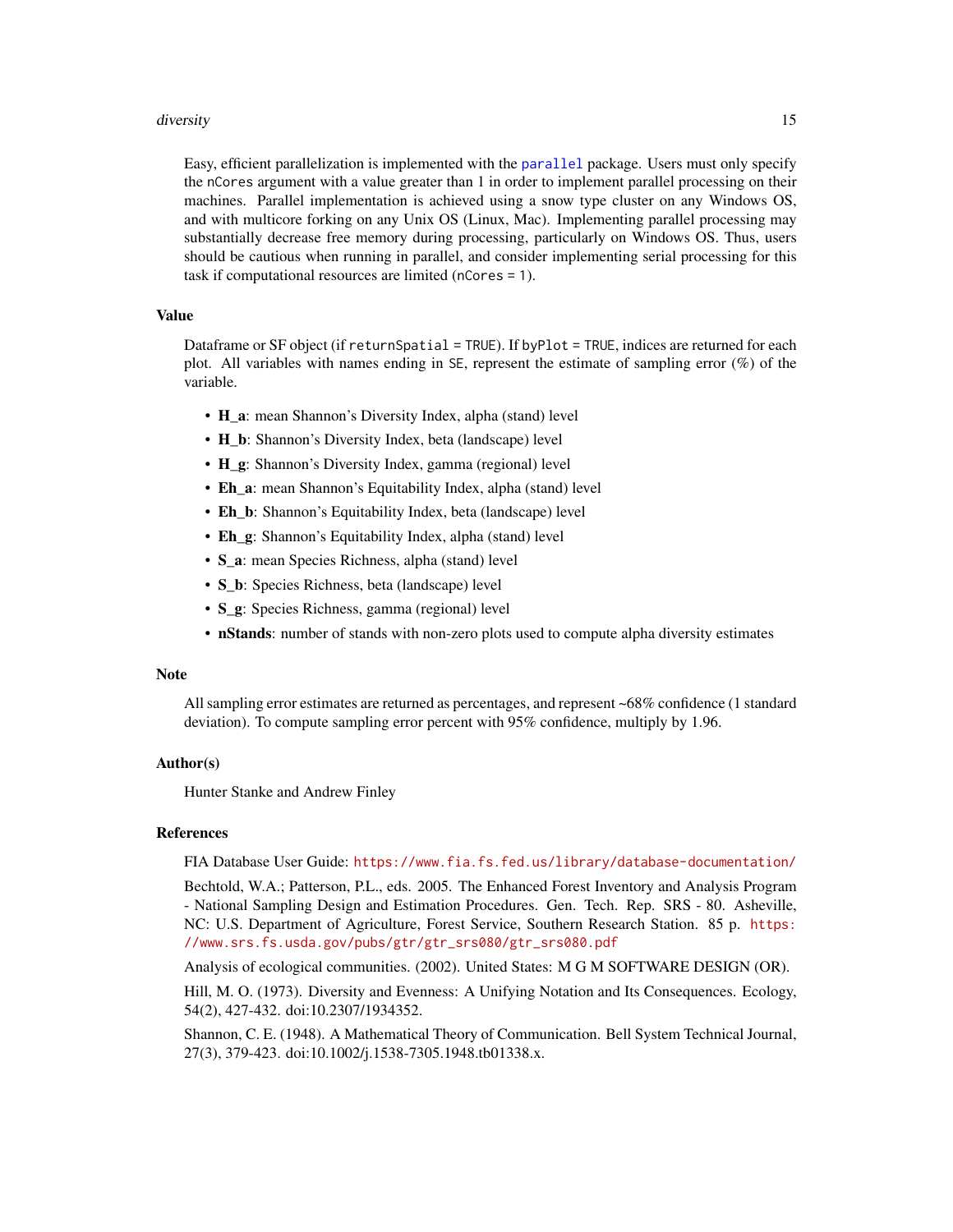# See Also

[tpa](#page-45-1), [standStruct](#page-41-1), [invasive](#page-28-1)

#### Examples

## Load data from rFIA package data(fiaRI) data(countiesRI) ## Make a most recent subset fiaRI\_mr <- clipFIA(fiaRI) ## Most recent estimates for live stems on forest land  $diversity(db = fiaRI_mr,$ landType = 'forest', treeType = 'live') ## Most recent estimates grouped by stand age on forest land # Make a categorical variable which represents stand age (grouped by 10 yr intervals) fiaRI\_mr\$COND\$STAND\_AGE <- makeClasses(fiaRI\_mr\$COND\$STDAGE, interval = 10) diversity(db = fiaRI\_mr, grpBy = STAND\_AGE) ## Estimates for live white pine ( > 12" DBH) on forested mesic sites (all available inventories) diversity(fiaRI, treeType = 'live', treeDomain =  $DIA > 12$ , areaDomain = PHYSCLCD %in% 21:29) # Mesic Physiographic classes ## Most recent estimates for growing-stock on timber land by species  $diversity(db = fiaRI_mr,$ landType = 'timber', treeType = 'gs', bySizeClass = TRUE) ## Same as above, implemented in parallel parallel::detectCores(logical = FALSE) # 4 cores available, we will take 2  $diversity(db = fiaRI_mr,$ landType = 'timber', treeType = 'gs', bySizeClass = TRUE, nCores = 2) ## Most recent estimates for all stems on forest land grouped by user-defined areal units ctSF <- diversity(clipFIA(fiaRI, mostRecent = TRUE), polys = countiesRI, returnSpatial = TRUE) plot(ctSF) # Plot multiple variables simultaneously plotFIA(ctSF, H\_a) # Plot of mean Shannons Index of stands

<span id="page-15-0"></span>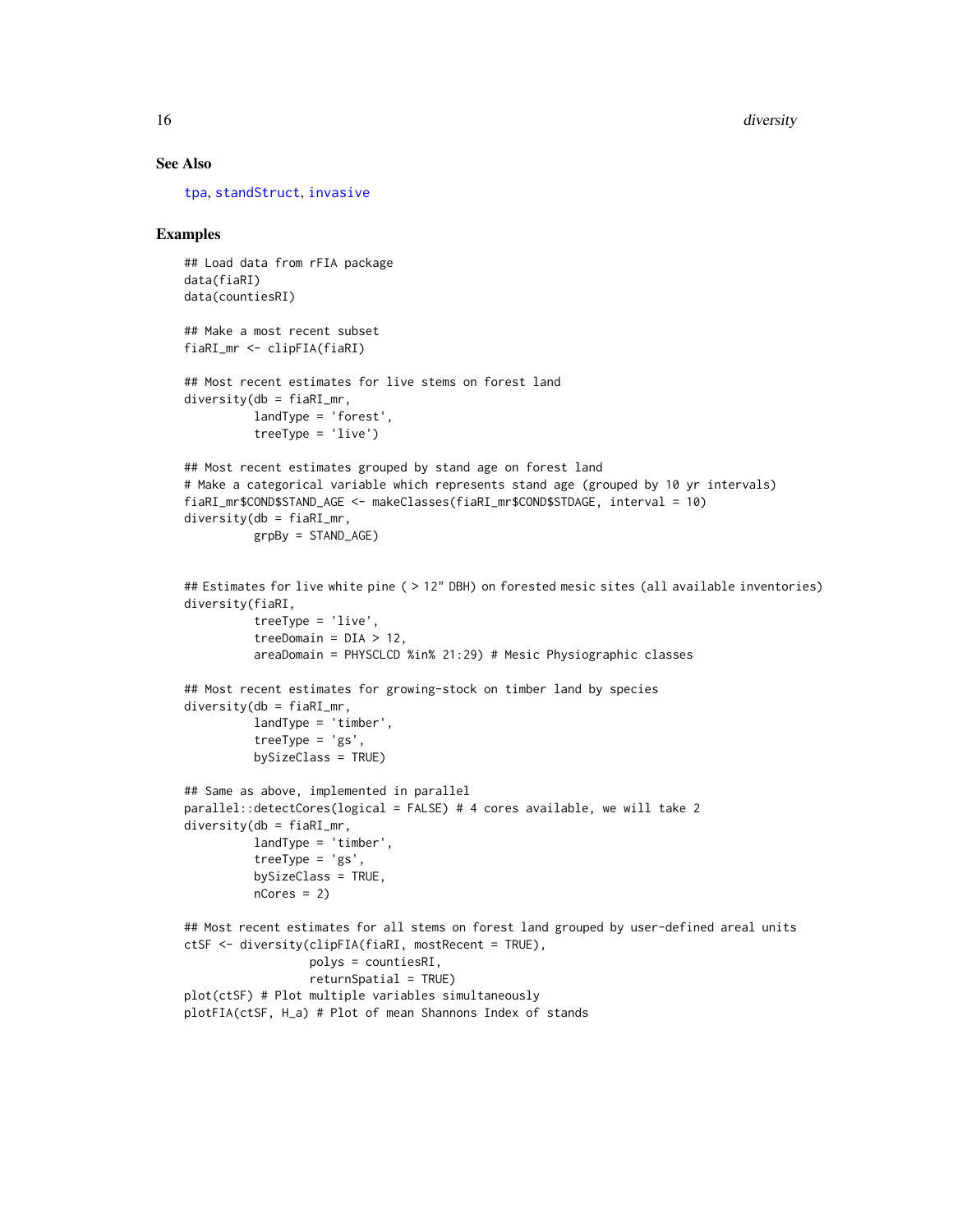<span id="page-16-0"></span>

<span id="page-16-1"></span>dwm *Estimate volume, biomass, and carbon stocks of down woody material (fuels) from FIADB*

## Description

Produces estimates of down woody material stocks on a per acre basis from the Forest Inventory and Analysis Database (FIADB), along with population totals for each variable. Estimates are returned by fuel class (duff, litter, 1HR, 10HR, 100HR, 1000HR, piles) for application in fuels management. Estimates can be produced for regions defined within the FIA Database (e.g. counties), at the plot level, or within user-defined areal units. If multiple reporting years (EVALIDs) are included in the data, estimates will be output as a time series. If multiple states are represented by the data, estimates will be output for the full region (all area combined), unless specified otherwise (e.g. grpBy = STATECD). Easy options to implement parallel processing.

#### Usage

```
dwm(db, grpBy = NULL, polys = NULL, return Spatial = FALSE, landType = 'forest'.method = 'TI', lambda = .5, areaDomain = NULL, byPlot = FALSE, totals = FALSE,
   tidy = TRUE, nCores = 1)
```

| db            | FIA.Database object produced from readFIA. Function requires that PLOT,<br>COND_DWM_CALC, COND, POP_PLOT_STRATUM_ASSGN, POP_ESTN_UNIT,<br>POP_EVAL, POP_STRATUM, POP_EVAL_TYP, POP_EVAL_GRP tables ex-<br>ist in FIA.Database object.                                                                                                                             |
|---------------|-------------------------------------------------------------------------------------------------------------------------------------------------------------------------------------------------------------------------------------------------------------------------------------------------------------------------------------------------------------------|
| grpBy         | variables from PLOT, COND, or TREE tables to group estimates by (NOT<br>quoted). Multiple grouping variables should be combined with c(), and group-<br>ing will occur heirarchically. For example, to produce seperate estimates for<br>each ownership group within ecoregion subsections, specify c(ECOSUBCD, OWNGRPCD).                                        |
| polys         | sp or sf Polygon/MultiPolgyon object; Areal units to bin data for estimation.<br>Seperate estimates will be produces for region encompassed by each areal unit.                                                                                                                                                                                                   |
| returnSpatial | logical; if TRUE, return sf spatial object (polys must also be specified).                                                                                                                                                                                                                                                                                        |
| landType      | character ('forest' or 'timber'); Type of land which estimates will be produced<br>for. Timberland is a subset of forestland (default) which has high site potential<br>and non-reserve status (see details).                                                                                                                                                     |
| method        | character; Method used for annual panel combination (see details). One of: 'TI'<br>(temporally indifferent), 'annual' (annual panels), 'SMA' (simple moving aver-<br>age), 'LMA' (linear moving average), or 'EMA' (exponential moving average)                                                                                                                   |
| lambda        | numeric $(0,1)$ ; if method == 'EMA', the decay parameter used to define weight-<br>ing scheme for annual panels. Low values place higher weight on more recent<br>panels, and vice versa. Specify a vector of values to compute estimates using<br>mulitple wieghting schemes, and use plotFIA with grp set to lambda to produce<br>moving average ribbon plots. |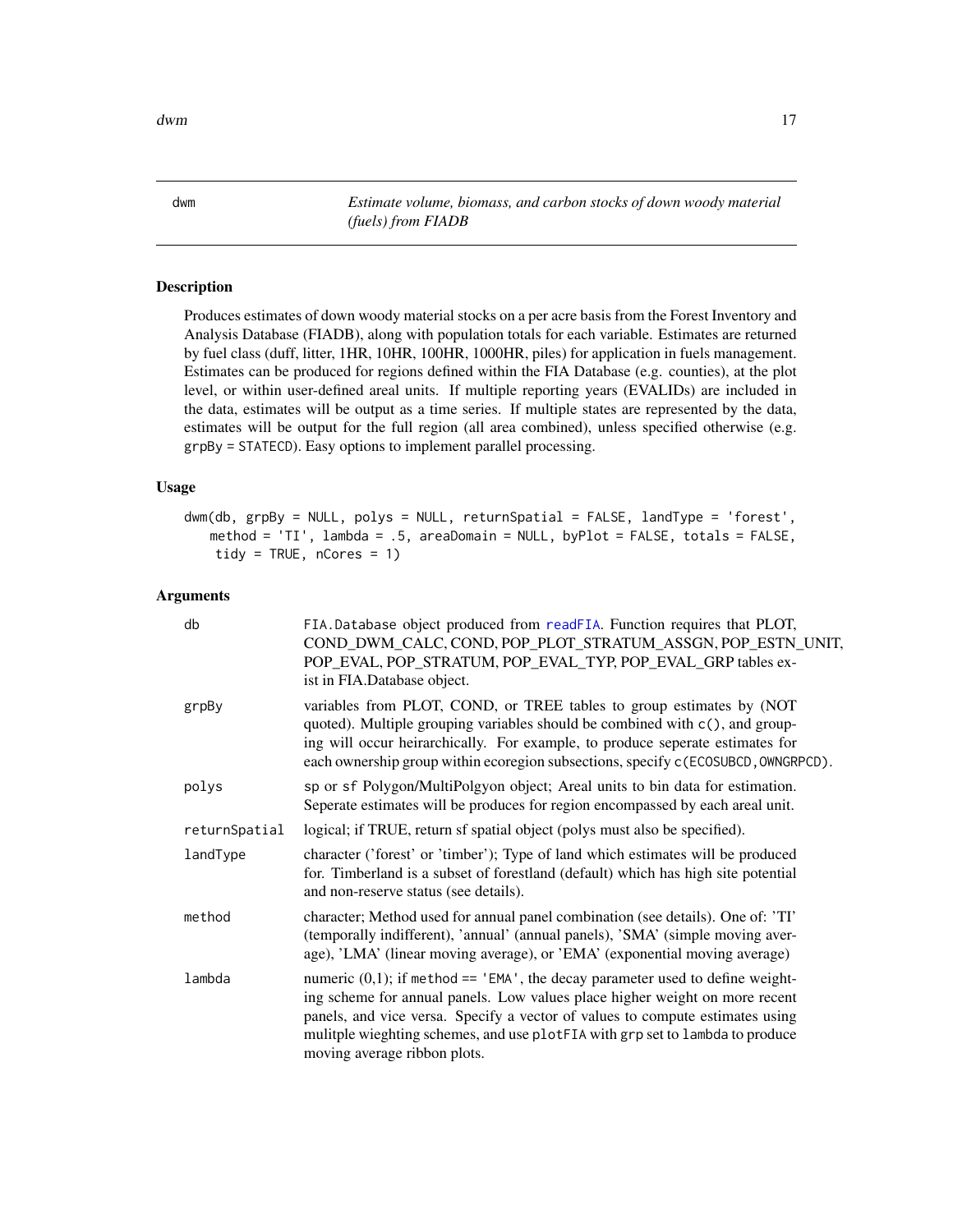<span id="page-17-0"></span>

| areaDomain | Logical predicates defined in terms of the variables in PLOT and/or COND ta-<br>bles. Used to define the area for which estimates will be produced (e.g. within<br>1 mile of improved road: RDDISTCD %in% c(1:6), Hard maple/basswood forest<br>type: FORTYPCD == 805). Multiple conditions are combined with $\&$ (and) or $\parallel$<br>(or). Only plots within areas where the condition evaluates to TRUE are used in<br>producing estimates. Should NOT be quoted. |
|------------|--------------------------------------------------------------------------------------------------------------------------------------------------------------------------------------------------------------------------------------------------------------------------------------------------------------------------------------------------------------------------------------------------------------------------------------------------------------------------|
| byPlot     | logical; if TRUE, returns estimates for individual plot locations (population to-<br>tals not returned).                                                                                                                                                                                                                                                                                                                                                                 |
| totals     | logical; if TRUE, returns population estimates in addition to ratios.                                                                                                                                                                                                                                                                                                                                                                                                    |
| tidy       | logical; if TRUE, returns estimates grouped by fuel type, rather than includ-<br>ing individual columns for each fuel type (For use in tidyverse packages, e.g.<br>ggplot2, dplyr). Not recommended when returning spatial objects (returnSpatial<br>= TRUE), for consistency with shapefile data structures.                                                                                                                                                            |
| nCores     | numeric; number of cores to use for parallel implementation. Check available<br>cores using $detect{\text{Cores}}$ . Default = 1, serial processing.                                                                                                                                                                                                                                                                                                                     |

#### Details

Estimation of attributes follows the procedures documented in Bechtold and Patterson (2005). Specifically, per acre estimates are computed using a sample-based ratio-of-means estimator of total volume (biomass or carbon) / total land area within the domain of interest.

As defined by FIA, down woody material includes dead organic materials (resulting from plant mortality and leaf turnover) and fuel complexes of live shrubs and herbs. To maintain relevance for forest fuels management, we report estimates grouped by fuel lag-time classes. Specifically, we report estimates for 1HR fuels (small, fine woody debris), 10HR fuels (medium, fine woody debris), 100HR fuels (large, fine woody debris), 1000HR fuels (coarse woody debris), and slash piles, in addition to duff (O horizon; all unidentifiable organic material above mineral soil, beneath litter) and litter (identifiable plant material which is downed and smaller than 10HR fuel class (1HR class includes standing herbaceous material). See Woodall and Monleon (2007) for definitions of fuel lag-time classes and for details on sampling and estimation procedures.

Users may specify alternatives to the 'Temporally Indifferent' method for panel combination using the method argument. Estimators are currently implemented for the temporally indifferent (TI) method (default, used by EVALIDator), simple moving average (SMA), exponential moving average (EMA), and annual estimation (no panel combination). Users may modify the temporal weighting scheme employed by the exponential moving average using the yrs argument. See Chapter 5 of Bechtold & Patterson (2005) for more details.

Stratified random sampling techniques are most often employed to compute estimates in recent inventories, although double sampling and simple random sampling may be employed for early inventories. Estimates are adjusted for non-response bias by assuming attributes of non-response plot locations to be equal to the mean of other plots included within thier respective stratum or population.

Forest land must be at least 10-percent stocked by trees of any size, including land that formerly had such tree cover and that will be naturally or artificially regenerated. Forest land includes transition zones, such as areas between heavily forested and nonforested lands that are at least 10-percent stocked with trees and forest areas adjacent to urban and builtup lands. The minimum area for classification of forest land is 1 acre and 120 feet wide measured stem-to-stem from the outermost edge. Unimproved roads and trails, streams, and clearings in forest areas are classified as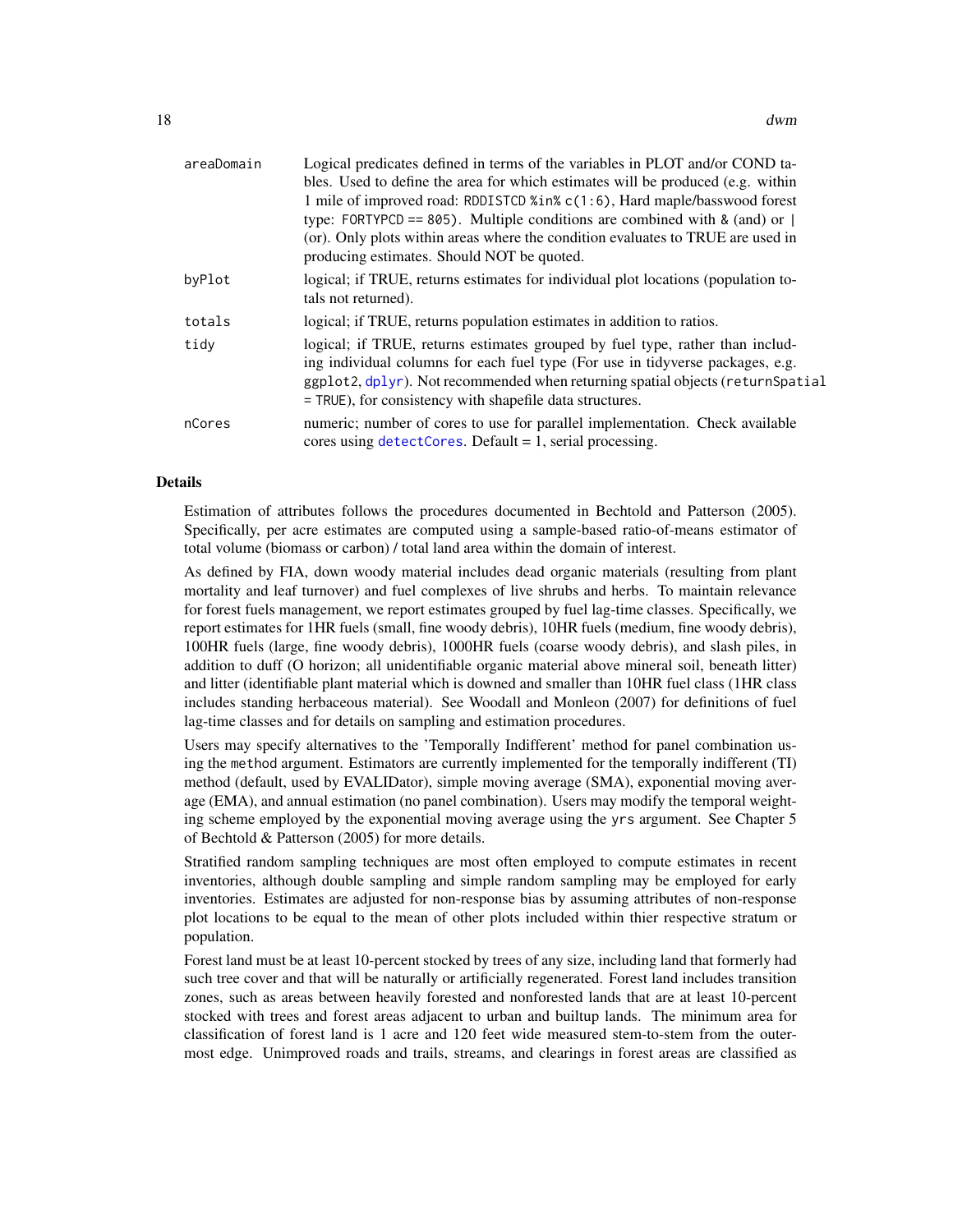<span id="page-18-0"></span>dwm and the contract of the contract of the contract of the contract of the contract of the contract of the contract of the contract of the contract of the contract of the contract of the contract of the contract of the co

forest if less than 120 feet wide. Timber land is a subset of forest land that is producing or is capable of producing crops of industrial wood and not withdrawn from timber utilization by statute or administrative regulation. (Note: Areas qualifying as timberland are capable of producing at least 20 cubic feet per acre per year of industrial wood in natural stands. Currently inaccessible and inoperable areas are NOT included).

Easy, efficient parallelization is implemented with the [parallel](#page-0-0) package. Users must only specify the nCores argument with a value greater than 1 in order to implement parallel processing on their machines. Parallel implementation is achieved using a snow type cluster on any Windows OS, and with multicore forking on any Unix OS (Linux, Mac). Implementing parallel processing may substantially decrease free memory during processing, particularly on Windows OS. Thus, users should be cautious when running in parallel, and consider implementing serial processing for this task if computational resources are limited (nCores = 1).

#### Value

Dataframe or SF object (if returnSpatial = TRUE). If byPlot = TRUE, values are returned for each plot. All variables with names ending in SE, represent the estimate of sampling error (%) of the variable. All variables with names ending in TOTAL represent the population total of the variable.

- YEAR: reporting year associated with estimates
- VOL\_ACRE: estimate of mean volume per acre of dwm (cu.ft/acre)
- BIO\_ACRE: estimate of mean biomass per acre of dwm (tons/acre)
- **CARB** ACRE: estimate of mean carbon mass per acre of dwm (tons/acre)
- nPlots: number of non-zero plots used to compute estimates

#### Note

All sampling error estimates are returned as percentages, and represent ~68% confidence (1 standard deviation). To compute sampling error percent with 95% confidence, multiply by 1.96.

#### Author(s)

Hunter Stanke and Andrew Finley

#### References

FIA Database User Guide: <https://www.fia.fs.fed.us/library/database-documentation/>

Bechtold, W.A.; Patterson, P.L., eds. 2005. The Enhanced Forest Inventory and Analysis Program - National Sampling Design and Estimation Procedures. Gen. Tech. Rep. SRS - 80. Asheville, NC: U.S. Department of Agriculture, Forest Service, Southern Research Station. 85 p. [https:](https://www.srs.fs.usda.gov/pubs/gtr/gtr_srs080/gtr_srs080.pdf) [//www.srs.fs.usda.gov/pubs/gtr/gtr\\_srs080/gtr\\_srs080.pdf](https://www.srs.fs.usda.gov/pubs/gtr/gtr_srs080/gtr_srs080.pdf)

Woodall, C.; Monleon, V.J., eds. 2007. Sampling Protocol, Estimation, and Analysis Procedures for the Down Woody Materials Indicator of the FIA Program. Gen. Tech. Rep. NRS - 22. ewtown Square, PA: U.S. Department of Agriculture, Forest Service, Northern Research Station. [https:](https://www.nrs.fs.fed.us/pubs/gtr/gtr_nrs22.pdf) [//www.nrs.fs.fed.us/pubs/gtr/gtr\\_nrs22.pdf](https://www.nrs.fs.fed.us/pubs/gtr/gtr_nrs22.pdf)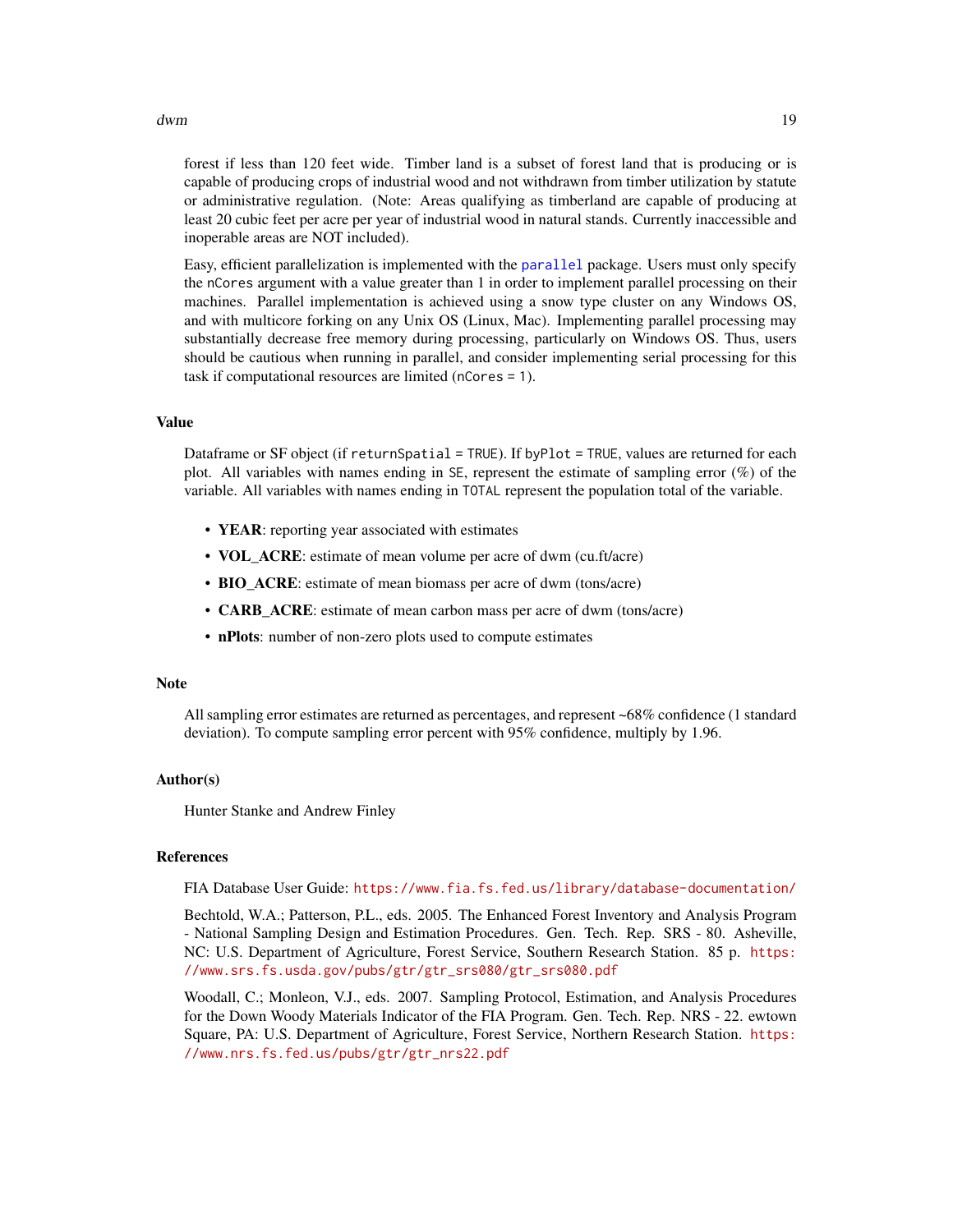# <span id="page-19-0"></span>See Also

[tpa](#page-45-1), [biomass](#page-5-1)

# Examples

```
## Load data from rFIA package
data(fiaRI)
data(countiesRI)
## Most recents subset
fiaRI_mr <- clipFIA(fiaRI)
## Most recent estimates
dwm(fiaRI_mr)
## Estimates of all forestland, over time
dwm(fiaRI)
## Same as above, but output contains seperate column for each structural stage,
## rathern than grouping variable
dwm(fiaRI,
    tidy = FALSE)
## Estimates of all forestland on mesic sites (most recent)
dwm(fiaRI_mr,
    areaDomain = PHYSCLCD %in% 21:29)
## Estimates of all forestland by owner group (most recent subset)
dwm(fiaRI_mr,
   grpBy = OWNGRPCD)
## Same as above, but implemented in parallel (much quicker)
parallel::detectCores(logical = FALSE) # 4 cores available, we will take 2
dwm(fiaRI_mr,
    tidy = FALSE,
   nCores = 2## Estimates of all forestland by county and return
# return spatial object
dwmSF <- dwm(fiaRI_mr,
             polys = countiesRI,
             returnSpatial = TRUE,
             tidy = FALSE)
plot(dwmSF)
plotFIA(dwmSF, BIO_ACRE) # TOTAL BIOMASS / ACRE (tons)
```
fiaRI *FIADB for Rhode Island 2013 - 2018*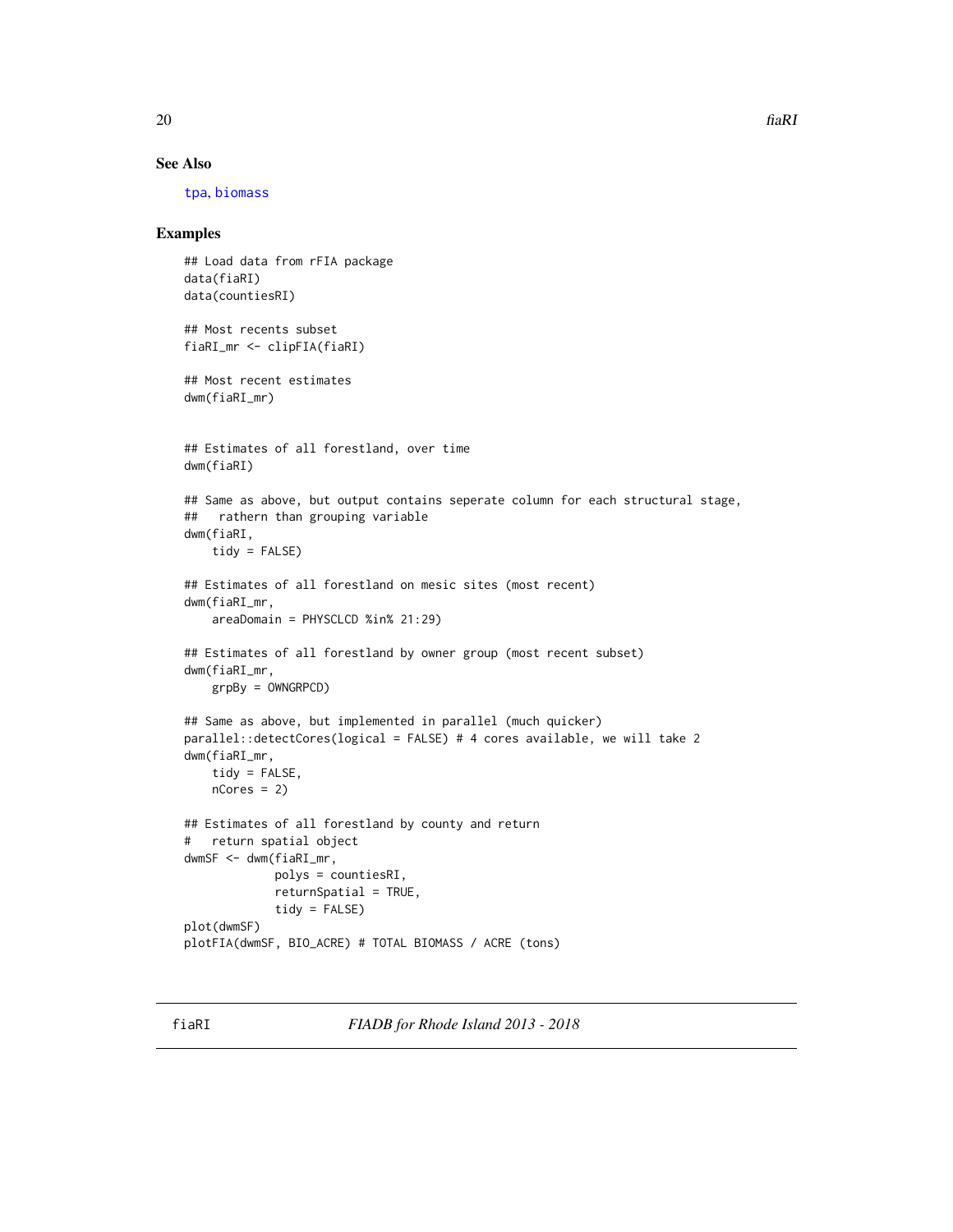#### <span id="page-20-0"></span>findEVALID 21

#### Description

Subset of the Forest Inventory and Analysis Database for the state of Rhode Island. Reporting years range from 2013 - 2018. Specify fiaRI as the db argument in any rFIA function to produce estimates for the state fo Rhode Island.

Download other subsets of the FIA Database from the FIA Datamart: [https://apps.fs.usda.](https://apps.fs.usda.gov/fia/datamart/datamart.html) [gov/fia/datamart/datamart.html](https://apps.fs.usda.gov/fia/datamart/datamart.html). Once downloaded, unzip the directory, and read into R using [readFIA](#page-35-1).

#### Usage

```
data("fiaRI")
```
#### Format

—- FIA Database Object —– Reporting Years: 2013 2014 2015 2016 2017 2018 States: RHODE ISLAND Total Plots: 769 Memory Used: 19.5 Mb Tables: COND COND\_DWM\_CALC INVA-SIVE\_SUBPLOT\_SPP PLOT POP\_ESTN\_UNIT POP\_EVAL POP\_EVAL\_GRP POP\_EVAL\_TYP POP\_PLOT\_STRATUM\_ASSGN POP\_STRATUM SUBPLOT TREE TREE\_GRM\_COMPONENT TREE\_GRM\_ESTN SUBP\_COND\_CHNG\_MTRX

#### Examples

```
data(fiaRI)
summary(fiaRI)
print(fiaRI)
```
<span id="page-20-1"></span>findEVALID *Find EVALIDs used in the FIADB*

#### Description

Lookup Evaluation IDs (EVALIDs) associated with reporting years and evaluation types used in the Forest Inventory and Analysis Database. NOT required to run other rFIA functions. Only use if you are interested in subsetting an FIA.Database object for a specific reporting year or evaluation type using [clipFIA](#page-9-1).

#### Usage

```
findEVALID(db, mostRecent = FALSE, state = NULL, year = NULL, type = NULL)
```

| db         | list; FIA Database object produced from readFIA.                                                         |
|------------|----------------------------------------------------------------------------------------------------------|
| mostRecent | logical; if TRUE, returns EVALIDs associated with most recent inventory.                                 |
| state      | character vector containing full names of states of interest (e.g. c ('Michigan', 'Minnesota', 'Wisconsi |
| vear       | numeric vector containing years of interest (e.g. c(2015, 2016, 2017))                                   |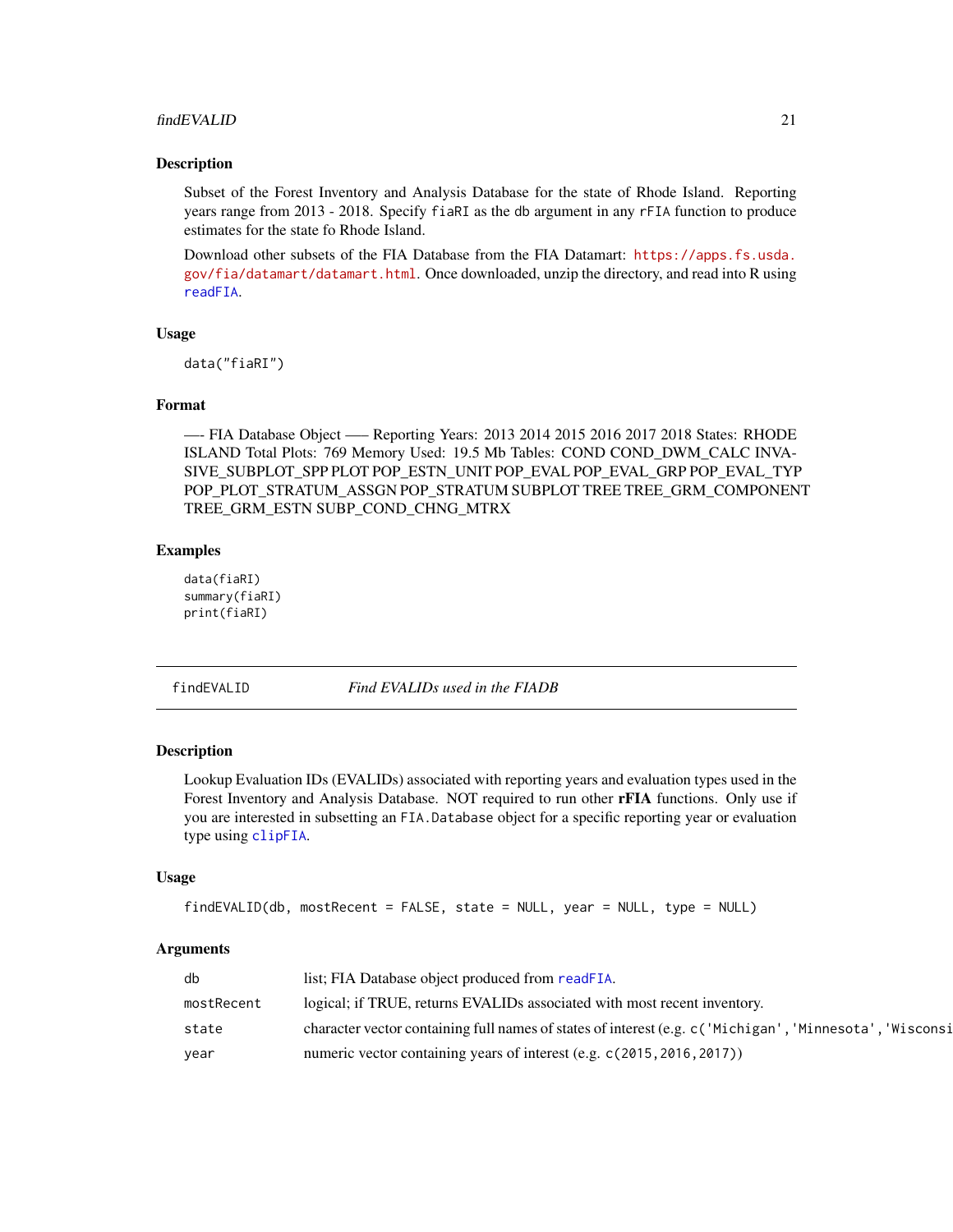<span id="page-21-0"></span>type character ('ALL', 'CURR', 'VOL', 'GROW', 'MORT', 'REMV', 'CHANGE', 'DWM', 'REGEN'). See Reference Population Evaluation Table Description Type Table in FIADB P2 User Guide (References) for descriptions of evaluation types.

#### Details

EVALIDs in the FIA Database are used to reference data points associated with particular inventory years and evaluation types within a state (e.g. 2017 Current Volume in Michigan). They are often extraordinarily confusing for those not familiar for the FIA Database. With this in mind, **rFIA** has been designed to eliminate users dependence on identifying and specifying appropriate EVALIDs to produce desired estimates, and we therefore do not recommend users attempt to identify EVALIDs independently.

Any state or year specified must be present in db to return associated EVALIDS.

#### Value

A numeric vector containing the EVALIDs associated with states, years, or evaluation types specified.

#### Author(s)

Hunter Stanke and Andrew Finley

#### References

FIA Database User Guide: <https://www.fia.fs.fed.us/library/database-documentation/>

#### See Also

[clipFIA](#page-9-1)

#### Examples

## Lookup all EVALIDs in an FIA.Database object findEVALID(fiaRI)

## Find the most recent EVALIDs findEVALID(fiaRI, mostRecent = FALSE)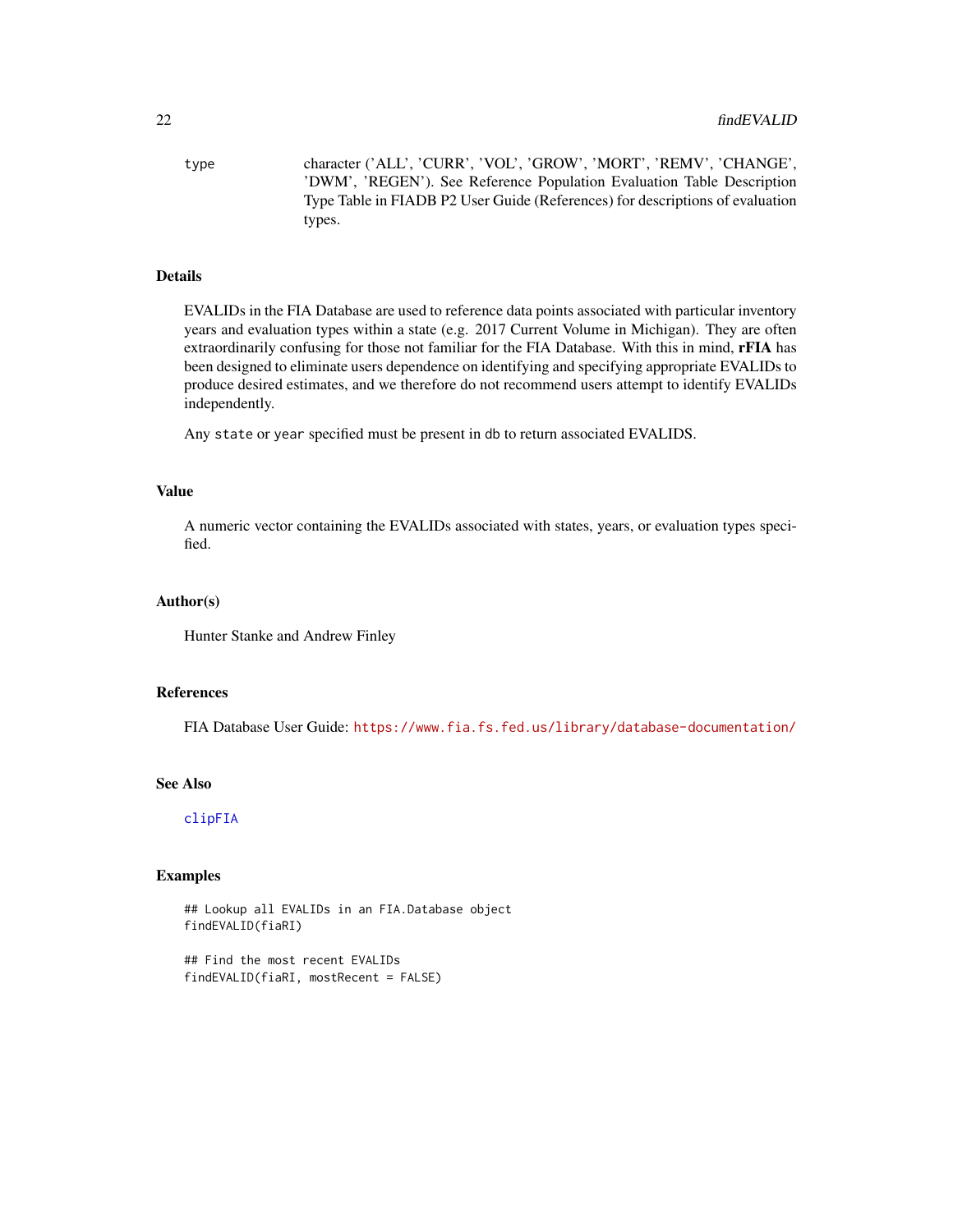<span id="page-22-1"></span><span id="page-22-0"></span>

# Description

Easiest and most efficient way to access FIA Data in R. Downloads FIA Data from the FIA Datamart, loads the data into R environment, and optionally saves all downloaded tables as .csv files to local directory. Capable of merging multiple state downloads of the FIA database for regional analysis. Requires an internet connection to access and download tables from the FIA Datamart.

#### Usage

```
getFIA(states, dir = NULL, common = TRUE, tables = NULL, nCores = 1)
```
# Arguments

| states | character; state/ US territory abbreviations (e.g. 'AL', 'MI', etc.) indicating<br>which state subsets to download. Choose to download multiple states by passing<br>character vector of state abbreviations (e.g. states = $c('RI', 'CT', 'MA'))$ ). If<br>multiple states specified, tables will be saved as individual state subsets (for<br>future use with readFIA, although loaded in R as a merged, regional database. |
|--------|-------------------------------------------------------------------------------------------------------------------------------------------------------------------------------------------------------------------------------------------------------------------------------------------------------------------------------------------------------------------------------------------------------------------------------|
| dir    | character (optional); directory where FIA tables will be saved after download.<br>If NULL, tables will not be saved on disk and only loaded into R environment.                                                                                                                                                                                                                                                               |
| common | logical; if TRUE, only import most commonly used tables, including all required<br>for rFIA functions (see Details for list of tables).                                                                                                                                                                                                                                                                                       |
| tables | character vector (optional); names of specific tables to be downloaded for each<br>state specified (e.g. 'PLOT', 'TREE', 'COND', 'TREE_GRM_COMPONENT').                                                                                                                                                                                                                                                                       |
| nCores | numeric; number of cores to use for parallel implementation. Check available<br>cores using $detectCores$ . Default = 1, serial processing.                                                                                                                                                                                                                                                                                   |

#### Details

If common = TRUE, the following tables will be loaded: COND, COND\_DWM\_CALC, INVASIVE\_SUBPLOT\_SPP, PLOT, POP\_ESTN\_UNIT, POP\_EVAL, POP\_EVAL\_GRP, POP\_EVAL\_TYP, POP\_PLOT\_STRATUM\_ASSGN, POP\_STRATUM, SUBPLOT, TREE, TREE\_GRM\_COMPONENT. These tables currently support all functionality with rFIA, and it is recommended that only these tables be imported to conserve RAM and reduce processing time.

If you wish to merge multiple state downloads of FIA data (e.g. Michigan and Indiana state downloads), simply specify multiple state abbreviations to the states argument. Upon import, corresponding tables (e.g. MI\_PLOT and IN\_PLOT) will be merged, and analysis can be completed for the entire region or within spatial units which transcend state boundaries (e.g. Ecoregion subsections).

If you choose to save downloaded tables to a local directory after download (simply specify dir), these tables can be easily reloaded into R using [readFIA](#page-35-1) (do not need to redownload files).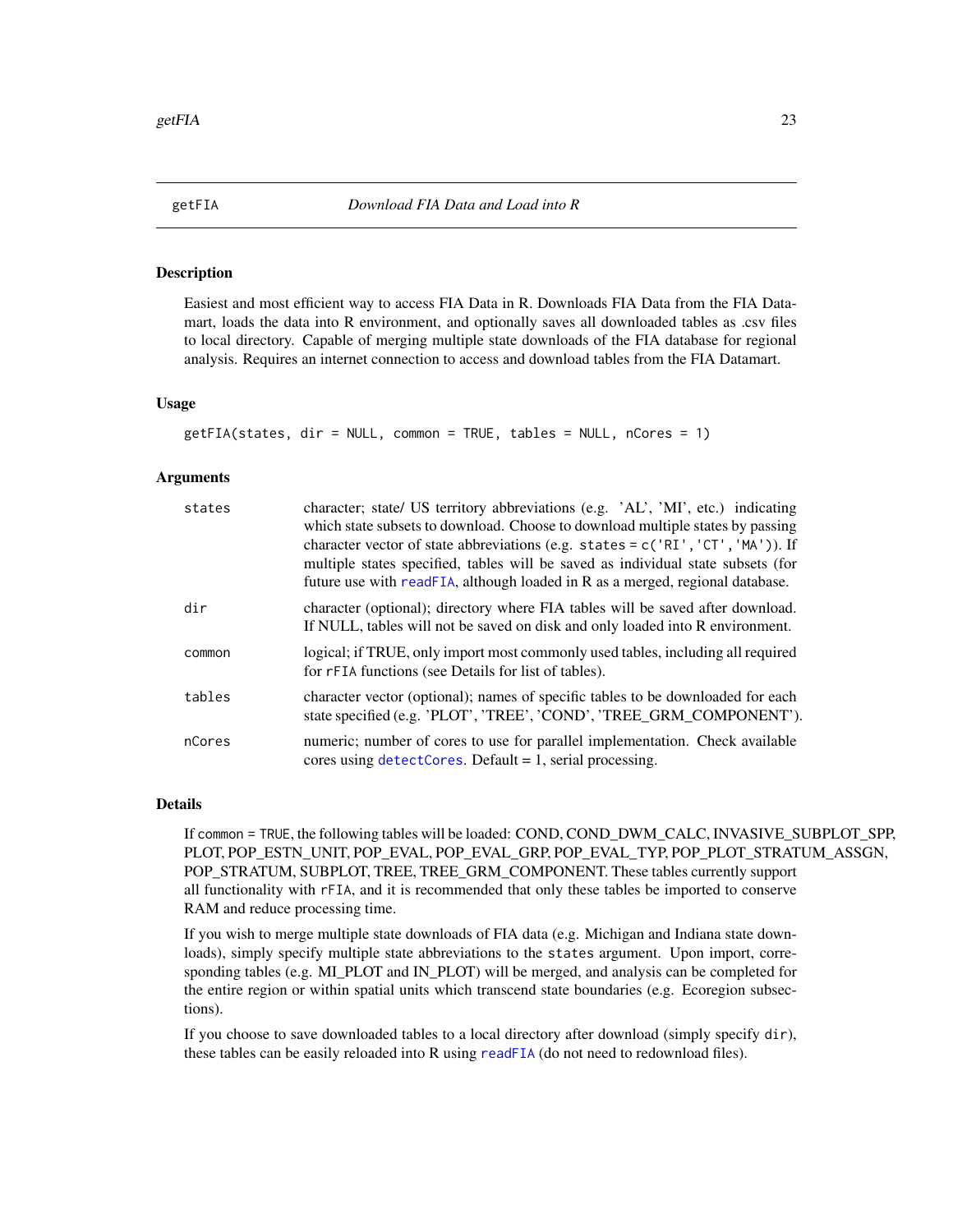Easy, efficient parallelization is implemented with the [parallel](#page-0-0) package. Users must only specify the nCores argument with a value greater than 1 in order to implement parallel processing on their machines. Parallel implementation is achieved using a snow type cluster on any Windows OS, and with multicore forking on any Unix OS (Linux, Mac). Implementing parallel processing may substantially decrease decrease free memory during processing, particularly on Windows OS. Thus, users should be cautious when running in parallel, and consider implementing serial processing for this task if computational resources are limited (nCores = 1).

#### Value

List object containing FIA Datatables. List elements represent individual FIA Datatables stored as data.frame objects.

If multiple subsets of the FIA database are downloaded (e.g. states = c('MI','IN')), corresponding tables will be merged (e.g. PLOT table returned contains plots in both Michigan and Indiana).

#### Author(s)

Hunter Stanke and Andrew Finley

#### References

FIA DataMart: <https://apps.fs.usda.gov/fia/datamart/datamart.html> FIA Database User Guide: <https://www.fia.fs.fed.us/library/database-documentation/>

#### See Also

[readFIA](#page-35-1)

#### Examples

## Download the common tables for Rhode Island, load into R, and save to local directory ## Replace tempDir() with the path to your directory (where data will be saved)  $db \leftarrow getFIA(states = 'RI', dir = tempdir())$ 

<span id="page-23-1"></span>growMort *Estimate recruitment, mortality, and harvest rates from FIADB*

#### Description

Produces estimates of annual regeneration, recruitment, natural mortality, and harvest rates from the Forest Inventory and Analysis Database (FIADB), along with population estimates for each variable. Estimates can be produced for regions defined within the FIA Database (e.g. counties), at the plot level, or within user-defined areal units. Options to group estimates by species, size class, and other variables defined in the FIADB. If multiple reporting years (EVALIDs) are included in the data, estimates will be output as a time series. If multiple states are represented by the data, estimates will be output for the full region (all area combined), unless specified otherwise (e.g. grpBy = STATECD). Easy options to implement parallel processing.

<span id="page-23-0"></span>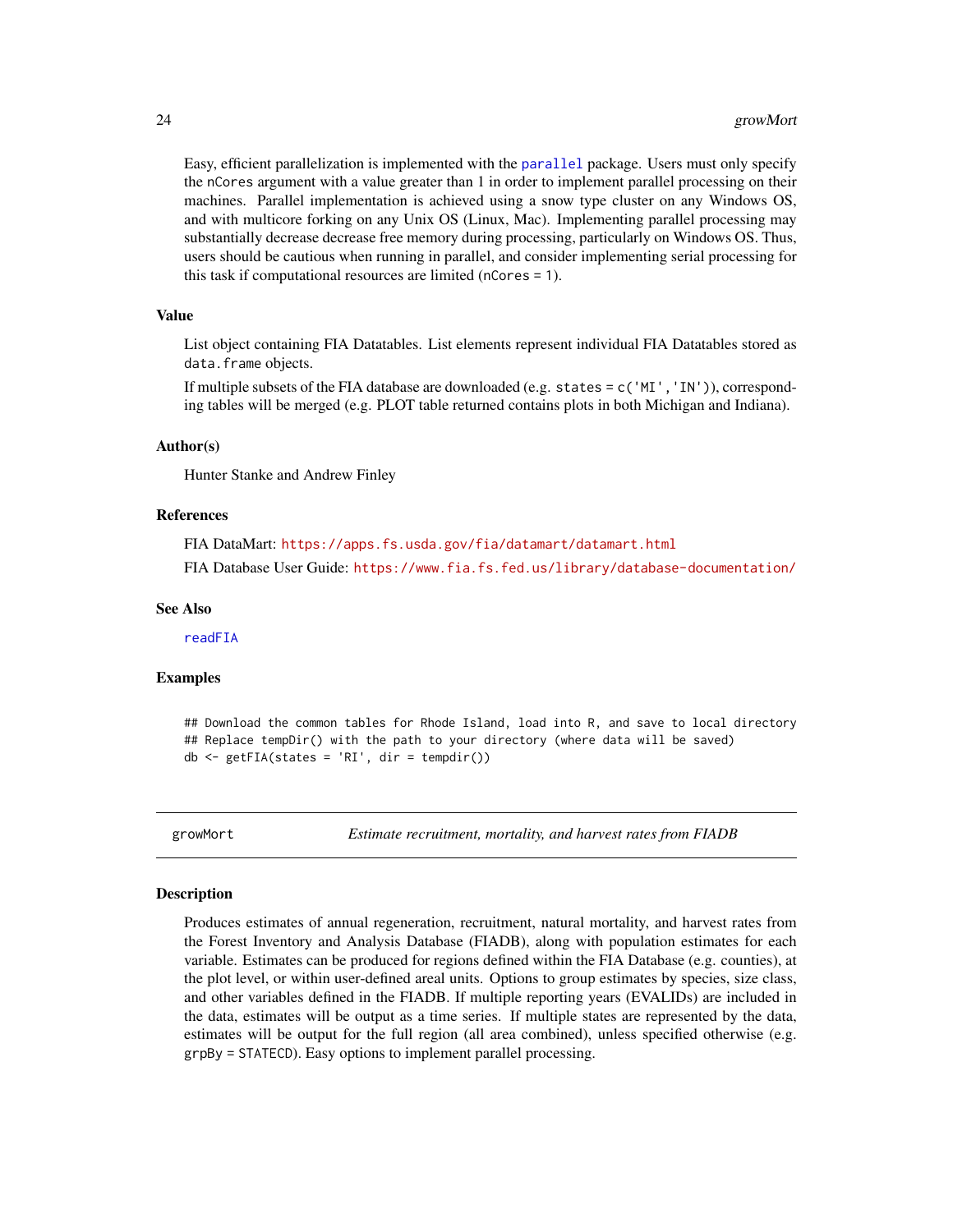# <span id="page-24-0"></span>growMort 25

# Usage

```
growMort(db, grpBy = NULL, polys = NULL, returnSpatial = FALSE, bySpecies = FALSE,
         bySizeClass = FALSE, landType = 'forest', treeType = 'all',
        method = 'TI', lambda = .5, stateVar = 'TPA', treeDomain = NULL,
         areaDomain = NULL, totals = FALSE, byPlot = FALSE, nCores = 1)
```

| db            | FIA.Database object produced from readFIA. Function requires that PLOT,<br>TREE, TREE_GRM_COMPONENT, and TREE_GRM_ESTN, COND, POP_PLOT_STRATUM_ASSG<br>POP_ESTN_UNIT, POP_EVAL, POP_STRATUM, POP_EVAL_TYP, POP_EVAL_GRP,<br>and SUBP_COND_CHNG_MTRX tables exist in FIA.Database object.                                                                                                                                        |
|---------------|---------------------------------------------------------------------------------------------------------------------------------------------------------------------------------------------------------------------------------------------------------------------------------------------------------------------------------------------------------------------------------------------------------------------------------|
| grpBy         | variables from PLOT, COND, or TREE tables to group estimates by (NOT<br>quoted). Multiple grouping variables should be combined with c(), and group-<br>ing will occur heirarchically. For example, to produce seperate estimates for<br>each ownership group within ecoregion subsections, specify c (ECOSUBCD, OWNGRPCD).                                                                                                     |
| polys         | sp or sf Polygon/MultiPolgyon object; Areal units to bin data for estimation.<br>Seperate estimates will be produces for region encompassed by each areal unit.                                                                                                                                                                                                                                                                 |
| returnSpatial | logical; if TRUE, return sf spatial object (polys must also be specified).                                                                                                                                                                                                                                                                                                                                                      |
| bySpecies     | logical; if TRUE, returns estimates grouped by species.                                                                                                                                                                                                                                                                                                                                                                         |
| bySizeClass   | logical; if TRUE, returns estimates grouped by size class (2-inch intervals, see<br>makeClasses to compute different size class intervals).                                                                                                                                                                                                                                                                                     |
| landType      | character ('forest' or 'timber'); Type of land which estimates will be produced<br>for. Timberland is a subset of forestland (default) which has high site potential<br>and non-reserve status (see details).                                                                                                                                                                                                                   |
| treeType      | character ('all', 'live', 'dead', or 'gs'); Type of tree which estimates will be<br>produced for. All (default) includes all stems, live and dead, greater than 1 in.<br>DBH. Live/Dead includes all stems greater than 1 in. DBH which are live or<br>dead (leaning less than 45 degrees), respectively. GS (growing-stock) includes<br>live stems greater than 5 in. DBH which contain at least one 8 ft merchantable<br>log. |
| method        | character; Method used for annual panel combination (see details). One of: 'TI'<br>(temporally indifferent), 'annual' (annual panels), 'SMA' (simple moving aver-<br>age), 'LMA' (linear moving average), or 'EMA' (exponential moving average)                                                                                                                                                                                 |
| lambda        | numeric $(0,1)$ ; if method == 'EMA', the decay parameter used to define weight-<br>ing scheme for annual panels. Low values place higher weight on more recent<br>panels, and vice versa. Specify a vector of values to compute estimates using<br>mulitple wieghting schemes, and use plotFIA with grp set to lambda to produce<br>moving average ribbon plots.                                                               |
| stateVar      | character; State variable for reporting GRM estimates. One of: TPA, BAA,<br>BIO_AG, BIO_BG, BIO, CARB_AG, CARB_BG, CARB, NETVOL, SAWVOL.                                                                                                                                                                                                                                                                                        |
| treeDomain    | logical predicates defined in terms of the variables in PLOT, TREE, and/or<br>COND tables. Used to define the type of trees for which estimates will be<br>produced (e.g. DBH greater than 20 inches: DIA > 20, Dominant/Co-dominant<br>crowns only: CCLCD %in% $c(2,3)$ ). Multiple conditions are combined with &                                                                                                             |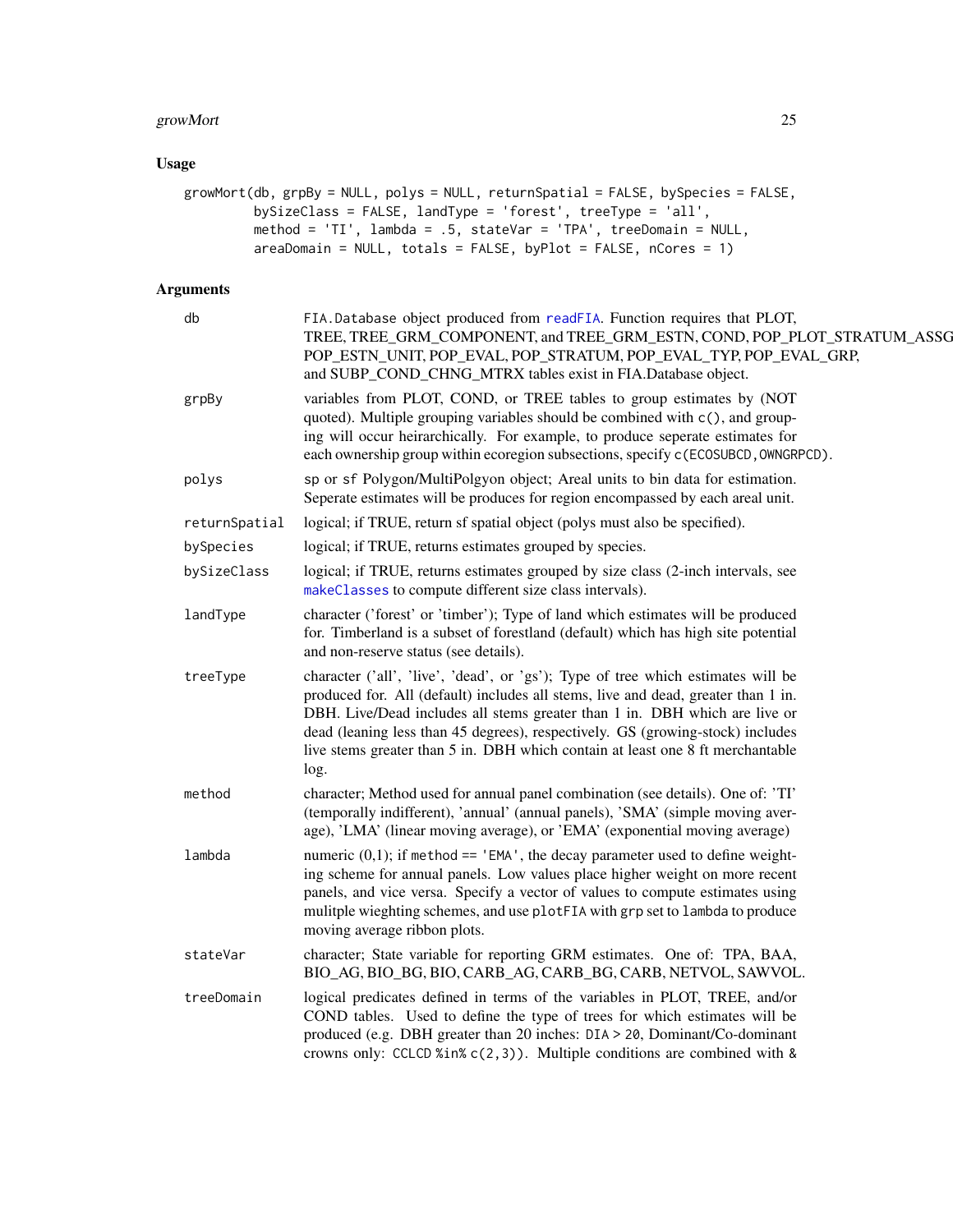<span id="page-25-0"></span>

|            | (and) or $\mid$ (or). Only trees where the condition evaluates to TRUE are used in<br>producing estimates. Should NOT be quoted.                                                                                                                                                                                                                                                                                                                              |
|------------|---------------------------------------------------------------------------------------------------------------------------------------------------------------------------------------------------------------------------------------------------------------------------------------------------------------------------------------------------------------------------------------------------------------------------------------------------------------|
| areaDomain | logical predicates defined in terms of the variables in PLOT and/or COND ta-<br>bles. Used to define the area for which estimates will be produced (e.g. within<br>1 mile of improved road: RDDISTCD %in% c(1:6), Hard maple/basswood forest<br>type: FORTYPCD == 805). Multiple conditions are combined with & (and) or $ $<br>(or). Only plots within areas where the condition evaluates to TRUE are used in<br>producing estimates. Should NOT be quoted. |
| totals     | logical; if TRUE, return population estimates (e.g. total area, total mortality)<br>along with ratio estimates (e.g. mean mortality trees per acre).                                                                                                                                                                                                                                                                                                          |
| byPlot     | logical; if TRUE, returns estimates for individual plot locations (population to-<br>tals not returned).                                                                                                                                                                                                                                                                                                                                                      |
| nCores     | numeric; number of cores to use for parallel implementation. Check available<br>cores using $detectCores$ . Default = 1, serial processing.                                                                                                                                                                                                                                                                                                                   |

#### Details

A known issue in FIA's EVALIDator causes a mismatch between rFIA and EVALIDator estimates of mortality and removals. Estimates output by rFIA have been compared against updated estimates produced with EVALIDator (not yet publicly available), and tend to differ by approximately +/- 0.02%. Current development seeks to identify the cause of this remaining discrepancy.

Estimation of attributes follows the procedures documented in Bechtold and Patterson (2005). Average annual rates are computed using a sample-based ratio of means estimator of total trees subject to an event (e.g. recruitment, mortality) annually / total area. Similarly, the proportion of individuals subject to each event annually is computed as the total trees subject to the event / total trees. All estimates are returned as average annual rates. Only conditions which were forested in time 1 and in time 2 are included in estimates (excluding converted stands).

Recruitment events are defined as when a live stem which is less than 5 inches DBH at time 1, grows to or beyond 5 inches DBH by time 2. This does NOT include stems which grow beyond the 5-inch diameter criteria and are then subject to mortality prior to remeasurement. Natural mortality is defined as when a live stem is subject to non-harvest mortality between successive measurement periods. Finally, harvest is defined as when a live stem is cut and removed between successive measurements.

Users may specify alternatives to the 'Temporally Indifferent' method for panel combination using the method argument. Estimators are currently implemented for the temporally indifferent (TI) method (default, used by EVALIDator), simple moving average (SMA), exponential moving average (EMA), and annual estimation (no panel combination). Users may modify the temporal weighting scheme employed by the exponential moving average using the yrs argument. See Chapter 5 of Bechtold & Patterson (2005) for more details.

Stratified random sampling techniques are most often employed to compute estimates in recent inventories, although double sampling and simple random sampling may be employed for early inventories. Estimates are adjusted for non-response bias by assuming attributes of non-response plot locations to be equal to the mean of other plots included within thier respective stratum or population.

Forest land must be at least 10-percent stocked by trees of any size, including land that formerly had such tree cover and that will be naturally or artificially regenerated. Forest land includes transition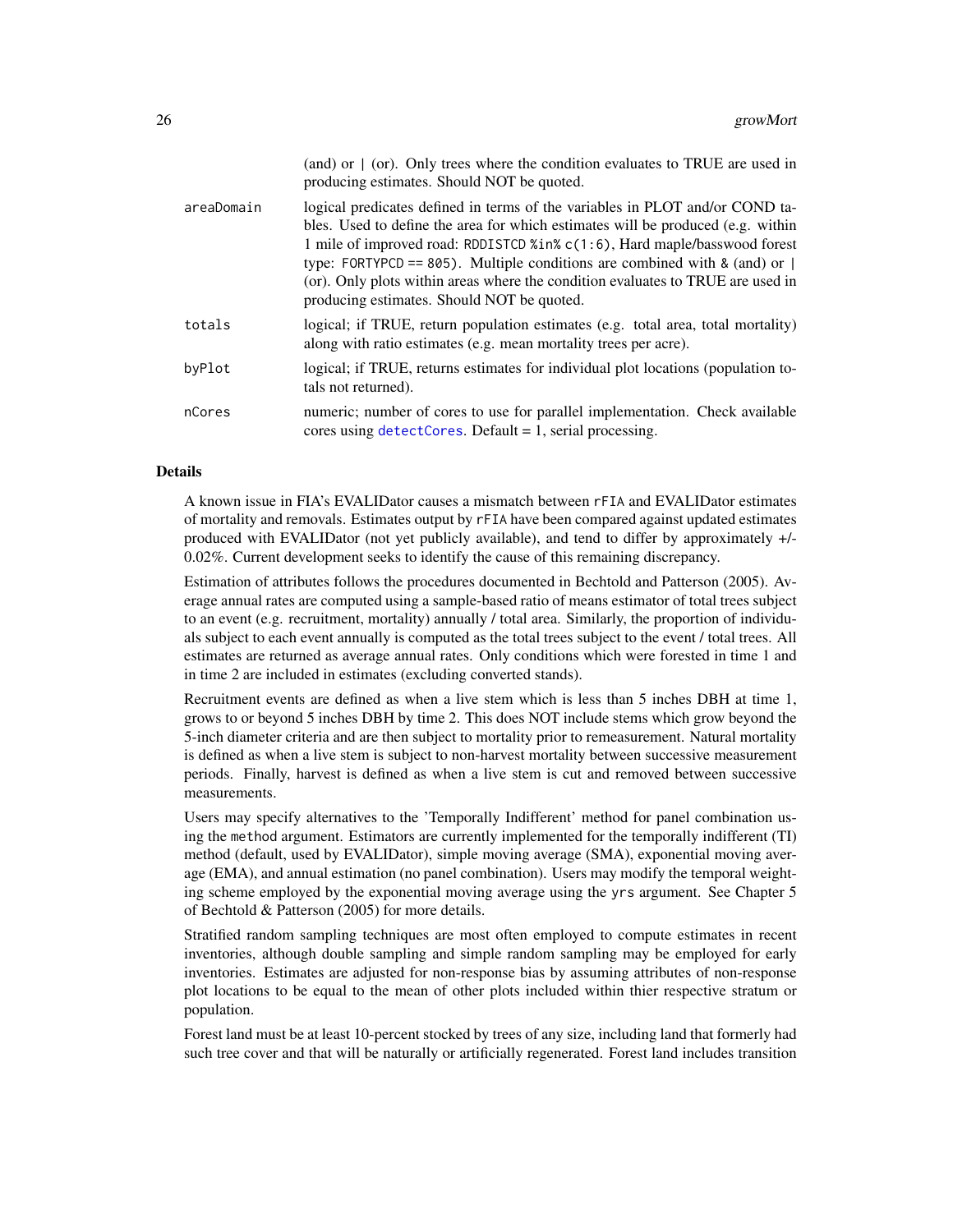#### <span id="page-26-0"></span>growMort 27

zones, such as areas between heavily forested and nonforested lands that are at least 10-percent stocked with trees and forest areas adjacent to urban and builtup lands. The minimum area for classification of forest land is 1 acre and 120 feet wide measured stem-to-stem from the outermost edge. Unimproved roads and trails, streams, and clearings in forest areas are classified as forest if less than 120 feet wide. Timber land is a subset of forest land that is producing or is capable of producing crops of industrial wood and not withdrawn from timber utilization by statute or administrative regulation. (Note: Areas qualifying as timberland are capable of producing at least 20 cubic feet per acre per year of industrial wood in natural stands. Currently inaccessible and inoperable areas are NOT included).

Easy, efficient parallelization is implemented with the [parallel](#page-0-0) package. Users must only specify the nCores argument with a value greater than 1 in order to implement parallel processing on their machines. Parallel implementation is achieved using a snow type cluster on any Windows OS, and with multicore forking on any Unix OS (Linux, Mac). Implementing parallel processing may substantially decrease free memory during processing, particularly on Windows OS. Thus, users should be cautious when running in parallel, and consider implementing serial processing for this task if computational resources are limited (nCores = 1).

#### Value

Dataframe or SF object (if returnSpatial = TRUE). If byPlot = TRUE, values are returned for each plot. All variables with names ending in SE, represent the estimate of sampling error (%) of the variable. All variables with names ending in TOTAL represent the population total of the variable.

- YEAR: reporting year associated with estimates
- RECR\_TPA: estimate of mean annual recruitment as trees per acre
- **MORT\_TPA**: estimate of mean annual mortality as trees per acre
- REMV\_TPA: estimate of mean annual removals (harvest) as trees per acre
- RECR PERC: estimate of mean percent of individuals subject to recruitment annually
- MORT PERC: estimate of mean percent of individuals subject to mortality annually
- REMV PERC: estimate of mean percent of individuals subject to removal (harvest) annually
- nPlots TREE: number of non-zero plots used to compute total tree estimates
- nPlots RECR: number of non-zero plots used to compute recruitment estimates
- nPlots MORT: number of non-zero plots used to compute mortality estimates
- nPlots\_REMV: number of non-zero plots used to compute removal estimates
- nPlots\_AREA: number of non-zero plots used to compute land area estimates

#### **Note**

All sampling error estimates are returned as percentages, and represent ~68% confidence (1 standard deviation). To compute sampling error percent with 95% confidence, multiply by 1.96.

#### Author(s)

Hunter Stanke and Andrew Finley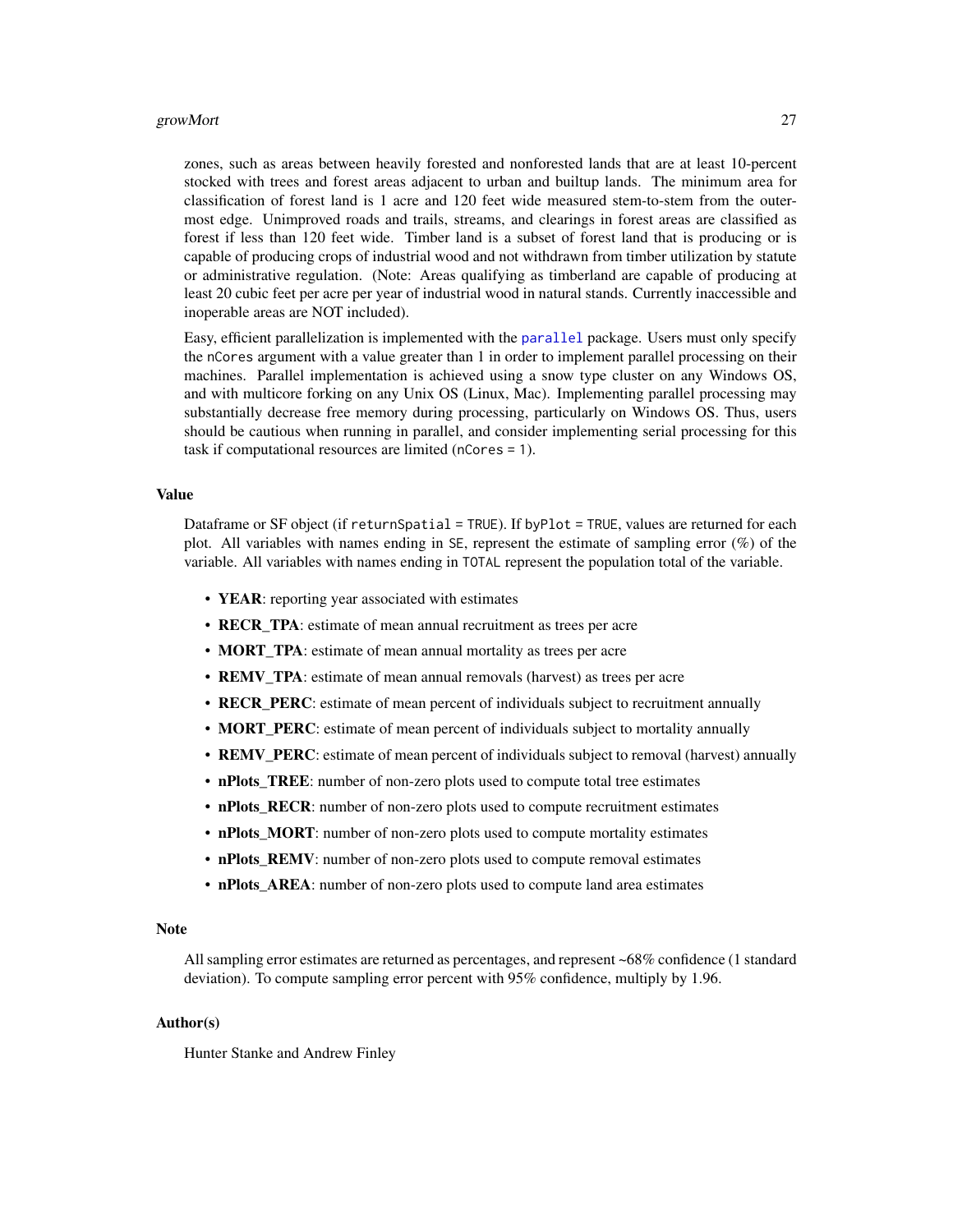#### References

FIA Database User Guide: <https://www.fia.fs.fed.us/library/database-documentation/>

Bechtold, W.A.; Patterson, P.L., eds. 2005. The Enhanced Forest Inventory and Analysis Program - National Sampling Design and Estimation Procedures. Gen. Tech. Rep. SRS - 80. Asheville, NC: U.S. Department of Agriculture, Forest Service, Southern Research Station. 85 p. [https:](https://www.srs.fs.usda.gov/pubs/gtr/gtr_srs080/gtr_srs080.pdf) [//www.srs.fs.usda.gov/pubs/gtr/gtr\\_srs080/gtr\\_srs080.pdf](https://www.srs.fs.usda.gov/pubs/gtr/gtr_srs080/gtr_srs080.pdf)

#### See Also

```
tpa, vitalRates
```
# Examples

```
## Load data from the rFIA package
data(fiaRI)
data(countiesRI)
## Most recents subset
fiaRI_mr <- clipFIA(fiaRI)
## Most recent estimates for growing-stock on timber land by species
growMort(db = fiaRI_mr,
        landType = 'timber',
        treeType = 'gs')
## Estimates for white pine ( > 12" DBH) on forested mesic sites
growMort(fiaRI_mr,
         treeType = 'all',
         treeDomain = SPCD == 129 & DIA > 12, # Species code for white pine
         areaDomain = PHYSCLCD %in% 21:29) # Mesic Physiographic classes
## Most recent estimates grouped by stand age on forest land
# Make a categorical variable which represents stand age (grouped by 10 yr intervals)
fiaRI_mr$COND$STAND_AGE <- makeClasses(fiaRI_mr$COND$STDAGE, interval = 10)
growth = fiRI_mr,
        grpBy = STAND_AGE)
## Most recent estimates for stems on forest land by species
growMort(db = fiaRI_mr,
        landType = 'forest',
        bySpecies = TRUE)
## Same as above, but implemented in parallel (much quicker)
parallel::detectCores(logical = FALSE) # 4 cores available, we will take 2
growMort(db = fiaRI_mr,
        landType = 'forest',
        bySpecies = TRUE,
        nCores = 2)
```
<span id="page-27-0"></span>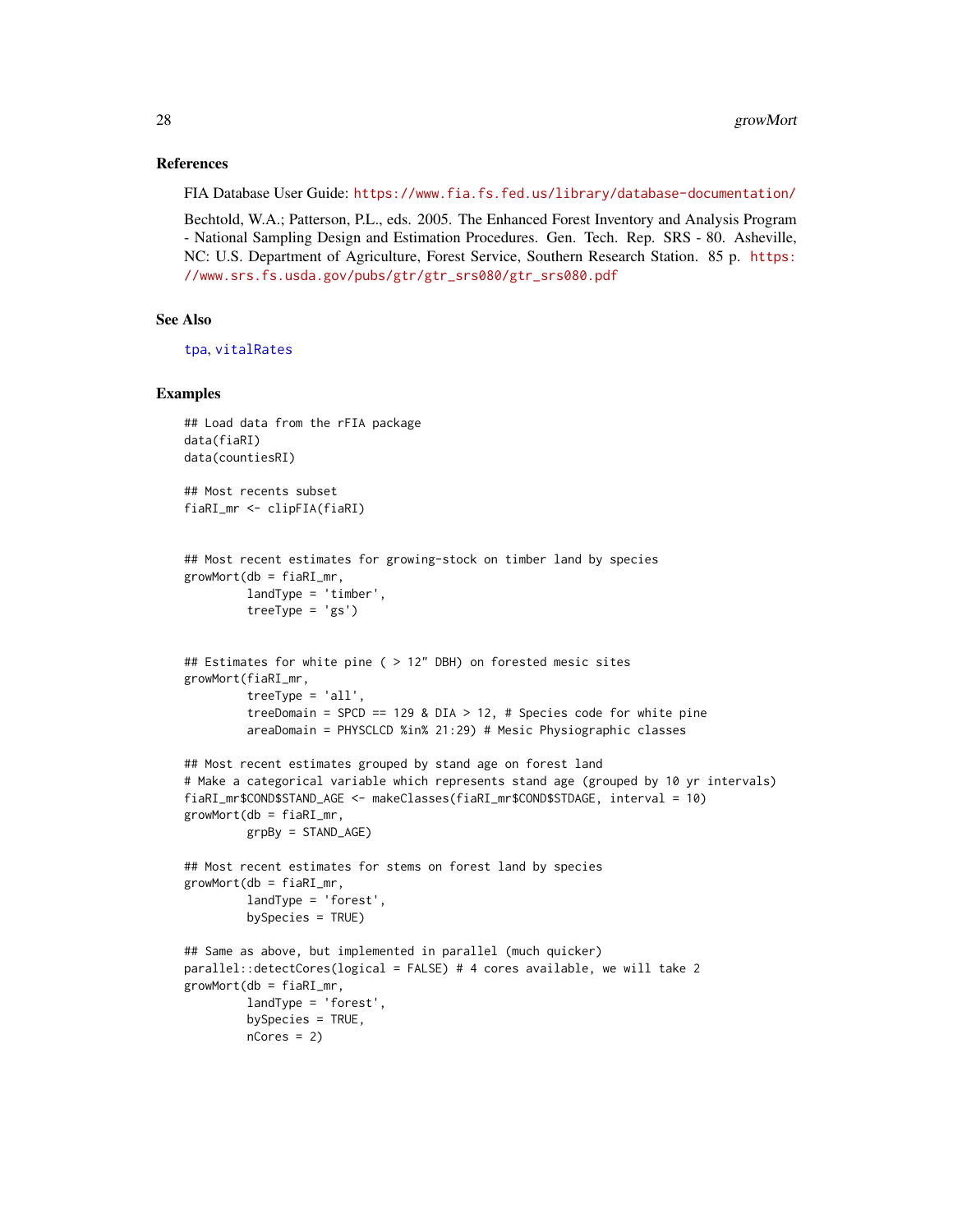#### <span id="page-28-0"></span>invasive 29

## Most recent estimates for all stems on forest land grouped by user-defined areal units ctSF <- growMort(fiaRI\_mr, polys = countiesRI, returnSpatial = TRUE) plot(ctSF) # Plot multiple variables simultaneously plotFIA(ctSF, MORT\_TPA) # Plot of Mortality TPA with color scale

<span id="page-28-1"></span>invasive *Estimate invasive species coverage from FIADB*

# Description

Produces estimates of areal coverage of invasive species from the Forest Inventory and Analysis Database. Estimates can be produced for regions defined within the FIA Database (e.g. counties), at the plot level, or within user-defined areal units. All estimates are returned by species although can be grouped by other variables defined in the FIADB. If multiple reporting years (EVALIDs) are included in the data, estimates will be output as a time series. If multiple states are represented by the data, estimates will be output for the full region (all area combined), unless specified otherwise (e.g. grpBy = STATECD). Easy options to implement parallel processing.

#### Usage

```
invasive(db, grpBy = NULL, polys = NULL, returnSpatial = FALSE, landType = "forest",
        method = 'TI', lambda = .5, areaDomain = NULL, byPlot = FALSE,
        totals = FALSE, nCores = 1)
```

| db            | FIA.Database object produced from readFIA. Function requires that PLOT,<br>INVASIVE SUBPLOT SPP, COND, POP PLOT STRATUM ASSGN, POP ESTN UNIT,<br>POP_EVAL, POP_STRATUM, POP_EVAL_TYP, POP_EVAL_GRP tables ex-<br>ist in FIA.Database object.                                                                                |
|---------------|-----------------------------------------------------------------------------------------------------------------------------------------------------------------------------------------------------------------------------------------------------------------------------------------------------------------------------|
| grpBy         | variables from PLOT, COND, or TREE tables to group estimates by (NOT<br>quoted). Multiple grouping variables should be combined with c(), and group-<br>ing will occur heirarchically. For example, to produce seperate estimates for<br>each ownership group within ecoregion subsections, specify c (ECOSUBCD, OWNGRPCD). |
| polys         | sp or sf Polygon/MultiPolgyon object; Areal units to bin data for estimation.<br>Seperate estimates will be produces for region encompassed by each areal unit.                                                                                                                                                             |
| returnSpatial | logical; if TRUE, return sf spatial object (polys must also be specified).                                                                                                                                                                                                                                                  |
| landType      | character ('forest' or 'timber'); Type of land which estimates will be produced<br>for. Timberland is a subset of forestland (default) which has high site potential<br>and non-reserve status (see details).                                                                                                               |
| method        | character; Method used for annual panel combination (see details). One of: 'TI'<br>(temporally indifferent), 'annual' (annual panels), 'SMA' (simple moving aver-<br>age), 'LMA' (linear moving average), or 'EMA' (exponential moving average)                                                                             |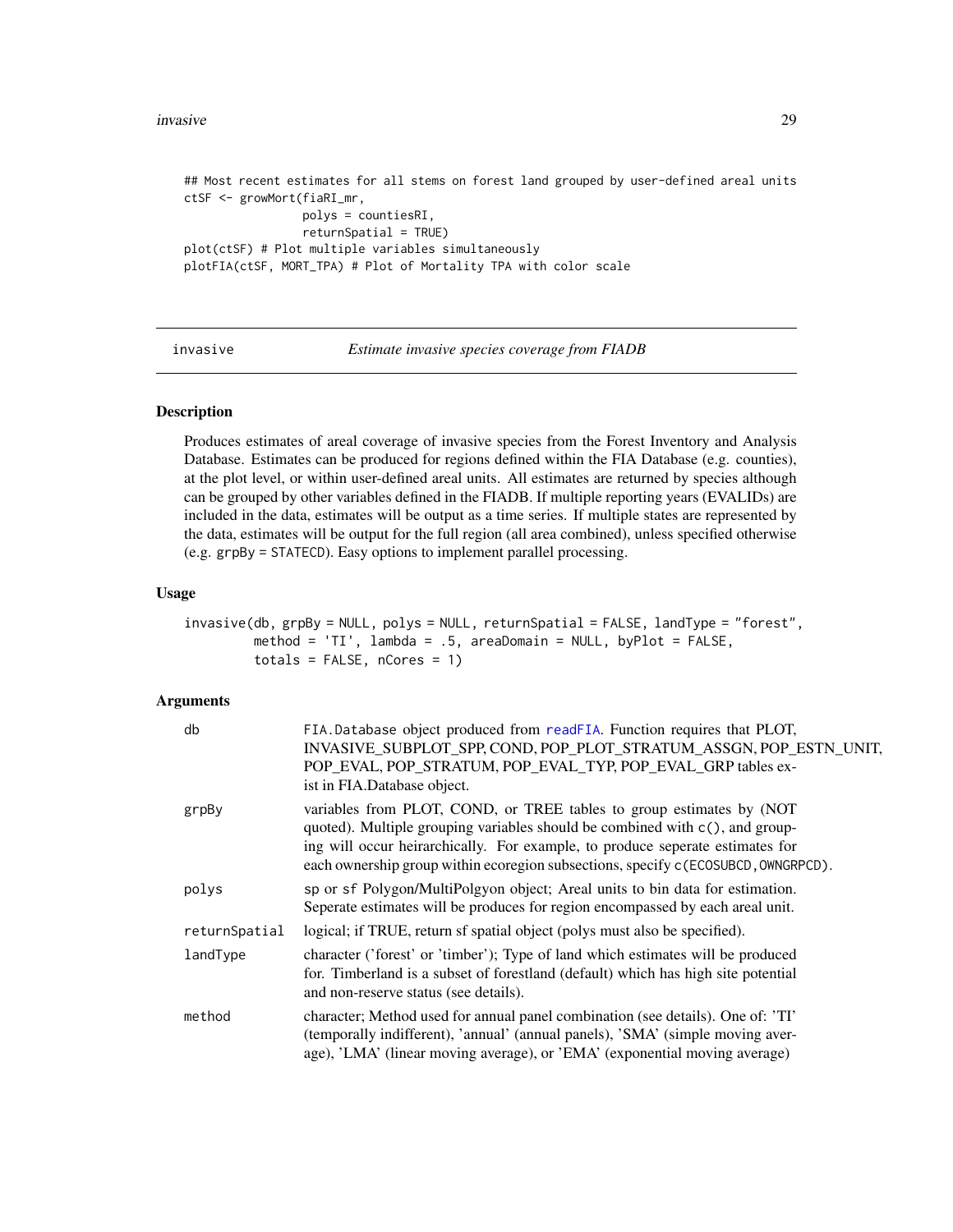<span id="page-29-0"></span>

| lambda     | numeric $(0,1)$ ; if method == 'EMA', the decay parameter used to define weight-<br>ing scheme for annual panels. Low values place higher weight on more recent<br>panels, and vice versa. Specify a vector of values to compute estimates using<br>mulitple wieghting schemes, and use plotFIA with grp set to lambda to produce<br>moving average ribbon plots.                                                                                             |
|------------|---------------------------------------------------------------------------------------------------------------------------------------------------------------------------------------------------------------------------------------------------------------------------------------------------------------------------------------------------------------------------------------------------------------------------------------------------------------|
| areaDomain | logical predicates defined in terms of the variables in PLOT and/or COND ta-<br>bles. Used to define the area for which estimates will be produced (e.g. within<br>1 mile of improved road: RDDISTCD %in% c(1:6), Hard maple/basswood forest<br>type: FORTYPCD == 805). Multiple conditions are combined with & (and) or $ $<br>(or). Only plots within areas where the condition evaluates to TRUE are used in<br>producing estimates. Should NOT be quoted. |
| byPlot     | logical; if TRUE, returns estimates for individual plot locations (population to-<br>tals not returned).                                                                                                                                                                                                                                                                                                                                                      |
| totals     | logical; if TRUE, returns population estimates in addition to % coverage.                                                                                                                                                                                                                                                                                                                                                                                     |
| nCores     | numeric; number of cores to use for parallel implementation. Check available<br>cores using $detectCores$ . Default = 1, serial processing.                                                                                                                                                                                                                                                                                                                   |

#### Details

Estimation of attributes follows the procedures documented in Bechtold and Patterson (2005). Specifically, percent areal coverage is computed using a sample-based ratio-of-means estimator of total invasive coverage area / total land area within the domain of interest. Estimates of areal coverage of individual invasive species should NOT be summed to produce estimates of areal coverage by ALL invasive species, as areal coverage by species is not mutually exclusive (multiple species my occur in the same area). Current FIA data collection protocols do not allow for the unbiased estimation of areal coverage by all invasive species.

Users may specify alternatives to the 'Temporally Indifferent' method for panel combination using the method argument. Estimators are currently implemented for the temporally indifferent (TI) method (default, used by EVALIDator), simple moving average (SMA), exponential moving average (EMA), and annual estimation (no panel combination). Users may modify the temporal weighting scheme employed by the exponential moving average using the yrs argument. See Chapter 5 of Bechtold & Patterson (2005) for more details.

Stratified random sampling techniques are most often employed to compute estimates in recent inventories, although double sampling and simple random sampling may be employed for early inventories. Estimates are adjusted for non-response bias by assuming attributes of non-response plot locations to be equal to the mean of other plots included within thier respective stratum or population.

Forest land must be at least 10-percent stocked by trees of any size, including land that formerly had such tree cover and that will be naturally or artificially regenerated. Forest land includes transition zones, such as areas between heavily forested and nonforested lands that are at least 10-percent stocked with trees and forest areas adjacent to urban and builtup lands. The minimum area for classification of forest land is 1 acre and 120 feet wide measured stem-to-stem from the outermost edge. Unimproved roads and trails, streams, and clearings in forest areas are classified as forest if less than 120 feet wide. Timber land is a subset of forest land that is producing or is capable of producing crops of industrial wood and not withdrawn from timber utilization by statute or administrative regulation. (Note: Areas qualifying as timberland are capable of producing at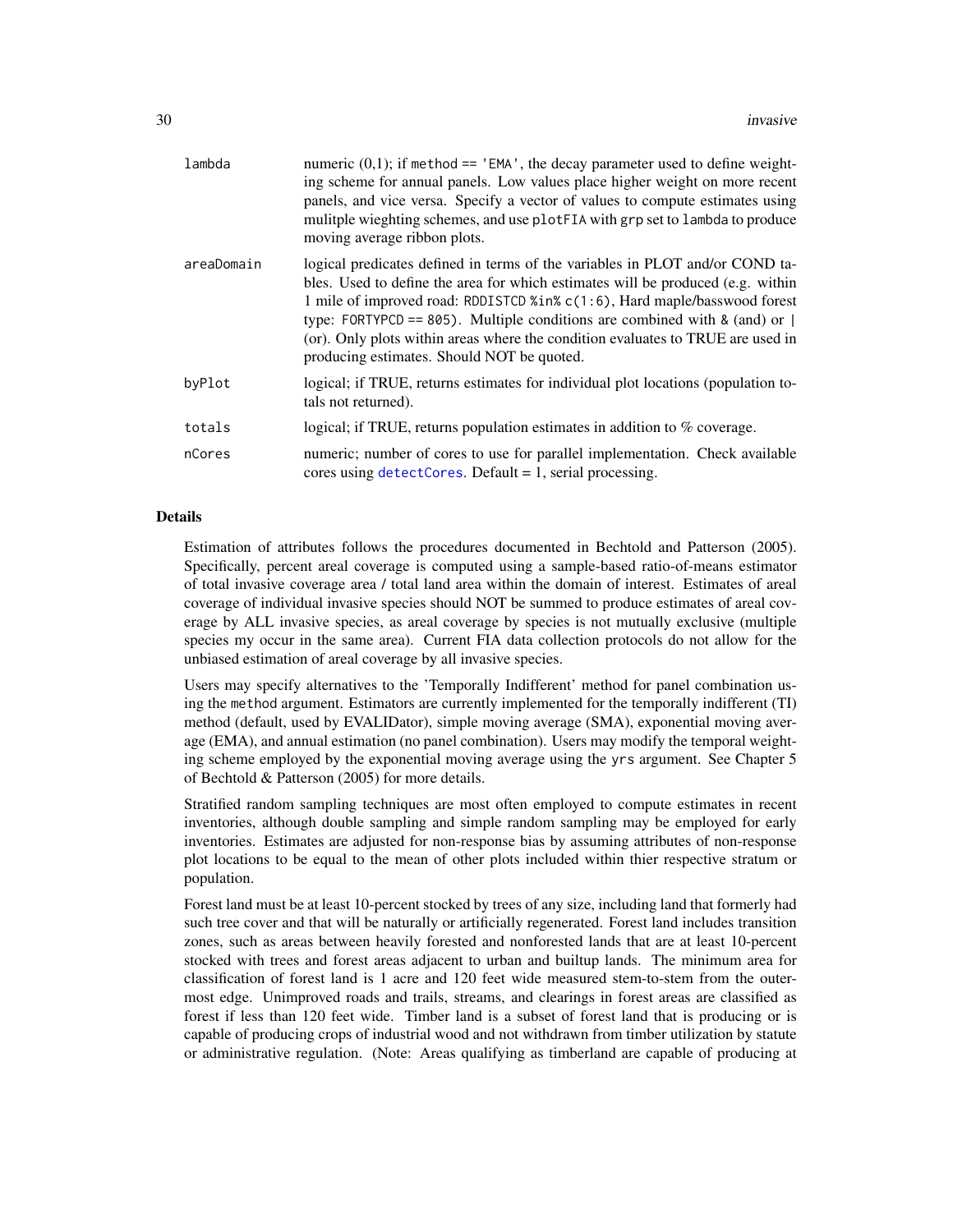#### <span id="page-30-0"></span>invasive 31

least 20 cubic feet per acre per year of industrial wood in natural stands. Currently inaccessible and inoperable areas are NOT included).

Easy, efficient parallelization is implemented with the [parallel](#page-0-0) package. Users must only specify the nCores argument with a value greater than 1 in order to implement parallel processing on their machines. Parallel implementation is achieved using a snow type cluster on any Windows OS, and with multicore forking on any Unix OS (Linux, Mac). Implementing parallel processing may substantially decrease free memory during processing, particularly on Windows OS. Thus, users should be cautious when running in parallel, and consider implementing serial processing for this task if computational resources are limited (nCores = 1).

#### Value

Dataframe or SF object (if returnSpatial = TRUE). If byPlot = TRUE, values of areal coverage are returned for each plot (sq. ft.). All variables with names ending in SE, represent the estimate of sampling error  $(\%)$  of the variable.

- YEAR: reporting year associated with estimates
- SYMBOL: unique species ID from NRCS Plant Reference Guide
- **SCIENTIFIC\_NAME**: scientific name of the species
- **COMMON\_NAME**: common name of the species
- COVER\_PCT: estimate of percent areal coverage of the species
- COVER\_AREA: estimate of areal coverage of the species (acres)
- AREA: estimate of total land area (acres)
- nPlots INV: number of non-zero plots used to compute invasive coverage estimates
- nPlots\_AREA: number of non-zero plots used to compute land area estimates

#### **Note**

All sampling error estimates are returned as percentages, and represent ~68% confidence (1 standard deviation). To compute sampling error percent with 95% confidence, multiply by 1.96.

#### Author(s)

Hunter Stanke and Andrew Finley

# References

FIA Database User Guide: <https://www.fia.fs.fed.us/library/database-documentation/>

Bechtold, W.A.; Patterson, P.L., eds. 2005. The Enhanced Forest Inventory and Analysis Program - National Sampling Design and Estimation Procedures. Gen. Tech. Rep. SRS - 80. Asheville, NC: U.S. Department of Agriculture, Forest Service, Southern Research Station. 85 p. [https:](https://www.srs.fs.usda.gov/pubs/gtr/gtr_srs080/gtr_srs080.pdf) [//www.srs.fs.usda.gov/pubs/gtr/gtr\\_srs080/gtr\\_srs080.pdf](https://www.srs.fs.usda.gov/pubs/gtr/gtr_srs080/gtr_srs080.pdf)

# See Also

[dwm](#page-16-1), [tpa](#page-45-1), [clipFIA](#page-9-1)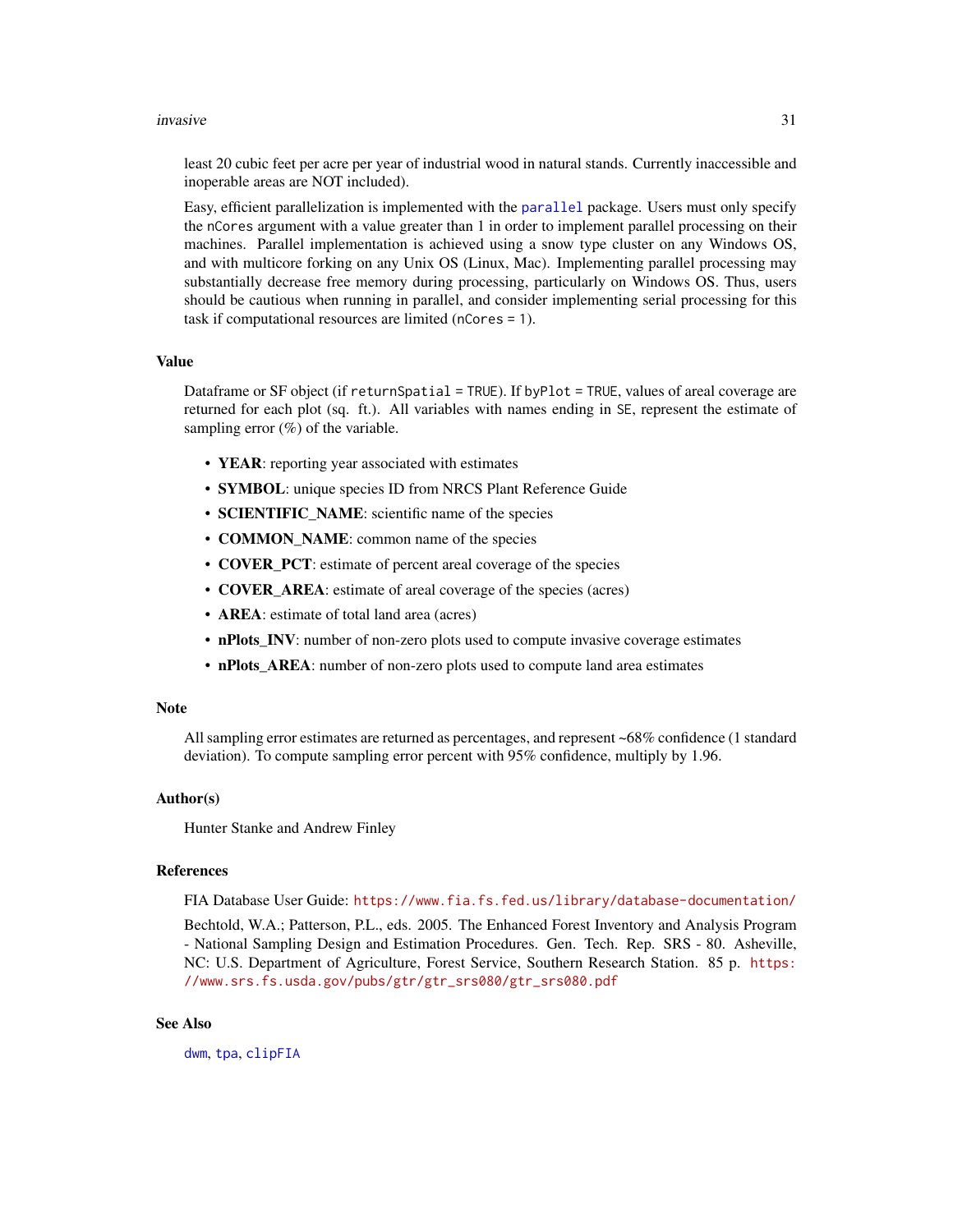# Examples

```
## Load data from the rFIA package
data(fiaRI)
data(countiesRI)
## Most recents subset
fiaRI_mr <- clipFIA(fiaRI)
## Most recent estimates on forest land
invasive(db = fiaRI_mr,landType = 'forest')
## Same as above, but implemented in parallel (much quicker)
parallel::detectCores(logical = FALSE) # 4 cores available, we will take 2
invasive(db = fiaRI_mr,
         landType = 'forest',
         nCores = 2)
## Most recent estimates grouped by stand age on forest land
# Make a categorical variable which represents stand age (grouped by 10 yr intervals)
fiaRI_mr$COND$STAND_AGE <- makeClasses(fiaRI_mr$COND$STDAGE, interval = 10)
invasive(db = fiaRI_mr,
         grpBy = STAND_AGE)
## Estimates on forested mesic sites (all available inventories)
invasive(fiaRI,
         areaDomain = PHYSCLCD %in% 21:29) # Mesic Physiographic classes
## Most recent estimates on forest land grouped by user-defined areal units
ctSF <- invasive(fiaRI_mr,
                 polys = countiesRI,
                 returnSpatial = TRUE)
plot(ctSF) # Plot multiple variables simultaneously
plotFIA(ctSF[ctSF$SYMBOL == 'ROMU',], COVER_PCT) # Plot Multiflora rose coverage
```
<span id="page-31-1"></span>

| makeClasses | Convert numeric variables to class intervals (factor) |  |
|-------------|-------------------------------------------------------|--|
|-------------|-------------------------------------------------------|--|

#### Description

Convert continuous numeric variables to class intervals with output as factor or numeric classes. Simplified implementation of [cut](#page-0-0). Example uses include computing diameter or height classes for summarization with **rFIA** functions (e.g. [tpa](#page-45-1), [biomass](#page-5-1)).

#### Usage

```
makeClasses(x, interval = NULL, lower = NULL, upper = NULL,
            brks = NULL, num Labs = FALSE)
```
<span id="page-31-0"></span>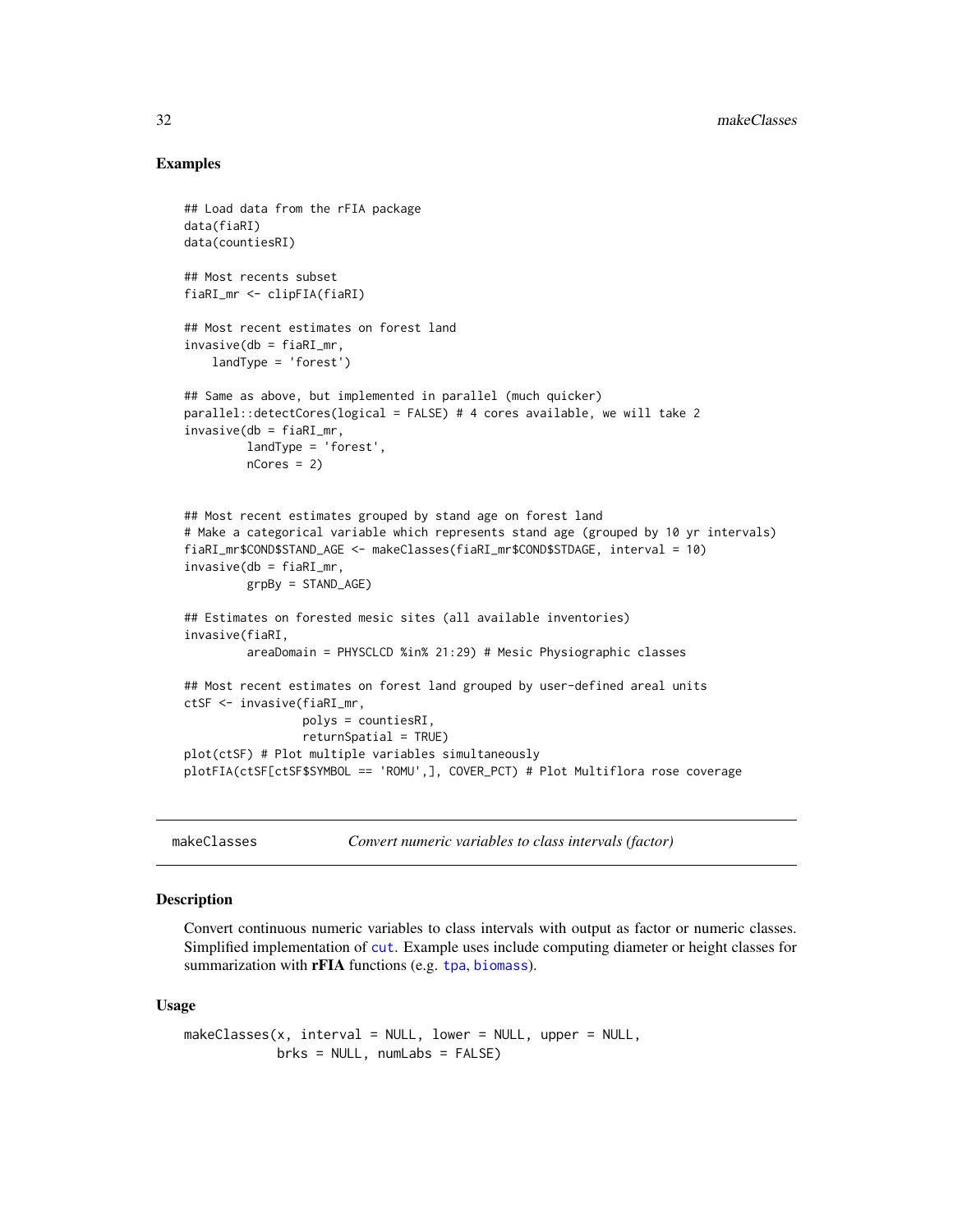#### <span id="page-32-0"></span>makeClasses 33

#### Arguments

| $\mathsf{x}$ | numeric vector to be converted to factor (class intervals).                                                                                                                               |
|--------------|-------------------------------------------------------------------------------------------------------------------------------------------------------------------------------------------|
| interval     | numeric; interval of desired output classes. e.g. specify x = DIA and interval<br>$= 2$ for 2-inch diameter class intervals.                                                              |
| lower        | lower bound of output classes, included in lowest class. e.g. [lower, ).                                                                                                                  |
| upper        | upper bound of output classes, NOT included in highest class. e.g. [, upper).                                                                                                             |
| brks         | numeric vector of desired breakpoints (bounds) of class intervals.                                                                                                                        |
| numLabs      | logical; if TRUE, return class intervals as numeric vector with values represent-<br>ing the lower bounds of each interval. If FALSE, return factor with labels of<br>form $'[b1, b2]'$ . |

# Value

Factor or integer vector. Factor values represent class intervals with [b1,b2) notation, values of integer vectors represent the lower bounds of class intervals (e.g. b1).

#### Author(s)

Hunter Stanke and Andrew Finley

#### See Also

[clipFIA](#page-9-1)

#### Examples

## Load data from the rFIA package data(fiaRI)

```
## Compute Diameter Classes on 1-inch intervals for each tree in TREE table ----
# Factor w/ interval labels
makeClasses(fiaRI$TREE$DIA, interval = 1)
# Numeric w/ lower bound of each class as returned value
makeClasses(fiaRI$TREE$DIA, interval = 1, numLabs = TRUE)
```

```
## Compute Stand Age Classes on 20 year intervals for each
## condition in COND table ----
# NOTE: Unrecorded stand age recorded as -999, replace negative values with NA
fiaRI$COND$STDAGE[fiaRI$COND$STDAGE < 0] <- NA
makeClasses(fiaRI$COND$STDAGE, interval = 25)
```

```
## Compute Stand Stocking Classes (10%) for all live (ALSTK),
## and growing stock (GSSTK) in COND table ----
makeClasses(fiaRI$COND$ALSTK, interval = 10) # All Live
makeClasses(fiaRI$COND$GSSTK, interval = 10) # Growing Stock
```

```
## Compute % Slope Classes (20%) for each condition in COND table ----
makeClasses(fiaRI$COND$SLOPE, interval = 20)
```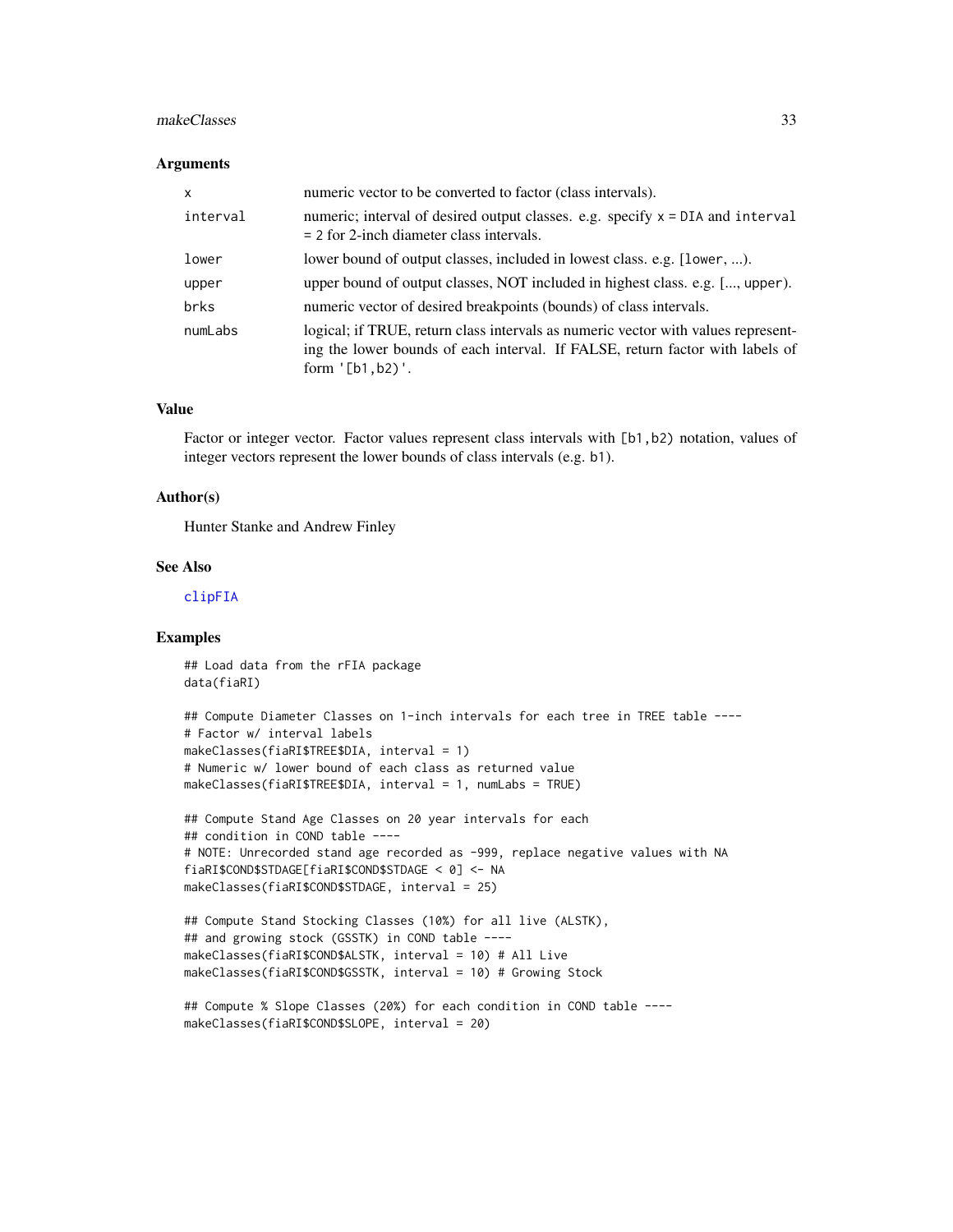<span id="page-33-0"></span>

#### Description

Default behavior for non-spatial summaries produces time-series plots, and for spatial summaries (class sf) produces choropleth maps. For non-spatial summaries, the user may specify the grp parameter to produce plots with multiple lines, colored by a grouping variable. Additionally, users may specify an x-axis to produce plots other than time series (e.g. BAA (y) by size class (x) colored by species (grp)).

# Usage

```
plotFIA(data, y = NULL, grp = NULL, x = NULL, animate = FALSE, facet = FALSE,
        se = FALEE, n.max = NULL, plot.title = NULL, y.lab = NULL, x.lab = NULL,legend.title = NULL, legend.labs = waiver(), limits = c(NA, NA),
        color.option = 'viridis', line.color = "gray30", line.width =1,
        min.year = 2005, direction = 1, alpha = .9, transform = "identity",
        text.size = 1, text.font = '', lab.width = 1, legend.height = 1,
        legend.width = 1, device = "png", savePath = NULL, fileName = NULL)
```

| data         | dataframe, sf object, or FIA.Database object; FIA summary produced from<br>other rFIA functions (e.g. tpa, biomass, etc.). Also accepts FIA.Database,<br>will return map of plot locations. |
|--------------|---------------------------------------------------------------------------------------------------------------------------------------------------------------------------------------------|
| У            | variable contained in data which will be used as y-axis or to fill polygons (spa-<br>tial). NOT quoted.                                                                                     |
| grp          | variable contained in data which will be used as a grouping variable. Not mean-<br>ingful for spatial summaries. NOT quoted.                                                                |
| $\mathsf{x}$ | variable contained in data which will be used as a x-axis in place of time. If<br>NULL, time-series plot will be produced. Not meaningful for spatial summaries.<br>NOT quoted.             |
| animate      | logical; if TRUE, produces temporally animated plots.                                                                                                                                       |
| facet        | logical; if TRUE, produces temporally grouped plots (stationary).                                                                                                                           |
| se           | logical; if TRUE, plots error bars along with estimates. All error bars represent<br>68% confidence.                                                                                        |
| n.max        | numeric; maximum number of groups to plot. If positive, will plot the top n<br>groups with respect to y, and if negative, will plot the bottom n. Not meaningful<br>for spatial summaries.  |
| plot.title   | character; plot title.                                                                                                                                                                      |
| y.lab        | character; y-axis label. Not meaningful for spatial summaries.                                                                                                                              |
| x.lab        | character; x-axis label. Not meaningful for spatial summaries.                                                                                                                              |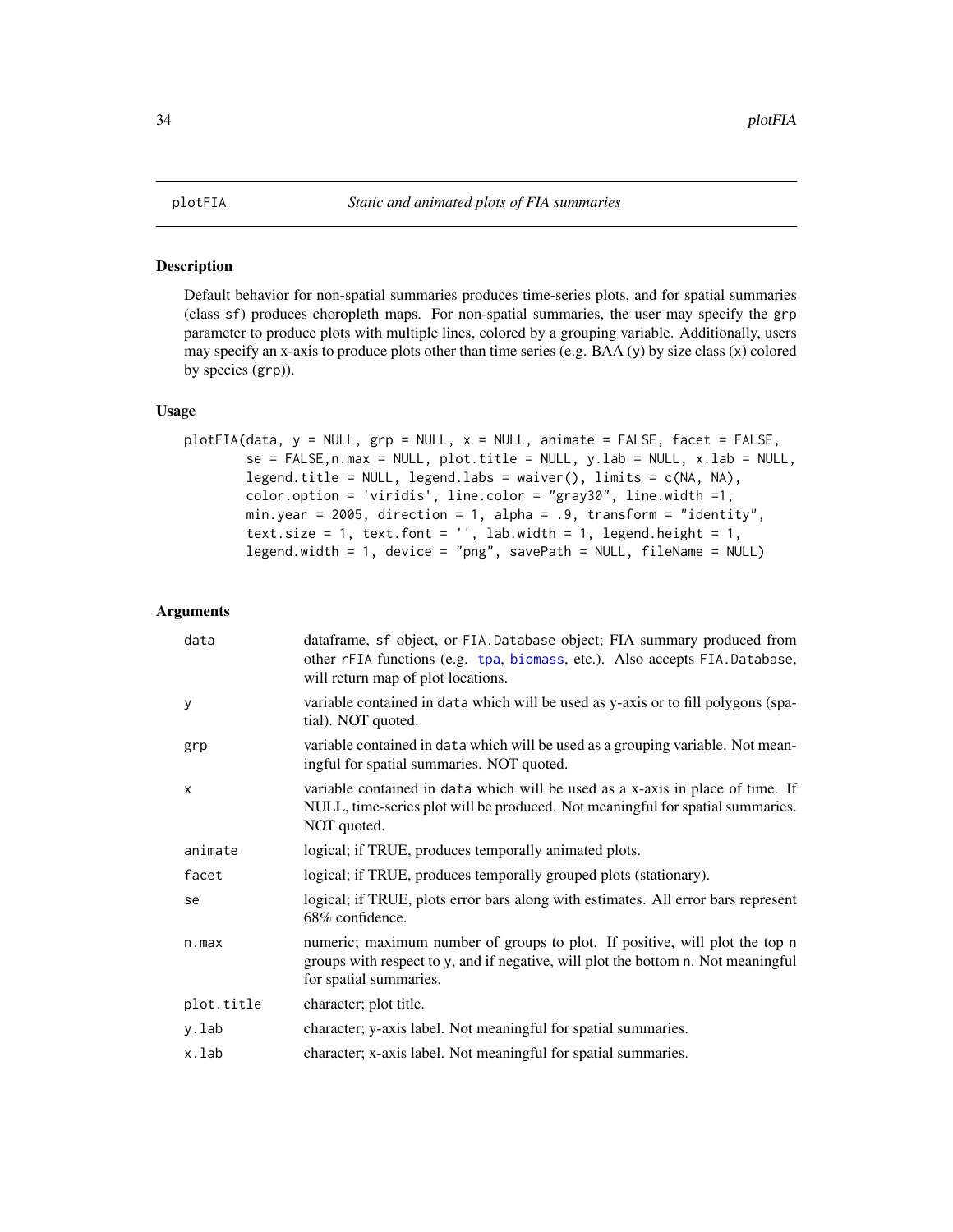#### <span id="page-34-0"></span>plotFIA 35

| legend.title  | character; title for legend.                                                                                                                                                                                                                                                                                                                                         |
|---------------|----------------------------------------------------------------------------------------------------------------------------------------------------------------------------------------------------------------------------------------------------------------------------------------------------------------------------------------------------------------------|
| legend.labs   | character; labels for legend values.                                                                                                                                                                                                                                                                                                                                 |
| limits        | numeric vector of length 2; minumum and maximum of continuous scale for<br>legend.                                                                                                                                                                                                                                                                                   |
| color.option  | character; one of: "viridis" (default), "magma", "inferno", "plasma", or "ci-<br>vidis".                                                                                                                                                                                                                                                                             |
| line.color    | character; color of plotted line (non-spatial) or polygon outline color (spatial).                                                                                                                                                                                                                                                                                   |
| line.width    | numeric; scalar for plotted line width (non-spatial) polygon outline width (spa-<br>tial). Specify lineWidth = $\theta$ for no outline.                                                                                                                                                                                                                              |
| min.year      | numeric; earliest year to be included in animation. FIA data is sparse in years<br>prior to 2005 and estimates are unlikely to be available.                                                                                                                                                                                                                         |
| direction     | numeric; sets the order of colors in the scale. If 1, the default, colors are ordered<br>from darkest to lightest. If -1, the order of colors is reversed.                                                                                                                                                                                                           |
| alpha         | numeric; alpha transparency, a number in [0,1], see argument alpha in hsv.                                                                                                                                                                                                                                                                                           |
| transform     | character; transformations to apply to plotted variable y. Options include: "asn",<br>"atanh", "boxcox", "exp", "identity", "log", "log10", "log1p", "log2", "logit",<br>"reciprocal", "reverse", "sqrt".                                                                                                                                                            |
| text.size     | numeric; scalar for text size (e.g. text size $= 2$ would be twice the default size).                                                                                                                                                                                                                                                                                |
| text.font     | character; font family. Choose from: 'Short', 'Canonical', 'mono', 'Courier',<br>'sans', 'Helvetica', 'serif', 'Times', 'AvantGarde', 'Bookman', 'Helvetica-Narrow',<br>'NewCenturySchoolbook', 'Palatino', 'URWGothic', 'URWBookman', 'Nim-<br>busMon', 'URWHelvetica', 'NimbusSan', 'NimbusSanCond', 'CenturySch', 'UR-<br>WPalladio', 'URWTimes', or 'NimbusRom'. |
| lab.width     | numeric; scalar for legend title width. This value controls text wrapping in title.                                                                                                                                                                                                                                                                                  |
| legend.height | numeric; scalar for legend height.                                                                                                                                                                                                                                                                                                                                   |
| legend.width  | numeric; scalar for legend width.                                                                                                                                                                                                                                                                                                                                    |
| device        | character; device to use for image save. Can either be a device function (e.g.<br>png()), or one of "eps", "ps", "tex" (pictex), "pdf", "jpeg", "tiff", "png", "bmp",<br>"svg" or "wmf" (windows only).                                                                                                                                                              |
| savePath      | character; path to save plot to (combined with fileName).                                                                                                                                                                                                                                                                                                            |
| fileName      | character; file name to create on disk.                                                                                                                                                                                                                                                                                                                              |

# Details

To produce spatial plots, summaries must be returned as spatial objects (e.g. specify returnSpatial = TRUE when computing summaries using [tpa](#page-45-1)). For animated plots, also requires that multiple reporting years be present in the summary data (animations iterate through time). For a map of plot locations contained in your FIA.Database, specify the object as the data argument.

For objects produced with byPlot = TRUE and returnSpatial = TRUE (spatial point patterns), a categorical grouping variable can be specified to grp. Point radii will reflect magnitude of y and color will reflect categorical groups (grp).

If animate = FALSE and multiple reporting years are present in the summary, produces plots of the most recent subset.

Specify savePath and fileName to save plots (animations saved as .gif files).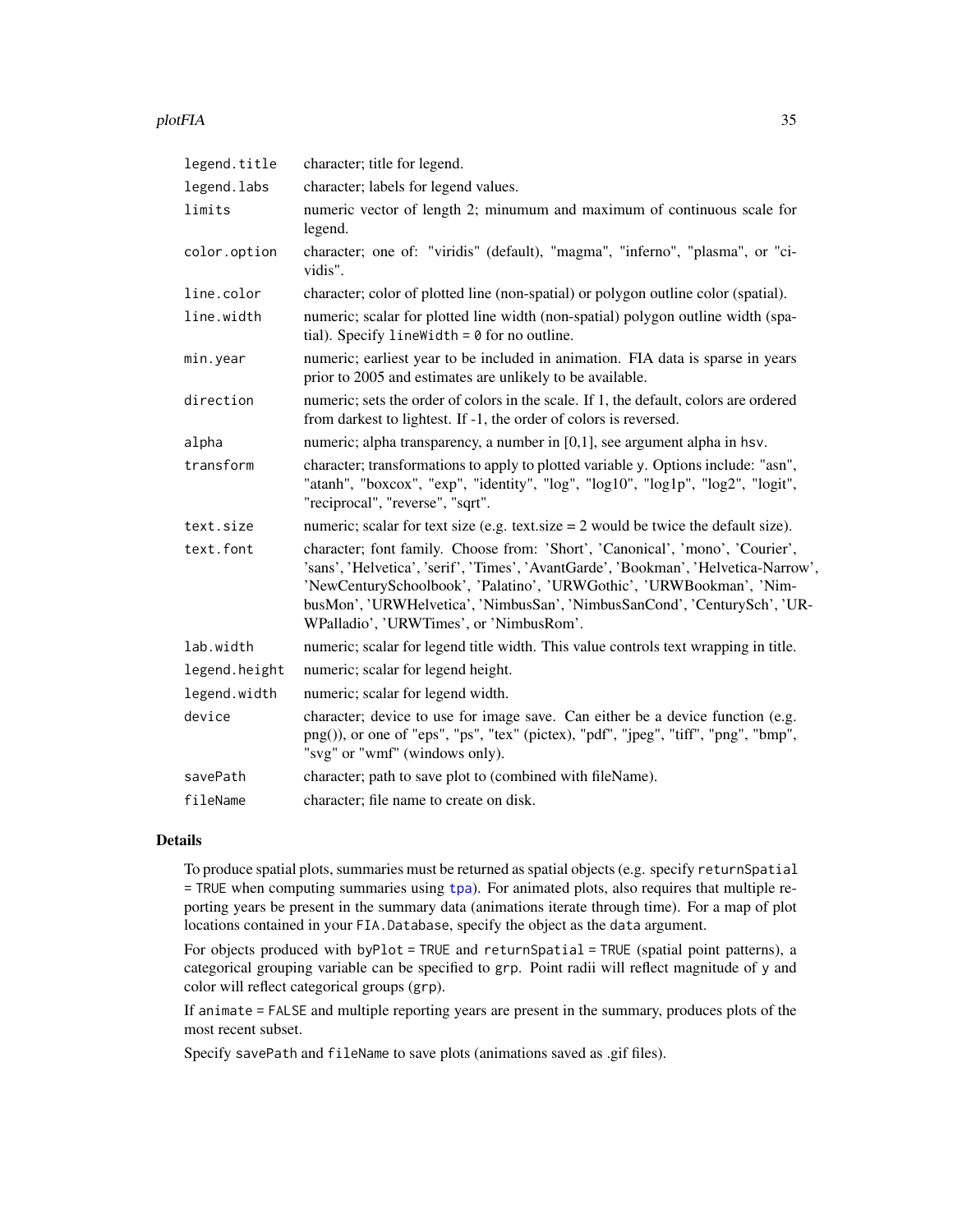36 readFIA

#### Author(s)

Hunter Stanke and Andrew Finley

#### Examples

```
################### SPATIAL PLOTTING #############################
## Compute abundance estimates for live stems in Rhode Island
## for all available inventory years, summarized by counties and
## return a spatial object
tpaRI <- tpa(fiaRI, polys = countiesRI, returnSpatial = TRUE)
## Produce animated plot
plotFIA(tpaRI, y = TPA, animate = TRUE, legend.title = 'Abundance (TPA)')
## With a square root transform
plotFIA(tpaRI, y = TPA, animate = TRUE, legend.title = 'Abundance (TPA)', transform = 'sqrt')
## Same as above, but for static plots (most recent subset from RI)
tpaMR <- tpa(clipFIA(fiaRI), polys = countiesRI, returnSpatial = TRUE)
## Produce animated plot
plotFIA(tpaMR, y = TPA, animate = FALSE, plot.title = 'Abundance (TPA)')
################# NON-SPATIAL PLOTTING #########################
## Same as above, but return a non-spatial object (no spatial grouping)
tpaRI <- tpa(fiaRI)
## Plot TPA over time
plotFIA(tpaRI, TPA)
## BAA over time, grouped by ownership group
tpaRI_own <- tpa(fiaRI, grpBy = OWNGRPCD)
plotFIA(tpaRI_own, y = BAA, grp = OWNGRPCD)
## BAA by size class (not a time series) grouped by species
tpaRI_sc <- tpa(clipFIA(fiaRI), bySpecies = TRUE, bySizeClass = TRUE)
plotFIA(tpaRI_sc, y = BA, grp = COMMON_NAME, x = sizeClass, n.max = 4)# Only the top 4
```
<span id="page-35-1"></span>readFIA *Load FIA database into R environment from local directory*

#### Description

Loads FIA Datatables into R from .csv files stored in a local directory. If you have not previously downloaded FIA Data from the FIA Datamart, use [getFIA](#page-22-1) to download data for your region of interest and load it into R. Capable of merging multiple state downloads of the FIA database for regional analysis. Simply store each set of state data, as downloaded from the FIA Datamart, in the same directory and hand to readFIA.

<span id="page-35-0"></span>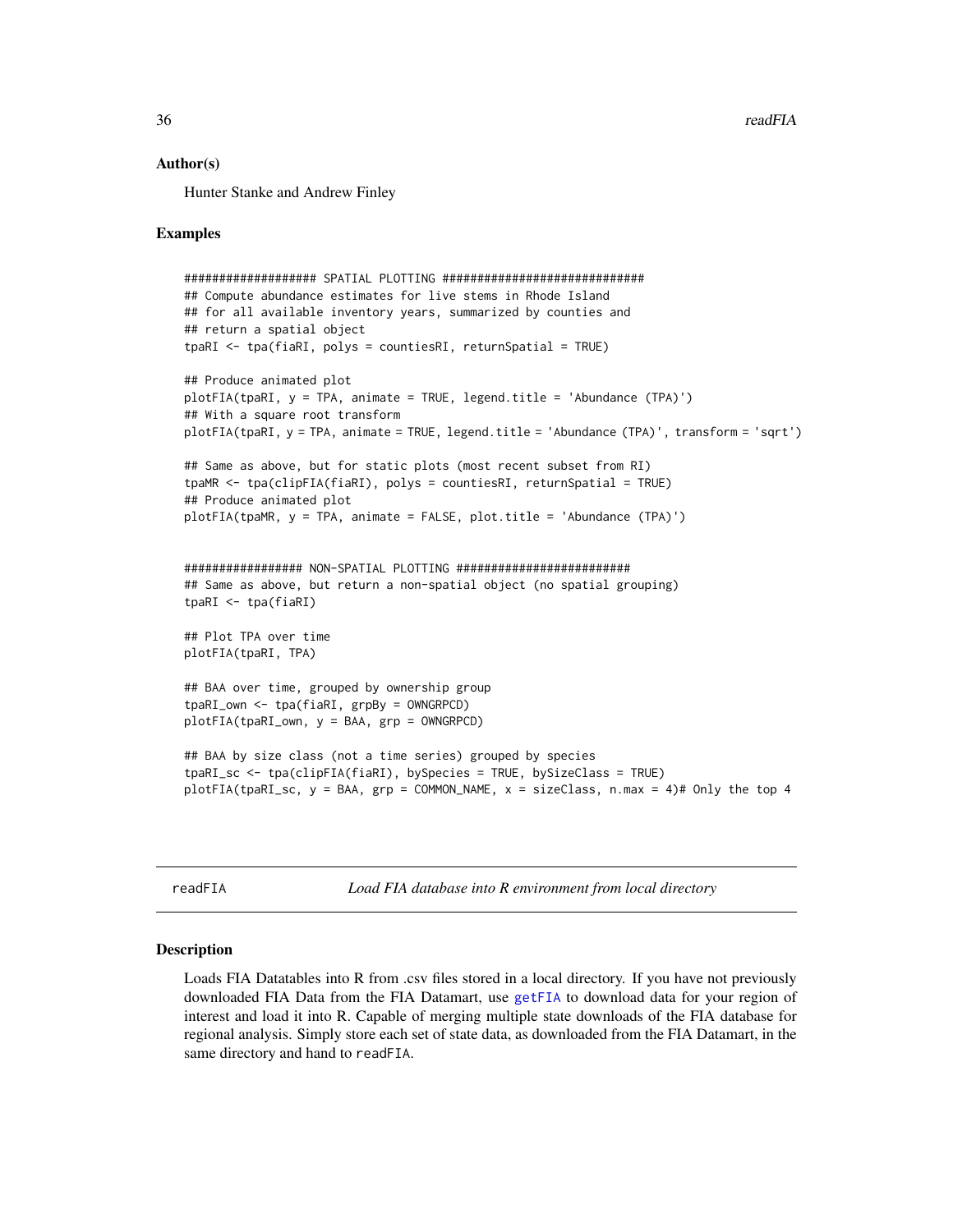#### <span id="page-36-0"></span>readFIA 37

### Usage

readFIA(dir, common = TRUE, tables = NULL, nCores = 1, ...)

#### Arguments

| dir        | directory where FIA Datatables are stored.                                                                                                           |
|------------|------------------------------------------------------------------------------------------------------------------------------------------------------|
| common     | logical; if TRUE, only import most commonly used tables, including all required<br>for rFIA functions (see Details for list of tables).              |
| tables     | character vector; names of specific tables to be imported (e.g. 'PLOT', 'TREE',<br>'COND', 'TREE GRM COMPONENT').                                    |
| nCores     | numeric; number of cores to use for parallel implementation. Check available<br>cores using $detect{\text{Cores}}$ . Default = 1, serial processing. |
| $\ddots$ . | other arguments to pass to fread.                                                                                                                    |

#### Details

Download subsets of the FIA Database using [getFIA](#page-22-1) (recommended), or manually from the FIA Datamart: <https://apps.fs.usda.gov/fia/datamart/datamart.html>. Once downloaded, unzip the directory (if downloaded manually), and read into R using readFIA.

If common = TRUE, the following tables will be imported: COND, COND\_DWM\_CALC, INVA-SIVE\_SUBPLOT\_SPP, PLOT, POP\_ESTN\_UNIT, POP\_EVAL, POP\_EVAL\_GRP, POP\_EVAL\_TYP, POP\_PLOT\_STRATUM\_ASSGN, POP\_STRATUM, SUBPLOT, TREE, TREE\_GRM\_COMPONENT. These tables currently support all functionality with rFIA, and it is recommended that only these tables be imported to conserve RAM and reduce processing time.

If you wish to merge multiple state downloads of FIA data (e.g. Michigan and Indiana state downloads), simply place both sets of datatables in the same directory (done for you when using [getFIA](#page-22-1)) and import with readFIA. Upon import, corresponding tables (e.g. MI\_PLOT and IN\_PLOT) will be merged, and analysis can be completed for the entire region or within spatial units which transcend state boundaries (e.g. Ecoregion subsections).

Easy, efficient parallelization is implemented with the [parallel](#page-0-0) package. Users must only specify the nCores argument with a value greater than 1 in order to implement parallel processing on their machines. Parallel implementation is achieved using a snow type cluster on any Windows OS, and with multicore forking on any Unix OS (Linux, Mac). Implementing parallel processing may substantially decrease decrease free memory during processing, particularly on Windows OS. Thus, users should be cautious when running in parallel, and consider implementing serial processing for this task if computational resources are limited (nCores = 1).

#### Value

List object containing FIA Datatables. List elements represent individual FIA Datatables stored as data.frame objects. Names of list elements reflect names of files from which they were read into R environment (File names should not be changed after download from FIA Datamart).

If multiple subsets of the FIA database are held in the same directory (e.g. Michigan and Indiana state downloads), corresponding tables will be merged (e.g. PLOT table returned contains plots in both Michigan and Indiana).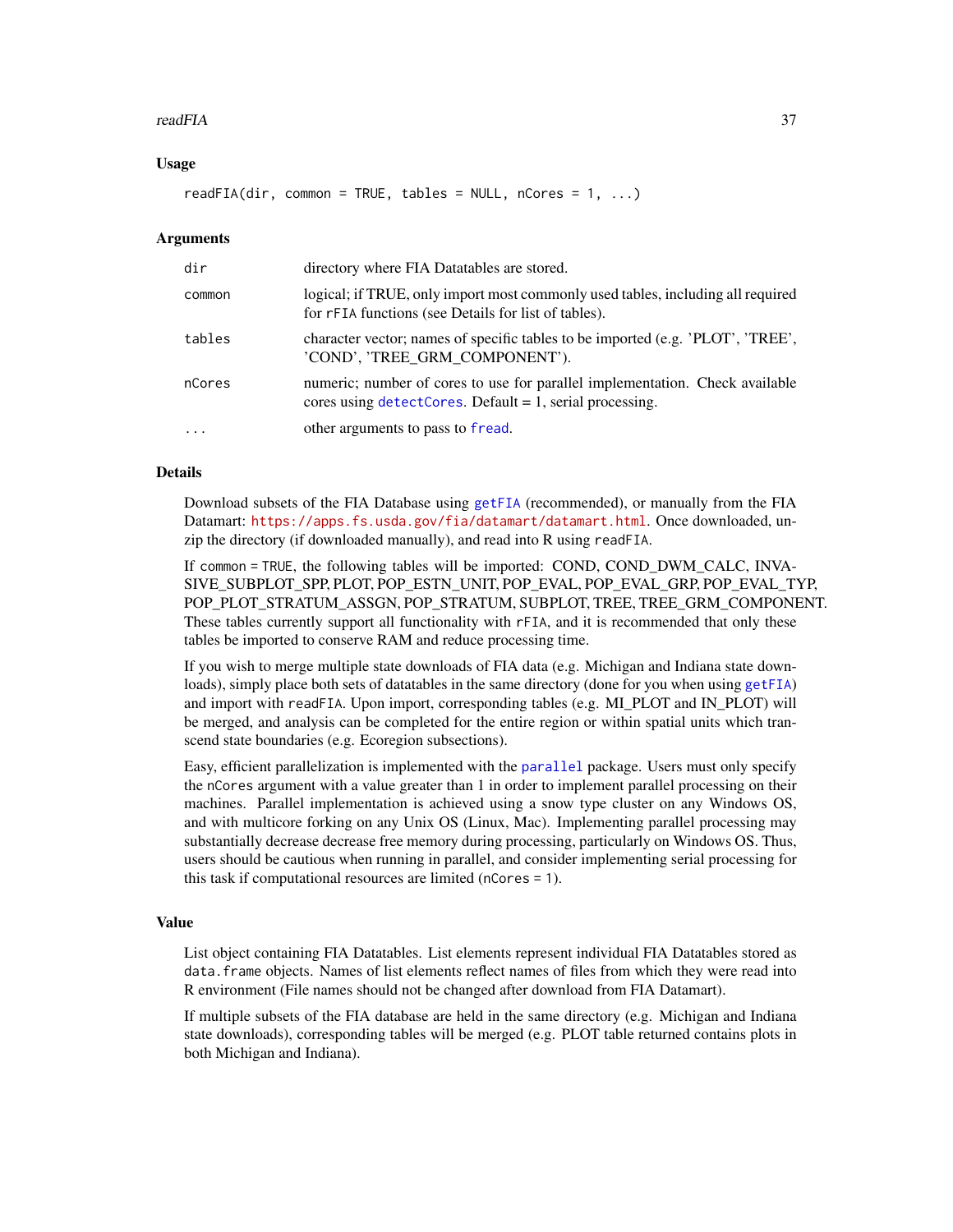To download subsets of the FIA Database manually, go online to the FIA Datamart ([https://](https://apps.fs.usda.gov/fia/datamart/datamart.html) [apps.fs.usda.gov/fia/datamart/datamart.html](https://apps.fs.usda.gov/fia/datamart/datamart.html)) and choose to download .csv files. Here you can choose to download subsets of the full database for individual states, or select to download individual tables. For use with the rFIA package, we recommend download of subsets of the full database representing individual states of interest. Files must be unzipped in order to be imported.

Alternatively, use [getFIA](#page-22-1) to automate the download, reading, and saving process for you (recommended).

#### Author(s)

Hunter Stanke and Andrew Finley

# References

FIA DataMart: <https://apps.fs.usda.gov/fia/datamart/datamart.html>

FIA Database User Guide: <https://www.fia.fs.fed.us/library/database-documentation/>

#### See Also

[clipFIA](#page-9-1), [getFIA](#page-22-1)

#### Examples

```
## First we write the 'fiaRI' object to a temporary directory
## Replace temp_dir with the path to your directory (where data will be saved)
temp\_dir = tempdir()writeFIA(fiaRI, dir = temp_dir)
## Then read it back in with readFIA
```
 $db \leftarrow \text{readFIA}(dir = temp\_dir)$ 

<span id="page-37-1"></span>seedling *Estimate seedling abundance per acre from FIADB*

#### **Description**

Produces seedling  $(< 1$  inch DBH) tree per acre (TPA) estimates from FIA data, along with population totals. Estimates can be produced for regions defined within the FIA Database (e.g. counties), at the plot level, or within user-defined areal units. Options to group estimates by species and other variables defined in the FIADB. If multiple reporting years (EVALIDs) are included in the data, estimates will be output as a time series. If multiple states are represented by the data, estimates will be output for the full region (all area combined), unless specified otherwise (e.g. grpBy = STATECD). Easy options to implement parallel processing.

<span id="page-37-0"></span>

# **Note**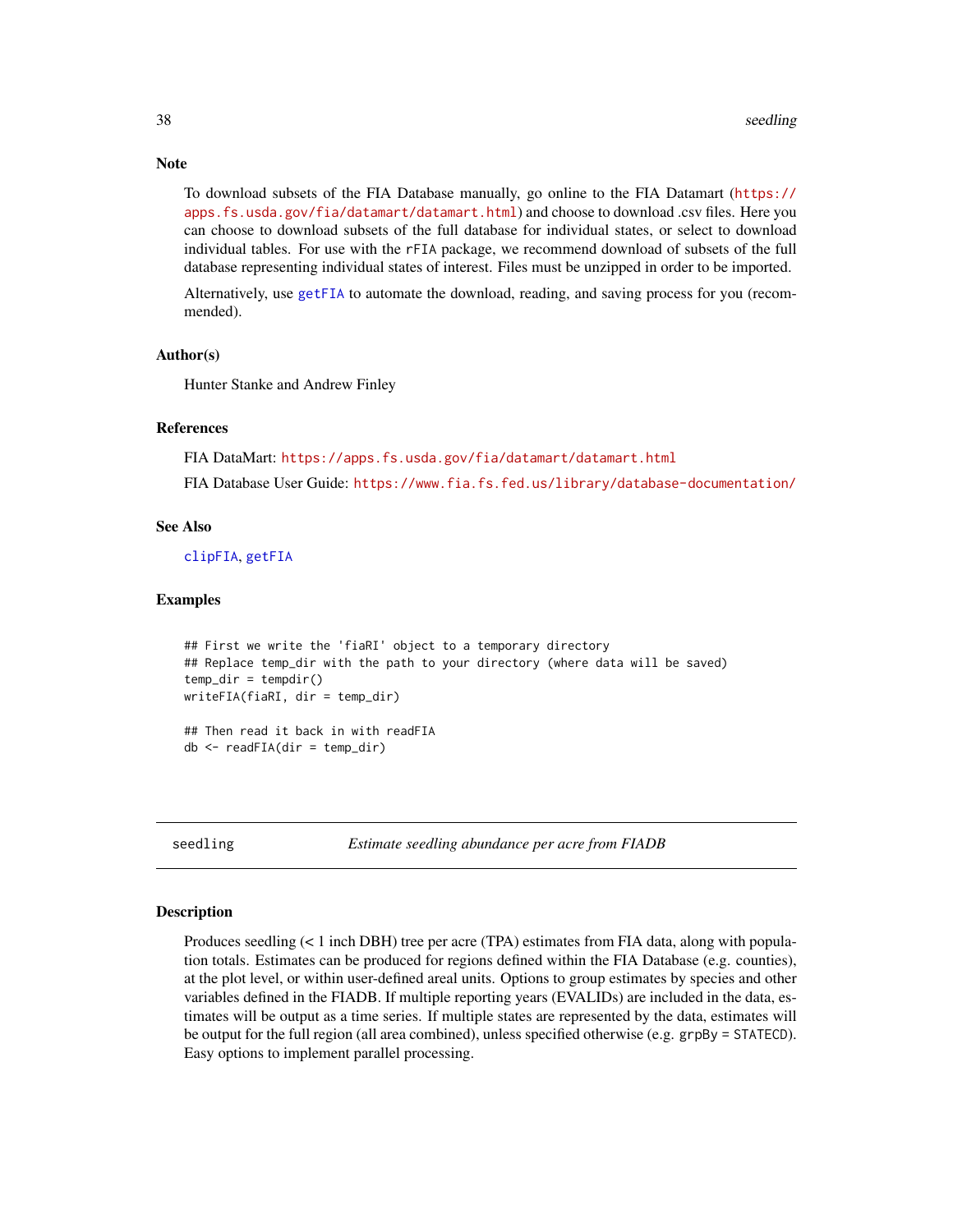#### <span id="page-38-0"></span>seedling 39

# Usage

```
seedling(db, grpBy = NULL, polys = NULL, returnSpatial = FALSE,
         bySpecies = FALSE, landType = "forest", method = 'TI',
         lambda = .5, treeDomain = NULL, areaDomain = NULL,
        totals = FALSE, byPlot = FALSE, nCores = 1)
```

| db            | FIA.Database object produced from readFIA. Function requires that PLOT,<br>TREE, COND, POP_PLOT_STRATUM_ASSGN, POP_ESTN_UNIT, POP_EVAL,<br>POP_STRATUM, POP_EVAL_TYP, POP_EVAL_GRP tables exist in FIA.Database<br>object.                                                                                                                                                                                                                                    |
|---------------|---------------------------------------------------------------------------------------------------------------------------------------------------------------------------------------------------------------------------------------------------------------------------------------------------------------------------------------------------------------------------------------------------------------------------------------------------------------|
| grpBy         | variables from PLOT, COND, or SEEDLING tables to group estimates by (NOT<br>quoted). Multiple grouping variables should be combined with c(), and group-<br>ing will occur heirarchically. For example, to produce seperate estimates for<br>each ownership group within ecoregion subsections, specify c (ECOSUBCD, OWNGRPCD).                                                                                                                               |
| polys         | sp or sf Polygon/MultiPolgyon object; Areal units to bin data for estimation.<br>Seperate estimates will be produces for region encompassed by each areal unit.                                                                                                                                                                                                                                                                                               |
| returnSpatial | logical; if TRUE, return sf spatial object (polys must also be specified).                                                                                                                                                                                                                                                                                                                                                                                    |
| bySpecies     | logical; if TRUE, returns estimates grouped by species.                                                                                                                                                                                                                                                                                                                                                                                                       |
| landType      | character ('forest' or 'timber'); Type of land which estimates will be produced<br>for. Timberland is a subset of forestland (default) which has high site potential<br>and non-reserve status (see details).                                                                                                                                                                                                                                                 |
| method        | character; Method used for annual panel combination (see details). One of: 'TI'<br>(temporally indifferent), 'annual' (annual panels), 'SMA' (simple moving aver-<br>age), 'LMA' (linear moving average), or 'EMA' (exponential moving average)                                                                                                                                                                                                               |
| lambda        | numeric $(0,1)$ ; if method == 'EMA', the decay parameter used to define weight-<br>ing scheme for annual panels. Low values place higher weight on more recent<br>panels, and vice versa. Specify a vector of values to compute estimates using<br>mulitple wieghting schemes, and use plotFIA with grp set to lambda to produce<br>moving average ribbon plots.                                                                                             |
| treeDomain    | logical predicates defined in terms of the variables in PLOT, SEEDLING, and/or<br>COND tables. Used to define the type of trees for which estimates will be pro-<br>duced (e.g. white pine: $SPCD == 129$ ). Multiple conditions are combined with &<br>(and) or $\mid$ (or). Only trees where the condition evaluates to TRUE are used in<br>producing estimates. Should NOT be quoted.                                                                      |
| areaDomain    | logical predicates defined in terms of the variables in PLOT and/or COND ta-<br>bles. Used to define the area for which estimates will be produced (e.g. within<br>1 mile of improved road: RDDISTCD %in% c(1:6), Hard maple/basswood forest<br>type: FORTYPCD == 805). Multiple conditions are combined with & (and) or $ $<br>(or). Only plots within areas where the condition evaluates to TRUE are used in<br>producing estimates. Should NOT be quoted. |
| totals        | logical; if TRUE, return population estimates (e.g. total area, total trees) along<br>with ratio estimates (e.g. mean trees per acre).                                                                                                                                                                                                                                                                                                                        |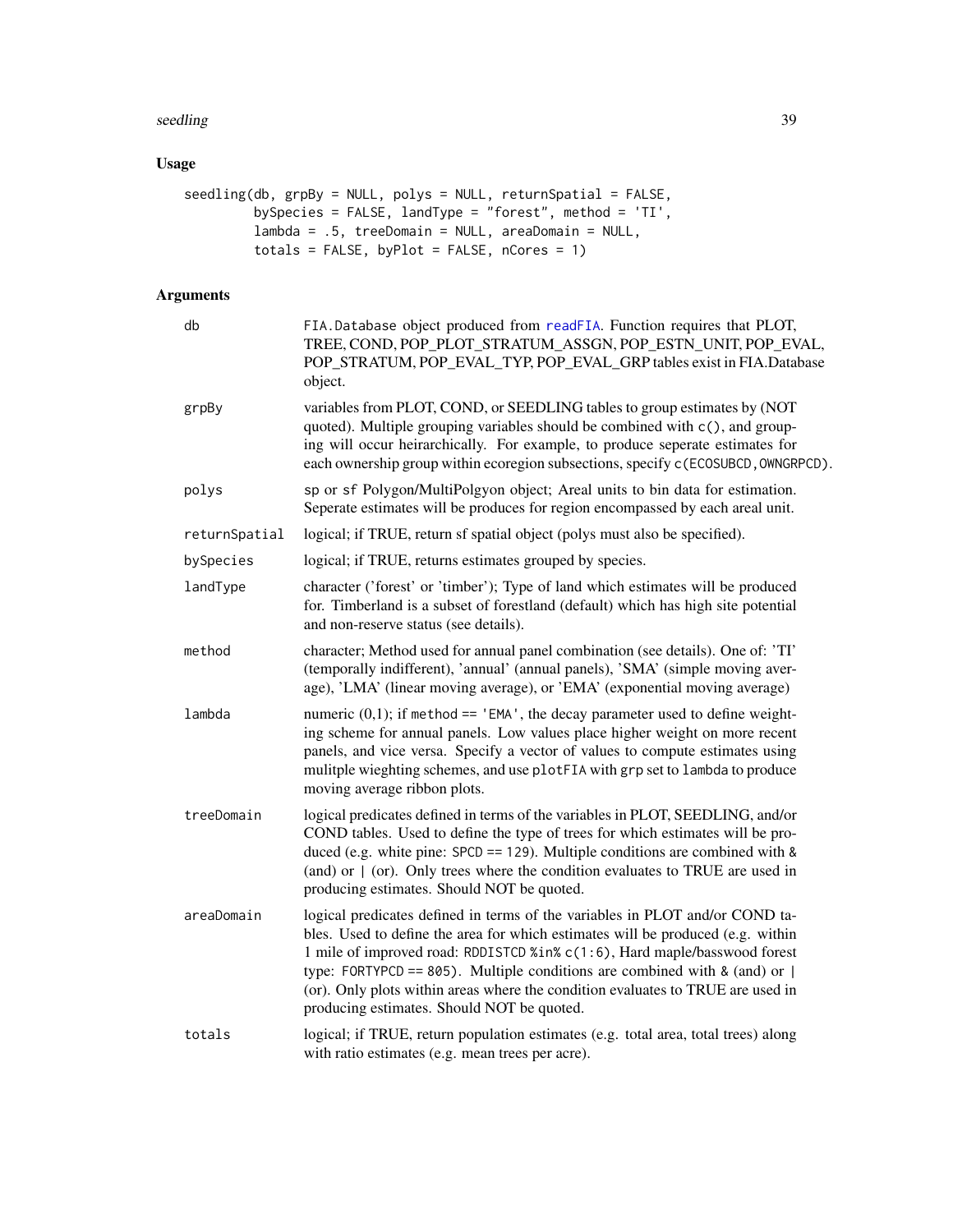<span id="page-39-0"></span>40 seedling and the set of the second second second second second second second second second second second second second second second second second second second second second second second second second second second se

| bvPlot | logical; if TRUE, returns estimates for individual plot locations (population to-<br>tals not returned).                                    |
|--------|---------------------------------------------------------------------------------------------------------------------------------------------|
| nCores | numeric; number of cores to use for parallel implementation. Check available<br>cores using $detectCores$ . Default = 1, serial processing. |

#### Details

Estimation of attributes follows the procedures documented in Bechtold and Patterson (2005). Specifically, TPA is computed using a sample-based ratio-of-means estimator of total seedlings / total land area within the domain of interest. Percentages of live TPA in the domain of interest are represented as the total number of trees of a particular type (e.g., white pine) / total number of trees (live, all species) within the region. The total populations used to compute these percentages will not change by changing treeType, but will vary if the user specifies an areaDomain or treeDomain.

Stratified random sampling techniques are most often employed to compute estimates in recent inventories, although double sampling and simple random sampling may be employed for early inventories. Estimates are adjusted for non-response bias by assuming attributes of non-response plot locations to be equal to the mean of other plots included within thier respective stratum or population.

Forest land must be at least 10-percent stocked by trees of any size, including land that formerly had such tree cover and that will be naturally or artificially regenerated. Forest land includes transition zones, such as areas between heavily forested and nonforested lands that are at least 10-percent stocked with trees and forest areas adjacent to urban and builtup lands. The minimum area for classification of forest land is 1 acre and 120 feet wide measured stem-to-stem from the outermost edge. Unimproved roads and trails, streams, and clearings in forest areas are classified as forest if less than 120 feet wide. Timber land is a subset of forest land that is producing or is capable of producing crops of industrial wood and not withdrawn from timber utilization by statute or administrative regulation. (Note: Areas qualifying as timberland are capable of producing at least 20 cubic feet per acre per year of industrial wood in natural stands. Currently inaccessible and inoperable areas are NOT included).

Easy, efficient parallelization is implemented with the [parallel](#page-0-0) package. Users must only specify the nCores argument with a value greater than 1 in order to implement parallel processing on their machines. Parallel implementation is achieved using a snow type cluster on any Windows OS, and with multicore forking on any Unix OS (Linux, Mac). Implementing parallel processing may substantially decrease free memory during processing, particularly on Windows OS. Thus, users should be cautious when running in parallel, and consider implementing serial processing for this task if computational resources are limited (nCores = 1).

#### Value

Dataframe or SF object (if returnSpatial = TRUE). If byPlot = TRUE, values are returned for each plot. All variables with names ending in SE, represent the estimate of sampling error (%) of the variable. All variables with names ending in TOTAL represent the population total of the variable.

- YEAR: reporting year associated with estimates
- TPA: estimate of mean trees per acre
- **TPA\_PERC**: estimate of mean proportion of live trees falling within the domain of interest, with respect to trees per acre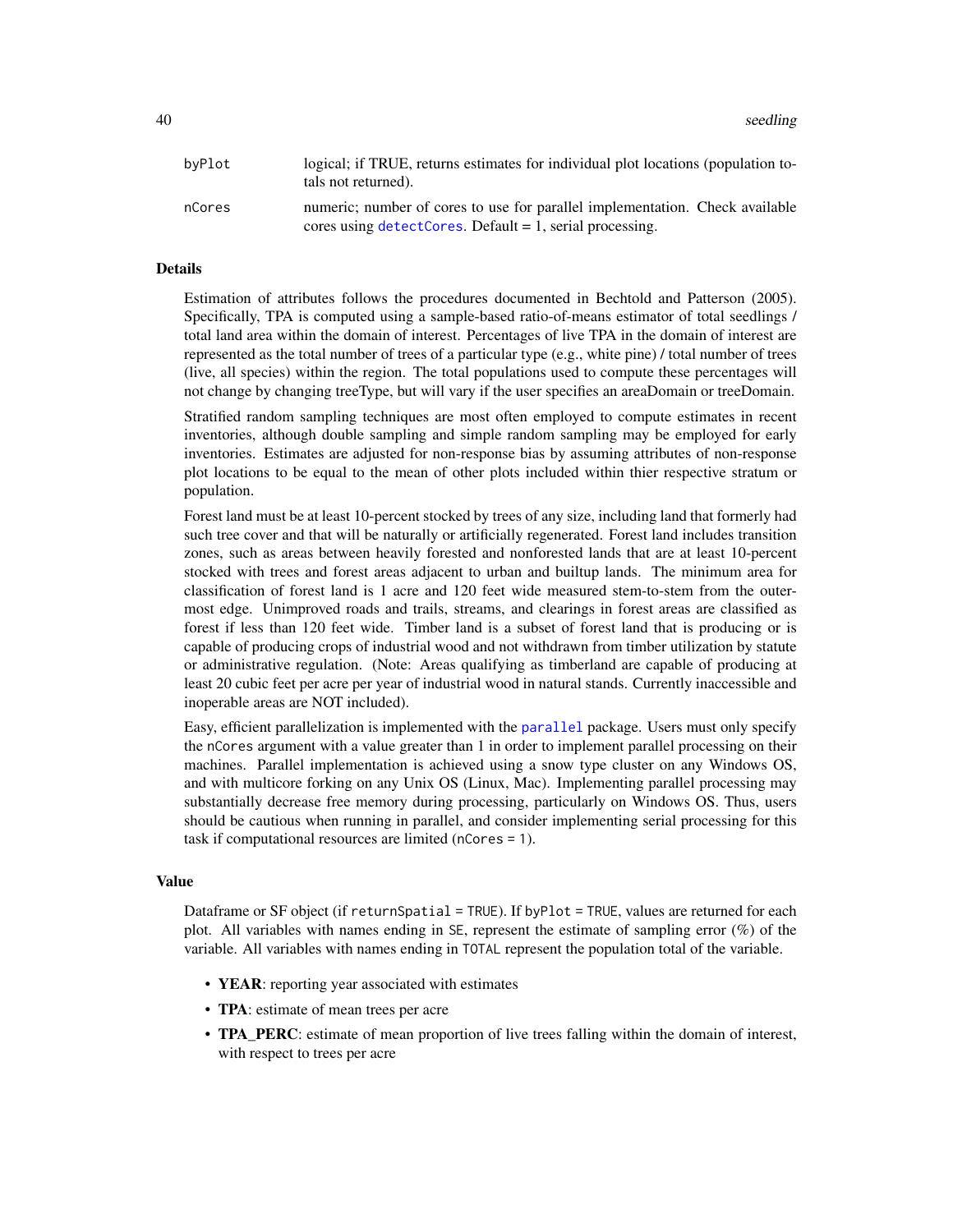#### <span id="page-40-0"></span>seedling the set of the set of the set of the set of the set of the set of the set of the set of the set of the set of the set of the set of the set of the set of the set of the set of the set of the set of the set of the

- nPlots\_SEEDLING: number of non-zero plots used to compute tpa estimates
- nPlots\_AREA: number of non-zero plots used to compute land area estimates

# Note

All sampling error estimates are returned as percentages, and represent ~68% confidence (1 standard deviation). To compute sampling error percent with 95% confidence, multiply by 1.96.

#### Author(s)

Hunter Stanke and Andrew Finley

#### References

FIA Database User Guide: <https://www.fia.fs.fed.us/library/database-documentation/>

Bechtold, W.A.; Patterson, P.L., eds. 2005. The Enhanced Forest Inventory and Analysis Program - National Sampling Design and Estimation Procedures. Gen. Tech. Rep. SRS - 80. Asheville, NC: U.S. Department of Agriculture, Forest Service, Southern Research Station. 85 p. [https:](https://www.srs.fs.usda.gov/pubs/gtr/gtr_srs080/gtr_srs080.pdf) [//www.srs.fs.usda.gov/pubs/gtr/gtr\\_srs080/gtr\\_srs080.pdf](https://www.srs.fs.usda.gov/pubs/gtr/gtr_srs080/gtr_srs080.pdf)

#### See Also

[tpa](#page-45-1), [growMort](#page-23-1), [biomass](#page-5-1)

### Examples

```
## Load data from the rFIA package
data(fiaRI)
data(countiesRI)
## Most recents subset
fiaRI_mr <- clipFIA(fiaRI)
## Most recent estimates on timber land by species
seedling(db = fiaRI_mr,landType = 'timber')
## Estimates for white pine on forested mesic sites (all available inventories)
seedling(fiaRI_mr,
    treeDomain = SPCD == 129, # Species code for white pine
    areaDomain = PHYSCLCD %in% 21:29) # Mesic Physiographic classes
## Most recent estimates grouped by stand age on forest land
# Make a categorical variable which represents stand age (grouped by 10 yr intervals)
fiaRI_mr$COND$STAND_AGE <- makeClasses(fiaRI_mr$COND$STDAGE, interval = 10)
seedling(db = fiaRI_mr,grpBy = STAND_AGE)
```
## Most recent estimates for live stems on forest land by species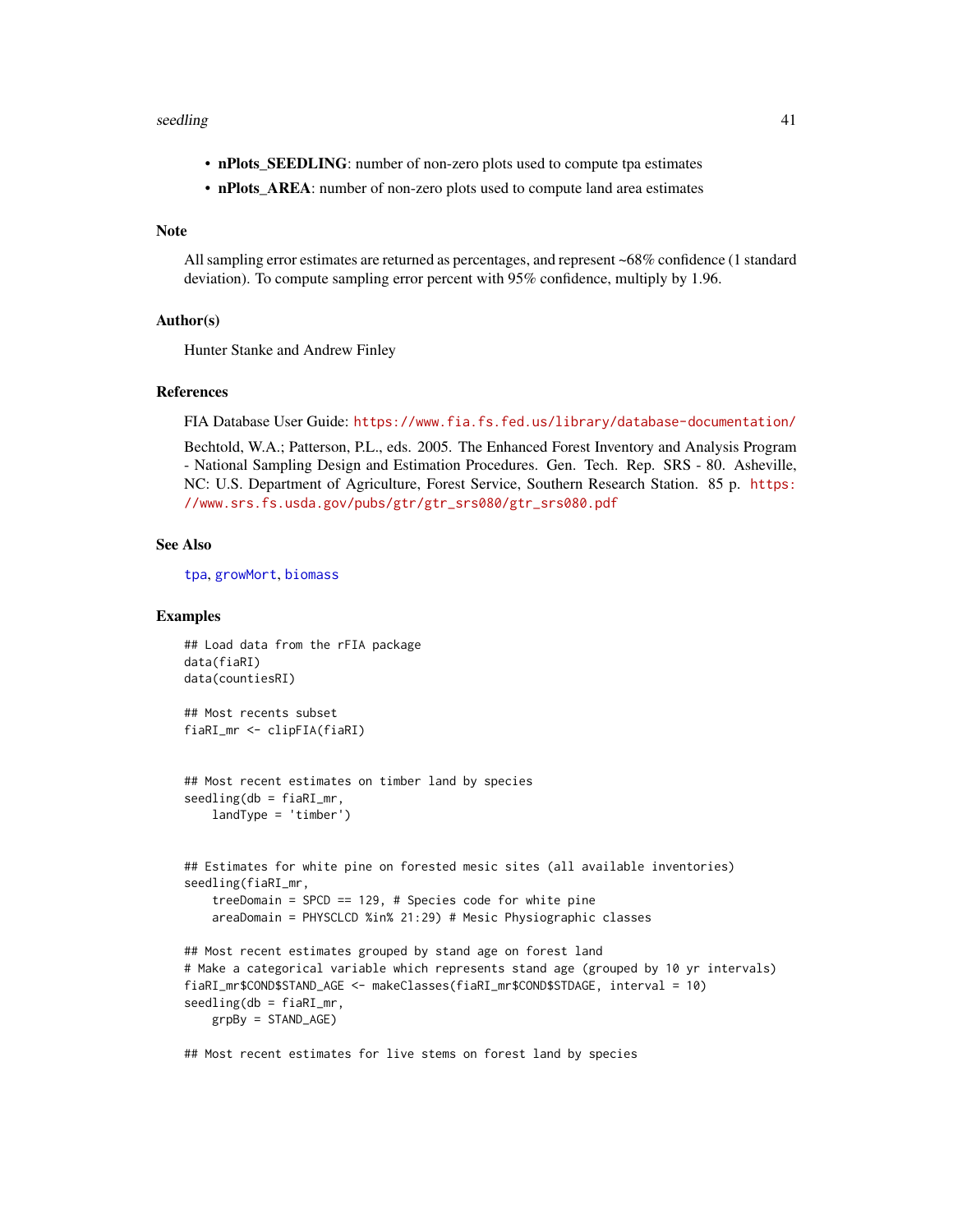```
seedling(db = fiaRI_mr,
    landType = 'forest',
   bySpecies = TRUE)
## Same as above, but implemented in parallel (much quicker)
parallel::detectCores(logical = FALSE) # 4 cores available, we will take 2
seedling(db = fiaRI_mr,
    landType = 'forest',
   bySpecies = TRUE,
   nCores = 2## Most recent estimates for all stems on forest land grouped by user-defined areal units
ctSF <- seedling(fiaRI_mr,
            polys = countiesRI,
            returnSpatial = TRUE)
plot(ctSF) # Plot multiple variables simultaneously
plotFIA(ctSF, TPA) # Plot of TPA with color scale
```
<span id="page-41-1"></span>

standStruct *Estimate forest structural stage distribution from FIADB*

#### **Description**

Estimates the stand structural stage distribution of an area of forest/ timberland from FIA data. Estimates can be produced for regions defined within the FIA Database (e.g. counties), at the plot level, or within user-defined areal units. If multiple reporting years (EVALIDs) are included in the data, estimates will be output as a time series. Easy options to implement parallel processing. Stand structural stage is classified for each stand (condition) using a method similar to that of Frelich and Lorimer (1991) but substitute basal area for exposed crown area (see Details, References). If multiple states are represented by the data, estimates will be output for the full region (all area combined), unless specified otherwise (e.g. grpBy = STATECD).

#### Usage

```
standStruct(db, grpBy = NULL, polys = NULL, returnSpatial = FALSE,
           landType = 'forest', method = 'TI', lambda = .5,
           areaDomain = NULL, byPlot = FALSE, totals = FALSE,
           tidy = TRUE, nCores = 1)
```
#### Arguments

db FIA.Database object produced from [readFIA](#page-35-1). Function requires that PLOT, TREE, COND, POP\_PLOT\_STRATUM\_ASSGN, POP\_ESTN\_UNIT, POP\_EVAL, POP\_STRATUM, POP\_EVAL\_TYP, POP\_EVAL\_GRP tables exist in FIA.Database object.

<span id="page-41-0"></span>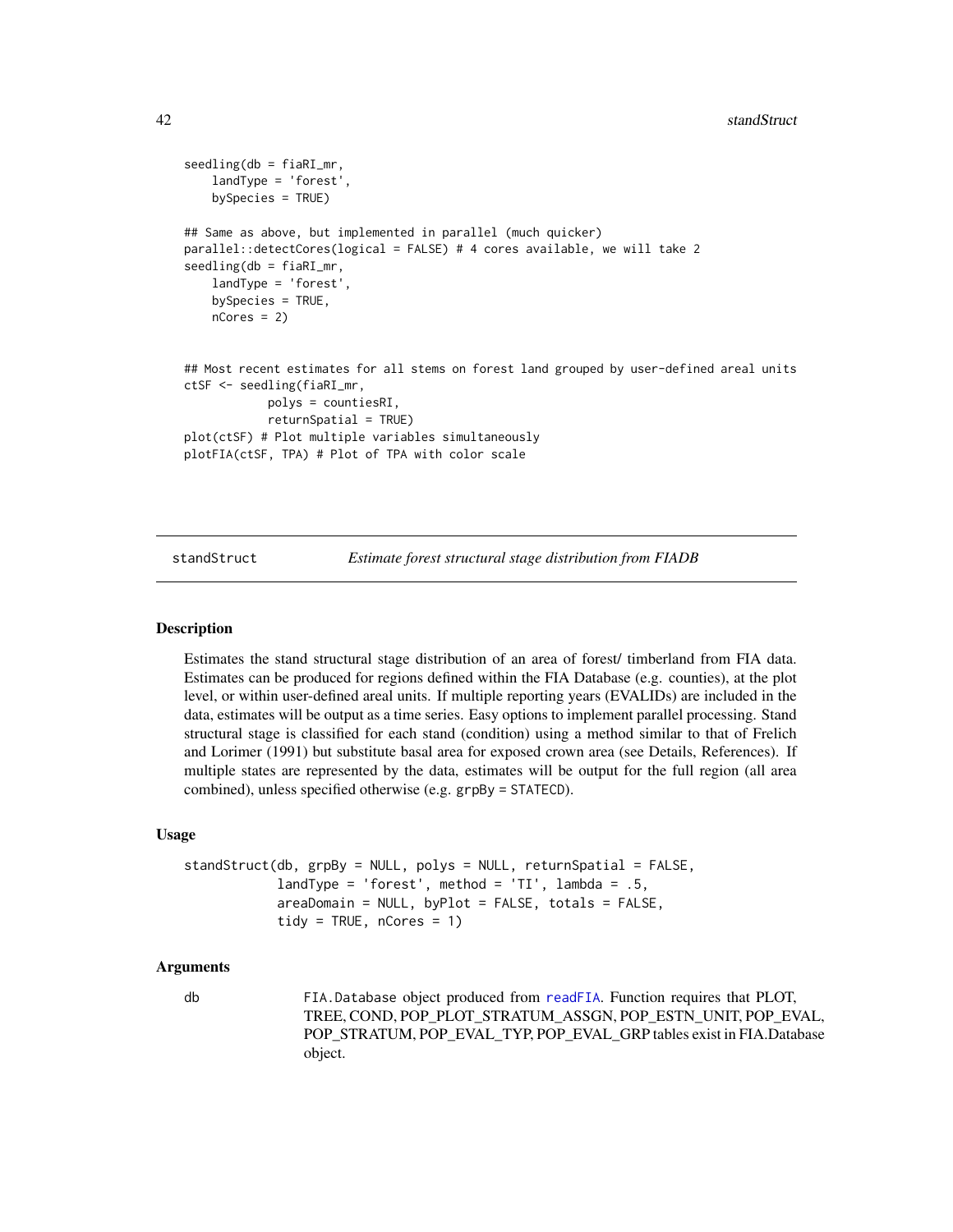<span id="page-42-0"></span>

| grpBy         | variables from PLOT, COND, or TREE tables to group estimates by (NOT<br>quoted). Multiple grouping variables should be combined with c(), and group-<br>ing will occur heirarchically. For example, to produce seperate estimates for<br>each ownership group within ecoregion subsections, specify c (ECOSUBCD, OWNGRPCD).                                                                                                                                 |
|---------------|-------------------------------------------------------------------------------------------------------------------------------------------------------------------------------------------------------------------------------------------------------------------------------------------------------------------------------------------------------------------------------------------------------------------------------------------------------------|
| polys         | sp or sf Polygon/MultiPolgyon object; Areal units to bin data for estimation.<br>Seperate estimates will be produces for region encompassed by each areal unit.                                                                                                                                                                                                                                                                                             |
| returnSpatial | logical; if TRUE, return sf spatial object (polys must also be specified).                                                                                                                                                                                                                                                                                                                                                                                  |
| landType      | character ('forest' or 'timber'); Type of land which estimates will be produced<br>for. Timberland is a subset of forestland (default) which has high site potential<br>and non-reserve status (see details).                                                                                                                                                                                                                                               |
| method        | character; Method used for annual panel combination (see details). One of: 'TI'<br>(temporally indifferent), 'annual' (annual panels), 'SMA' (simple moving aver-<br>age), 'LMA' (linear moving average), or 'EMA' (exponential moving average)                                                                                                                                                                                                             |
| lambda        | numeric $(0,1)$ ; if method == 'EMA', the decay parameter used to define weight-<br>ing scheme for annual panels. Low values place higher weight on more recent<br>panels, and vice versa. Specify a vector of values to compute estimates using<br>mulitple wieghting schemes, and use plotFIA with grp set to lambda to produce<br>moving average ribbon plots.                                                                                           |
| areaDomain    | logical predicates defined in terms of the variables in PLOT and/or COND ta-<br>bles. Used to define the area for which estimates will be produced (e.g. within<br>1 mile of improved road: RDDISTCD %in% c(1:6), Hard maple/basswood forest<br>type: FORTYPCD == 805). Multiple conditions are combined with & (and) or  <br>(or). Only plots within areas where the condition evaluates to TRUE are used in<br>producing estimates. Should NOT be quoted. |
| byPlot        | logical; if TRUE, returns estimates for individual plot locations (population to-<br>tals not returned).                                                                                                                                                                                                                                                                                                                                                    |
| totals        | logical; if TRUE, returns population estimates in addition to ratios.                                                                                                                                                                                                                                                                                                                                                                                       |
| tidy          | logical; if TRUE, returns estimates grouped by structural stage, rather than in-<br>cluding individual columns for each stand structural stage (For use in tidyverse<br>packages, e.g. ggplot2, dplyr). Not recommended when returning spatial ob-<br>jects (returnSpatial = TRUE), for consistency with shapefile data structures.                                                                                                                         |
| nCores        | numeric; number of cores to use for parallel implementation. Check available<br>cores using $detectCores$ . Default = 1, serial processing.                                                                                                                                                                                                                                                                                                                 |

# Details

Estimation of attributes follows the procedures documented in Bechtold and Patterson (2005). Specifically, the percent land area occupied by forest in each stand structural stage are computed using a sample-based ratio-of-means estimator of total area in structural stage / total land area within the domain of interest. Stand structural stage is classified based on the relative basal area of canopy stems in various size classes (defined below). Only stems which are identified on-site dominant, subdominant, or intermdediate crown-classes are used to classify stand structural stage.

#### Diameter Classes

- *Pole*: 11 25.9 cm
- *Mature*: 26 45.9 cm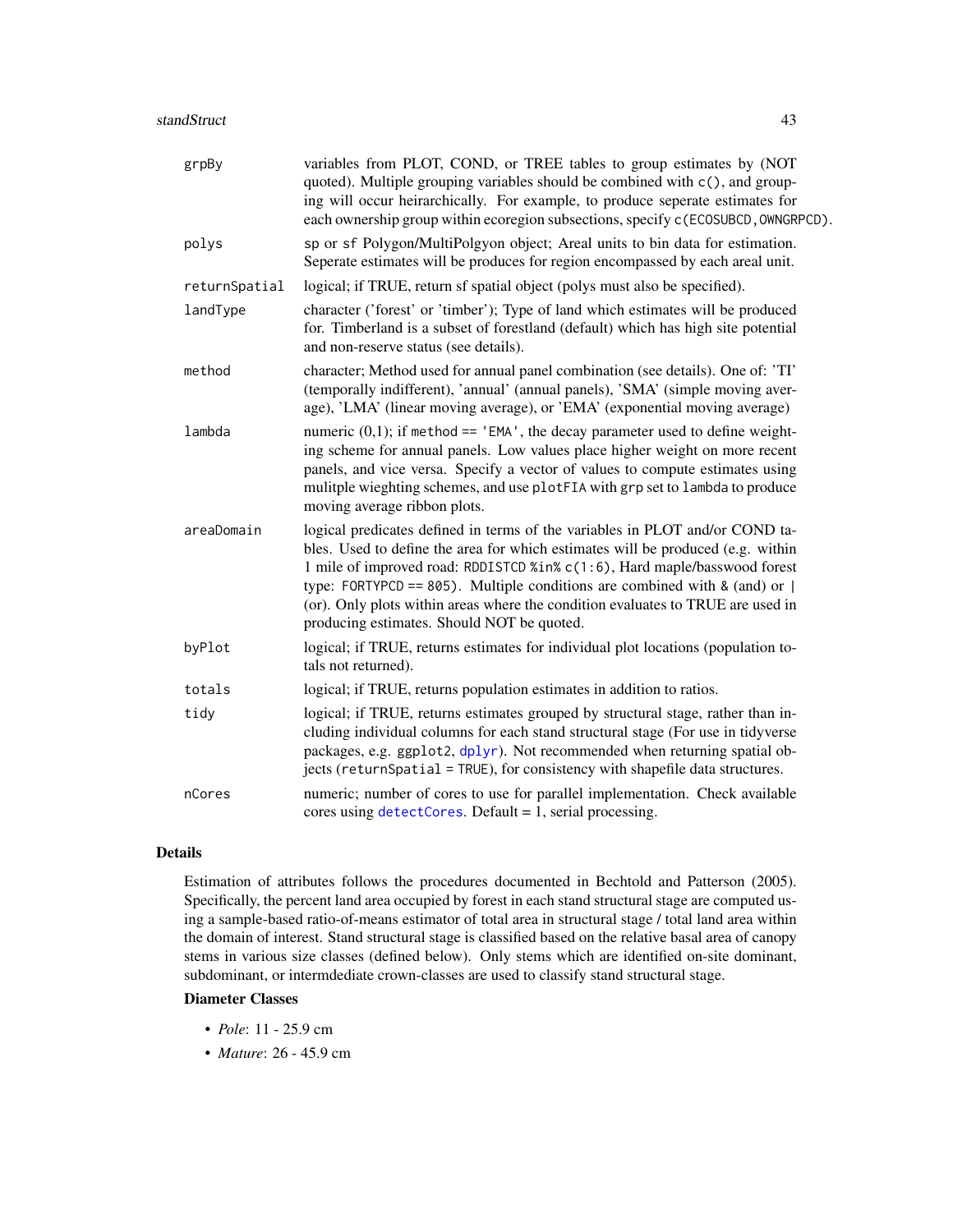<span id="page-43-0"></span>• *Large*: 46+ cm

#### Structural Stage Classification

- *Pole Stage*: > 67% BA in pole and mature classes, with more BA in pole than mature.
- *Mature Stage*: > 67% BA in pole and mature classes, with more BA in mature than pole OR > 67% BA in mature and large classes, with more BA in mature.
- *Late-Successional Stage*:  $> 67\%$  BA in mature and large classes, with more in large
- *Mosiac*: Any plot not meeting above criteria.

Users may specify alternatives to the 'Temporally Indifferent' method for panel combination using the method argument. Estimators are currently implemented for the temporally indifferent (TI) method (default, used by EVALIDator), simple moving average (SMA), exponential moving average (EMA), and annual estimation (no panel combination). Users may modify the temporal weighting scheme employed by the exponential moving average using the yrs argument. See Chapter 5 of Bechtold & Patterson (2005) for more details.

Stratified random sampling techniques are most often employed to compute estimates in recent inventories, although double sampling and simple random sampling may be employed for early inventories. Estimates are adjusted for non-response bias by assuming attributes of non-response plot locations to be equal to the mean of other plots included within thier respective stratum or population.

Forest land must be at least 10-percent stocked by trees of any size, including land that formerly had such tree cover and that will be naturally or artificially regenerated. Forest land includes transition zones, such as areas between heavily forested and nonforested lands that are at least 10-percent stocked with trees and forest areas adjacent to urban and builtup lands. The minimum area for classification of forest land is 1 acre and 120 feet wide measured stem-to-stem from the outermost edge. Unimproved roads and trails, streams, and clearings in forest areas are classified as forest if less than 120 feet wide. Timber land is a subset of forest land that is producing or is capable of producing crops of industrial wood and not withdrawn from timber utilization by statute or administrative regulation. (Note: Areas qualifying as timberland are capable of producing at least 20 cubic feet per acre per year of industrial wood in natural stands. Currently inaccessible and inoperable areas are NOT included).

Easy, efficient parallelization is implemented with the [parallel](#page-0-0) package. Users must only specify the nCores argument with a value greater than 1 in order to implement parallel processing on their machines. Parallel implementation is achieved using a snow type cluster on any Windows OS, and with multicore forking on any Unix OS (Linux, Mac). Implementing parallel processing may substantially decrease free memory during processing, particularly on Windows OS. Thus, users should be cautious when running in parallel, and consider implementing serial processing for this task if computational resources are limited (nCores = 1).

#### Value

Dataframe or SF object (if returnSpatial = TRUE). If byPlot = TRUE, values of areal coverage are returned for each plot. All variables with names ending in SE, represent the estimate of sampling error  $(\%)$  of the variable.

- **STAGE**: Stand structural stage.
- PERC: % land area in each structural stage.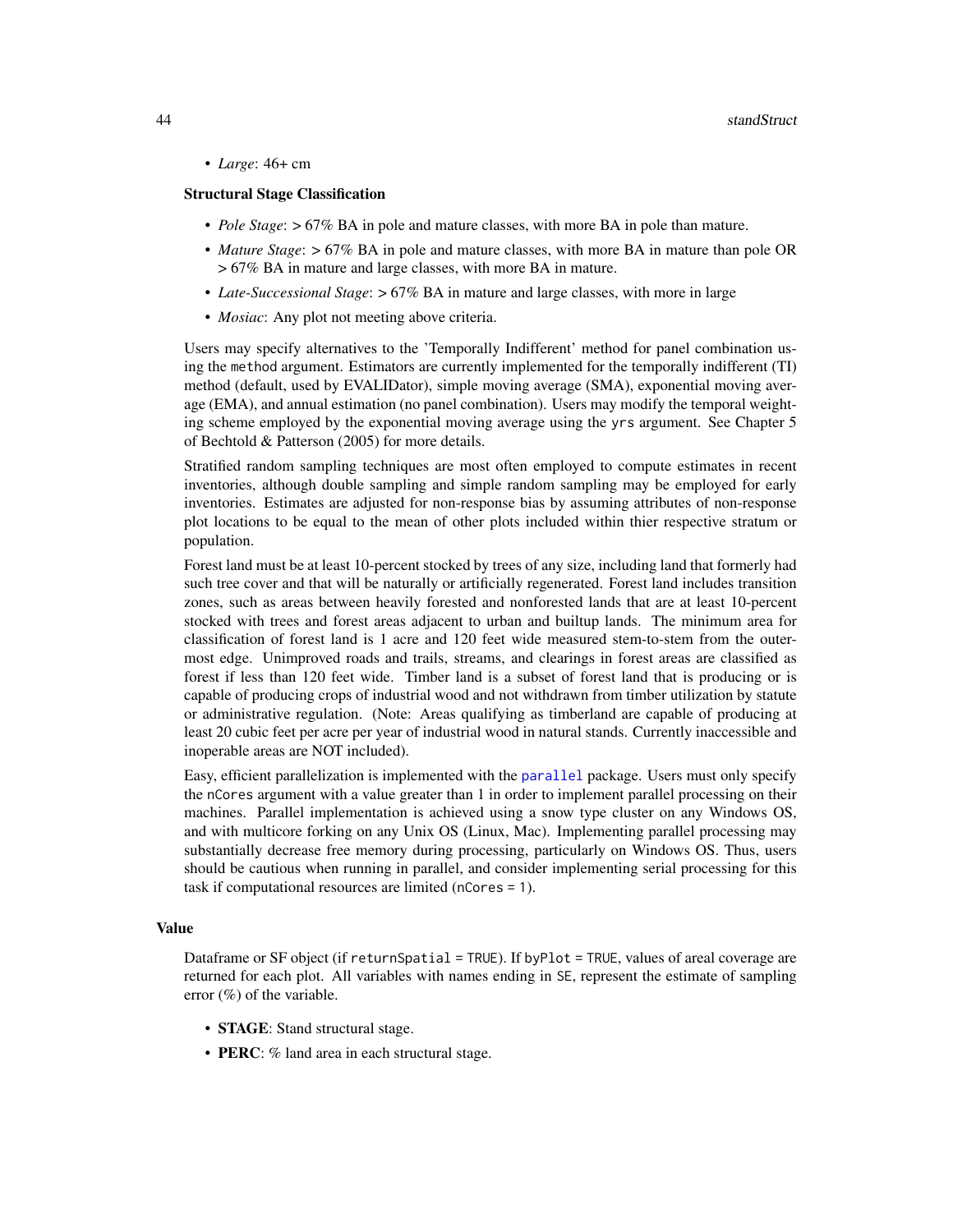#### <span id="page-44-0"></span>standStruct **45**

#### **Note**

All sampling error estimates are returned as percentages, and represent ~68% confidence (1 standard deviation). To compute sampling error percent with 95% confidence, multiply by 1.96.

#### Author(s)

Hunter Stanke and Andrew Finley

#### References

FIA Database User Guide: <https://www.fia.fs.fed.us/library/database-documentation/>

Bechtold, W.A.; Patterson, P.L., eds. 2005. The Enhanced Forest Inventory and Analysis Program - National Sampling Design and Estimation Procedures. Gen. Tech. Rep. SRS - 80. Asheville, NC: U.S. Department of Agriculture, Forest Service, Southern Research Station. 85 p. [https:](https://www.srs.fs.usda.gov/pubs/gtr/gtr_srs080/gtr_srs080.pdf) [//www.srs.fs.usda.gov/pubs/gtr/gtr\\_srs080/gtr\\_srs080.pdf](https://www.srs.fs.usda.gov/pubs/gtr/gtr_srs080/gtr_srs080.pdf)

Frelich, L. E., and Lorimer, C. G. (1991). Natural Disturbance Regimes in Hemlock-Hardwood Forests of the Upper Great Lakes Region. Ecological Monographs, 61(2), 145-164. doi:10.2307/1943005

Goodell, L., and Faber-Langendoen, D. (2007). Development of stand structural stage indices to characterize forest condition in Upstate New York. Forest Ecology and Management, 249(3), 158- 170. doi:10.1016/j.foreco.2007.04.052

#### See Also

[tpa](#page-45-1), [diversity](#page-11-1)

# Examples

## Load data from rFIA package data(fiaRI) data(countiesRI)

## Most recents subset fiaRI\_mr <- clipFIA(fiaRI)

```
## Calculate structural stage distribution of all forestland
standStruct(fiaRI_mr)
```

```
## Same as above, but output contains seperate column for each structural stage,
## rathern than grouping variable
standStruct(fiaRI_mr, tidy = FALSE)
```

```
## Calculate structural stage distribution of all forestland by owner group, over time
standStruct(fiaRI_mr,
           grpBy = OWNGRPCD)
```

```
## Same as above, but implemented in parallel
parallel::detectCores(logical = FAlSE) # 4 cores available, we will take 2
standStruct(fiaRI_mr,
           grpBy = OWNGRPCD,
```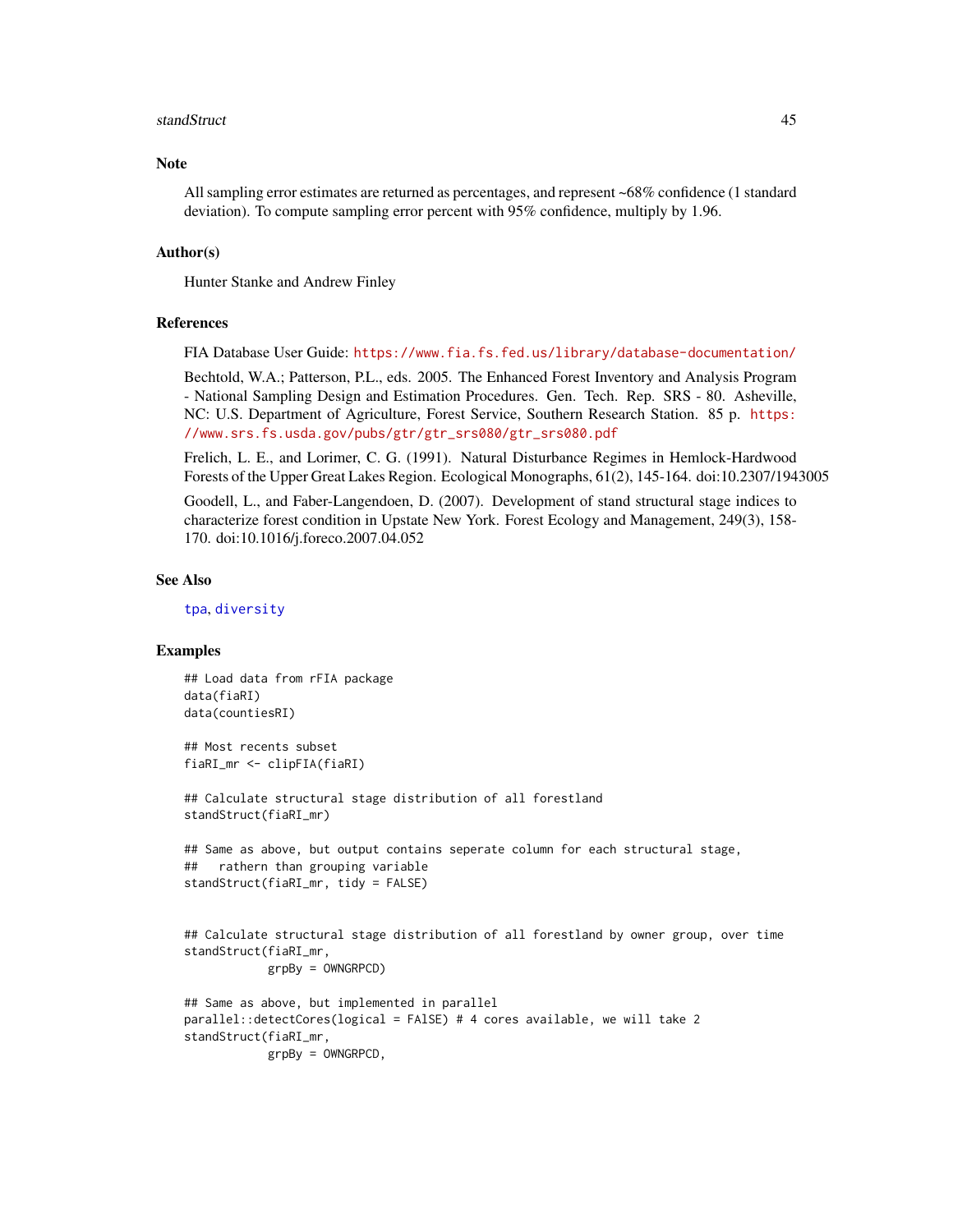```
nCores = 2)
## Calculate structural stage distribution of all forestland on xeric sites, over time
standStruct(fiaRI_mr,
            areaDomain = PHYSCLCD %in% c(11:19))
## Calculate structural stage distribution of all forestland, over time
standStruct(fiaRI)
## Calculate structural stage distribution of all forestland by county and return
# return spatial object
sdSF <- standStruct(fiaRI_mr,
            polys = countiesRI,
            returnSpatial = TRUE,
            tidy = FALSE)
plot(sdSF)
plotFIA(sdSF, POLE_PERC)
```
<span id="page-45-1"></span>tpa *Estimate trees per acre and basal area per acre from FIADB*

#### Description

Produces tree per acre (TPA) and basal area per acre (BAA) estimates from FIA data, along with population totals for each variable. Estimates can be produced for regions defined within the FIA Database (e.g. counties), at the plot level, or within user-defined areal units. Options to group estimates by species, size class, and other variables defined in the FIADB. If multiple reporting years (EVALIDs) are included in the data, estimates will be output as a time series. If multiple states are represented by the data, estimates will be output for the full region (all area combined), unless specified otherwise (e.g. grpBy = STATECD). Easy options to implement parallel processing.

#### Usage

```
tpa(db, grpBy = NULL, polys = NULL, returnSpatial = FALSE, bySpecies = FALSE,
   bySizeClass = FALSE, landType = 'forest', treeType = 'live',
    method = 'TI', lambda = .5, treeDomain = NULL, areaDomain = NULL,
    totals = FALSE, byPlot = FALSE, nCores = 1)
```

| db    | FIA.Database object produced from readFIA. Function requires that PLOT,<br>TREE, COND, POP PLOT STRATUM ASSGN, POP ESTN UNIT, POP EVAL,<br>POP_STRATUM, POP_EVAL_TYP, POP_EVAL_GRP tables exist in FIA.Database<br>object.                                                                                                  |
|-------|-----------------------------------------------------------------------------------------------------------------------------------------------------------------------------------------------------------------------------------------------------------------------------------------------------------------------------|
| grpBy | variables from PLOT, COND, or TREE tables to group estimates by (NOT<br>quoted). Multiple grouping variables should be combined with c(), and group-<br>ing will occur heirarchically. For example, to produce seperate estimates for<br>each ownership group within ecoregion subsections, specify c (ECOSUBCD, OWNGRPCD). |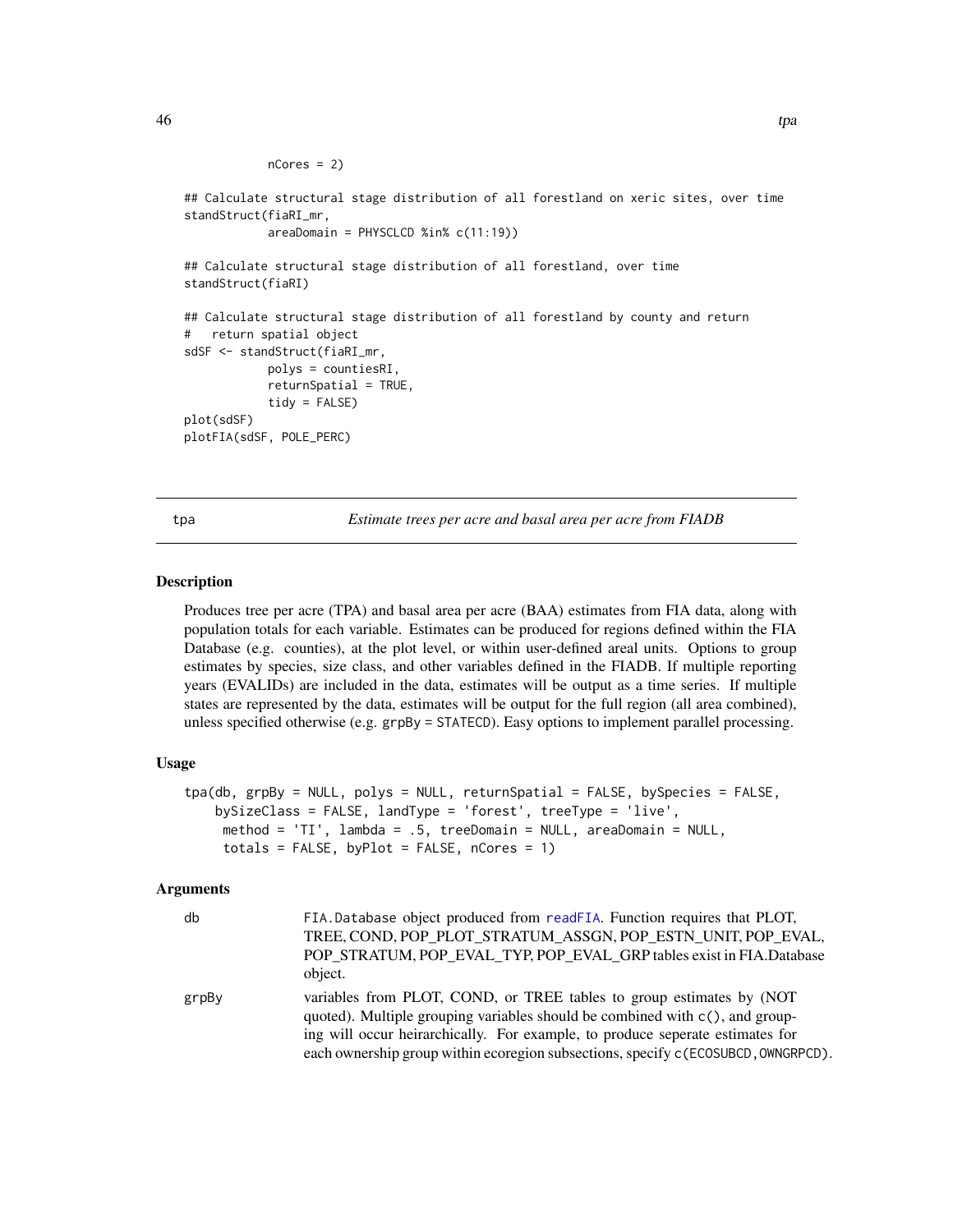<span id="page-46-0"></span>

| polys         | sp or sf Polygon/MultiPolgyon object; Areal units to bin data for estimation.<br>Seperate estimates will be produces for region encompassed by each areal unit.                                                                                                                                                                                                                                                                                               |
|---------------|---------------------------------------------------------------------------------------------------------------------------------------------------------------------------------------------------------------------------------------------------------------------------------------------------------------------------------------------------------------------------------------------------------------------------------------------------------------|
| returnSpatial | logical; if TRUE, return sf spatial object (polys must also be specified).                                                                                                                                                                                                                                                                                                                                                                                    |
| bySpecies     | logical; if TRUE, returns estimates grouped by species.                                                                                                                                                                                                                                                                                                                                                                                                       |
| bySizeClass   | logical; if TRUE, returns estimates grouped by size class (2-inch intervals, see<br>makeClasses to compute different size class intervals).                                                                                                                                                                                                                                                                                                                   |
| landType      | character ('forest' or 'timber'); Type of land which estimates will be produced<br>for. Timberland is a subset of forestland (default) which has high site potential<br>and non-reserve status (see details).                                                                                                                                                                                                                                                 |
| treeType      | character ('all', 'live', 'dead', or 'gs'); Type of tree which estimates will be<br>produced for. All (default) includes all stems, live and dead, greater than 1 in.<br>DBH. Live/Dead includes all stems greater than 1 in. DBH which are live or<br>dead (leaning less than 45 degrees), respectively. GS (growing-stock) includes<br>live stems greater than 5 in. DBH which contain at least one 8 ft merchantable<br>log.                               |
| method        | character; Method used for annual panel combination (see details). One of: 'TI'<br>(temporally indifferent), 'annual' (annual panels), 'SMA' (simple moving aver-<br>age), 'LMA' (linear moving average), or 'EMA' (exponential moving average)                                                                                                                                                                                                               |
| lambda        | numeric $(0,1)$ ; if method == 'EMA', the decay parameter used to define weight-<br>ing scheme for annual panels. Low values place higher weight on more recent<br>panels, and vice versa. Specify a vector of values to compute estimates using<br>mulitple wieghting schemes, and use plotFIA with grp set to lambda to produce<br>moving average ribbon plots.                                                                                             |
| treeDomain    | logical predicates defined in terms of the variables in PLOT, TREE, and/or<br>COND tables. Used to define the type of trees for which estimates will be<br>produced (e.g. DBH greater than 20 inches: DIA > 20, Dominant/Co-dominant<br>crowns only: CCLCD %in% c(2,3)). Multiple conditions are combined with &<br>(and) or $\mid$ (or). Only trees where the condition evaluates to TRUE are used in<br>producing estimates. Should NOT be quoted.          |
| areaDomain    | logical predicates defined in terms of the variables in PLOT and/or COND ta-<br>bles. Used to define the area for which estimates will be produced (e.g. within<br>1 mile of improved road: RDDISTCD %in% c(1:6), Hard maple/basswood forest<br>type: FORTYPCD == 805). Multiple conditions are combined with & (and) or $ $<br>(or). Only plots within areas where the condition evaluates to TRUE are used in<br>producing estimates. Should NOT be quoted. |
| totals        | logical; if TRUE, return population estimates (e.g. total area, total trees) along<br>with ratio estimates (e.g. mean trees per acre).                                                                                                                                                                                                                                                                                                                        |
| byPlot        | logical; if TRUE, returns estimates for individual plot locations (population to-<br>tals not returned).                                                                                                                                                                                                                                                                                                                                                      |
| nCores        | numeric; number of cores to use for parallel implementation. Check available<br>cores using $detectCores$ . Default = 1, serial processing.                                                                                                                                                                                                                                                                                                                   |

# Details

Estimation of attributes follows the procedures documented in Bechtold and Patterson (2005). Specifically, TPA and BAA are computed using a sample-based ratio-of-means estimator of total trees (BA) / total land area within the domain of interest. Percentages of TPA and BAA in the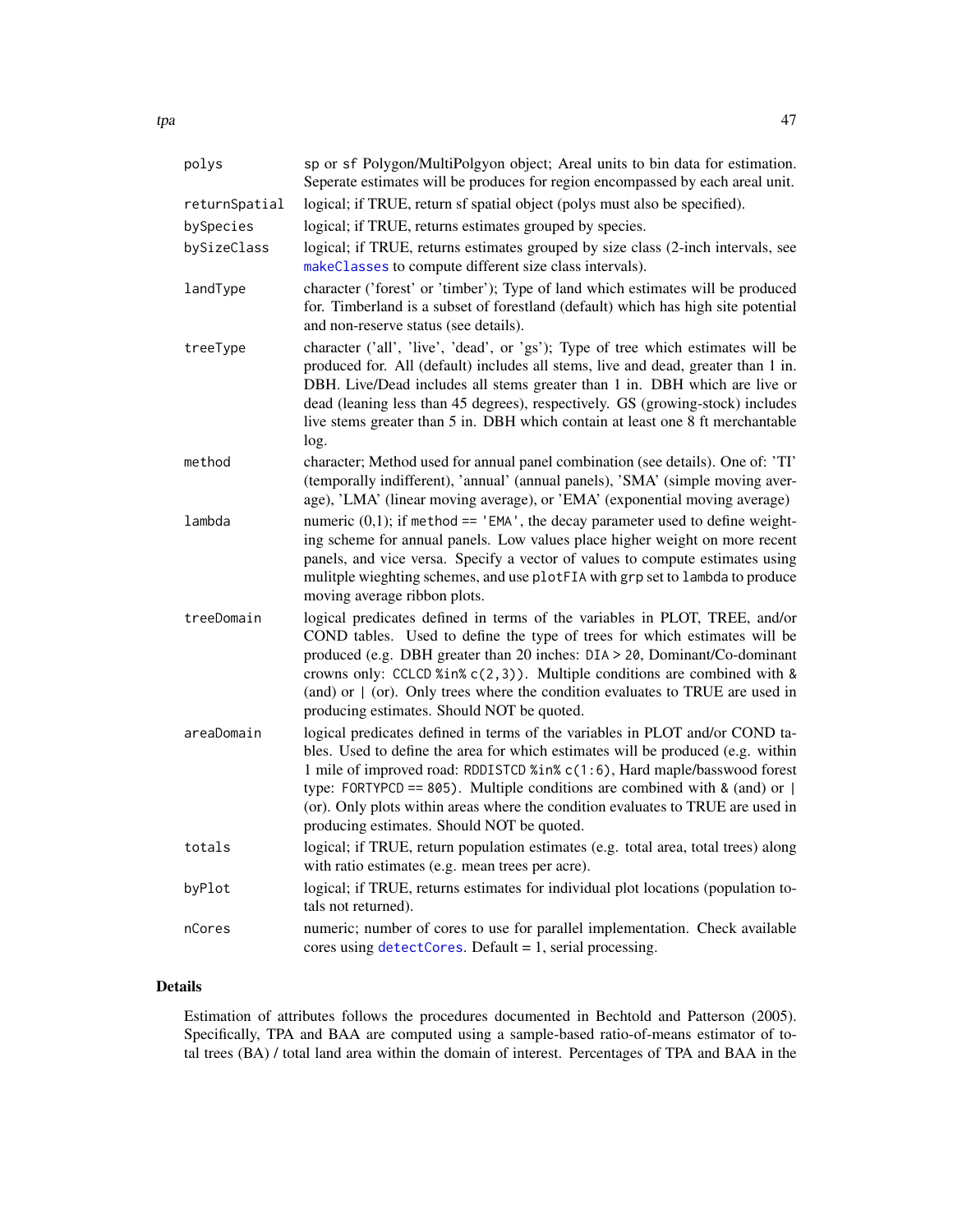<span id="page-47-0"></span>domain of interest are represented as the total number of trees of a particular type (live, white pine) / total number of trees (live and dead, all species) within the region. The total populations used to compute these percentages will not change by changing treeType, but will vary if the user specifies an areaDomain or treeDomain.

Users may specify alternatives to the 'Temporally Indifferent' method for panel combination using the method argument. Estimators are currently implemented for the temporally indifferent (TI) method (default, used by EVALIDator), simple moving average (SMA), exponential moving average (EMA), and annual estimation (no panel combination). Users may modify the temporal weighting scheme employed by the exponential moving average using the yrs argument. See Chapter 5 of Bechtold & Patterson (2005) for more details.

Stratified random sampling techniques are most often employed to compute estimates in recent inventories, although double sampling and simple random sampling may be employed for early inventories. Estimates are adjusted for non-response bias by assuming attributes of non-response plot locations to be equal to the mean of other plots included within thier respective stratum or population.

Forest land must be at least 10-percent stocked by trees of any size, including land that formerly had such tree cover and that will be naturally or artificially regenerated. Forest land includes transition zones, such as areas between heavily forested and nonforested lands that are at least 10-percent stocked with trees and forest areas adjacent to urban and builtup lands. The minimum area for classification of forest land is 1 acre and 120 feet wide measured stem-to-stem from the outermost edge. Unimproved roads and trails, streams, and clearings in forest areas are classified as forest if less than 120 feet wide. Timber land is a subset of forest land that is producing or is capable of producing crops of industrial wood and not withdrawn from timber utilization by statute or administrative regulation. (Note: Areas qualifying as timberland are capable of producing at least 20 cubic feet per acre per year of industrial wood in natural stands. Currently inaccessible and inoperable areas are NOT included).

Easy, efficient parallelization is implemented with the [parallel](#page-0-0) package. Users must only specify the nCores argument with a value greater than 1 in order to implement parallel processing on their machines. Parallel implementation is achieved using a snow type cluster on any Windows OS, and with multicore forking on any Unix OS (Linux, Mac). Implementing parallel processing may substantially decrease free memory during processing, particularly on Windows OS. Thus, users should be cautious when running in parallel, and consider implementing serial processing for this task if computational resources are limited (nCores = 1).

# Value

Dataframe or SF object (if returnSpatial = TRUE). If byPlot = TRUE, values are returned for each plot. All variables with names ending in SE, represent the estimate of sampling error (%) of the variable. All variables with names ending in TOTAL represent the population total of the variable.

- YEAR: reporting year associated with estimates
- TPA: estimate of mean trees per acre
- BAA: estimate of mean basal area (sq. ft.) per acre
- TPA\_PERC: estimate of mean proportion of trees falling within the domain of interest, with respect to trees per acre
- BAA PERC: estimate of mean proportion of trees falling within the domain of interest, with respect to basal area per acre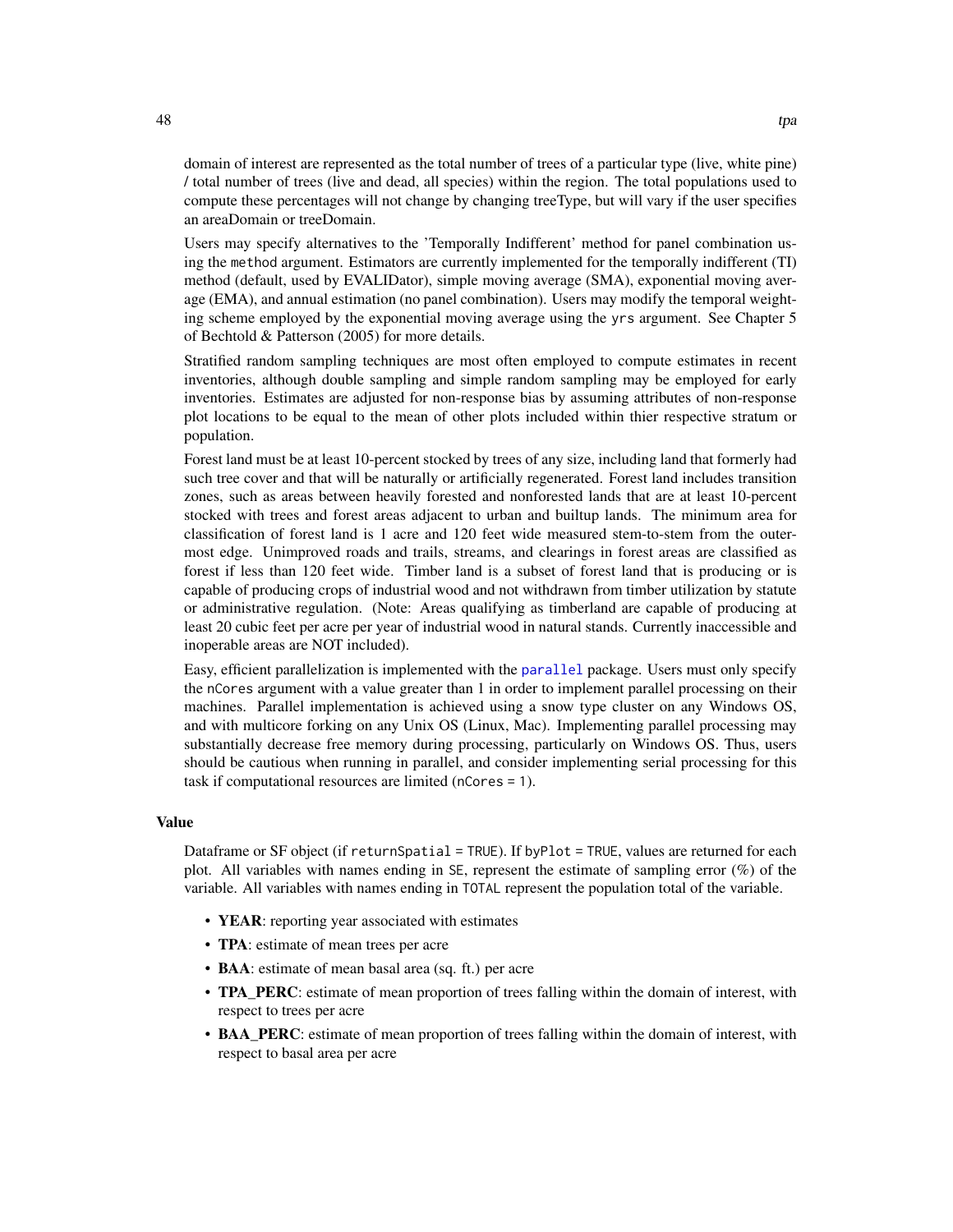- <span id="page-48-0"></span>• nPlots\_TREE: number of non-zero plots used to compute tree and basal area estimates
- nPlots\_AREA: number of non-zero plots used to compute land area estimates

# Note

All sampling error estimates are returned as percentages, and represent ~68% confidence (1 standard deviation). To compute sampling error percent with 95% confidence, multiply by 1.96.

#### Author(s)

Hunter Stanke and Andrew Finley

#### References

FIA Database User Guide: <https://www.fia.fs.fed.us/library/database-documentation/>

Bechtold, W.A.; Patterson, P.L., eds. 2005. The Enhanced Forest Inventory and Analysis Program - National Sampling Design and Estimation Procedures. Gen. Tech. Rep. SRS - 80. Asheville, NC: U.S. Department of Agriculture, Forest Service, Southern Research Station. 85 p. [https:](https://www.srs.fs.usda.gov/pubs/gtr/gtr_srs080/gtr_srs080.pdf) [//www.srs.fs.usda.gov/pubs/gtr/gtr\\_srs080/gtr\\_srs080.pdf](https://www.srs.fs.usda.gov/pubs/gtr/gtr_srs080/gtr_srs080.pdf)

#### See Also

[biomass](#page-5-1), [growMort](#page-23-1), [seedling](#page-37-1)

#### Examples

```
## Load data from the rFIA package
data(fiaRI)
data(countiesRI)
## Most recents subset
fiaRI_mr <- clipFIA(fiaRI)
## Most recent estimates for growing-stock on timber land by species
tpa(db = fiaRI_mr,landType = 'timber',
    treeType = 'gs')
## Estimates for live white pine ( > 12" DBH) on forested mesic sites (all available inventories)
tpa(fiaRI_mr,
    treeType = 'live',
    treeDomain = SPCD == 129 & DIA > 12, # Species code for white pine
   areaDomain = PHYSCLCD %in% 21:29) # Mesic Physiographic classes
## Most recent estimates grouped by stand age on forest land
# Make a categorical variable which represents stand age (grouped by 10 yr intervals)
fiaRI_mr$COND$STAND_AGE <- makeClasses(fiaRI_mr$COND$STDAGE, interval = 10)
tpa(db = fiaRI_mr,grpBy = STAND_AGE)
```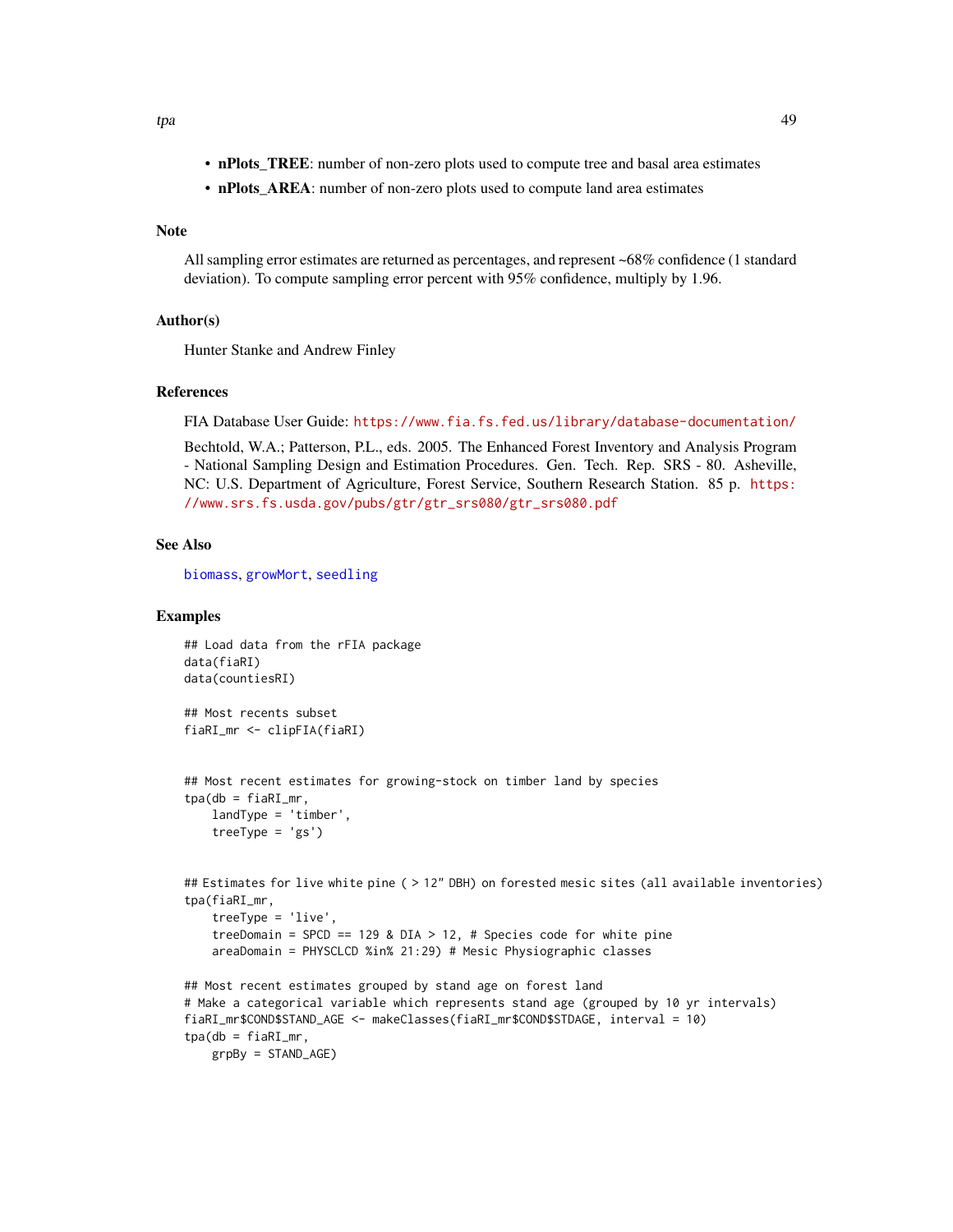```
## Estimates for snags greater than 20 in DBH on forestland for all
## available inventories (time-series)
tpa(db = fiaRI,landType = 'forest',
    treeType = 'dead',
    treeDomain = DIA > 20)
## Most recent estimates for live stems on forest land by species
tpa(db = fiaRI_mr,landType = 'forest',
    treeType = 'live',
    bySpecies = TRUE)
## Same as above, but implemented in parallel (much quicker)
parallel::detectCores(logical = FALSE) # 4 cores available, we will take 2
tpa(db = fiaRI_mr,landType = 'forest',
    treeType = 'live',
   bySpecies = TRUE,
   nCores = 2## Most recent estimates for all stems on forest land grouped by user-defined areal units
ctSF <- tpa(fiaRI_mr,
            polys = countiesRI,
            returnSpatial = TRUE)
plot(ctSF) # Plot multiple variables simultaneously
plotFIA(ctSF, TPA) # Plot of TPA with color scale
```
<span id="page-49-1"></span>vitalRates *Estimate tree growth rates from FIADB*

#### Description

Computes estimates of average annual DBH, basal area, height, and net volume growth rates for individual stems, along with average annual basal area and net volume growth per acre. Estimates can be produced for regions defined within the FIA Database (e.g. counties), at the plot level, or within user-defined areal units. Options to group estimates by species, size class, and other variables defined in the FIADB. If multiple reporting years (EVALIDs) are included in the data, estimates will be output as a time series. If multiple states are represented by the data, estimates will be output for the full region (all area combined), unless specified otherwise (e.g. grpBy = STATECD).

#### Usage

```
vitalRates(db, grpBy = NULL, polys = NULL, returnSpatial = FALSE, bySpecies = FALSE,
         bySizeClass = FALSE, landType = 'forest', treeType = 'live',
         method = 'TI', lambda = .5, treeDomain = NULL,
         areaDomain = NULL, totals = FALSE, byPlot = FALSE, nCores = 1)
```
<span id="page-49-0"></span>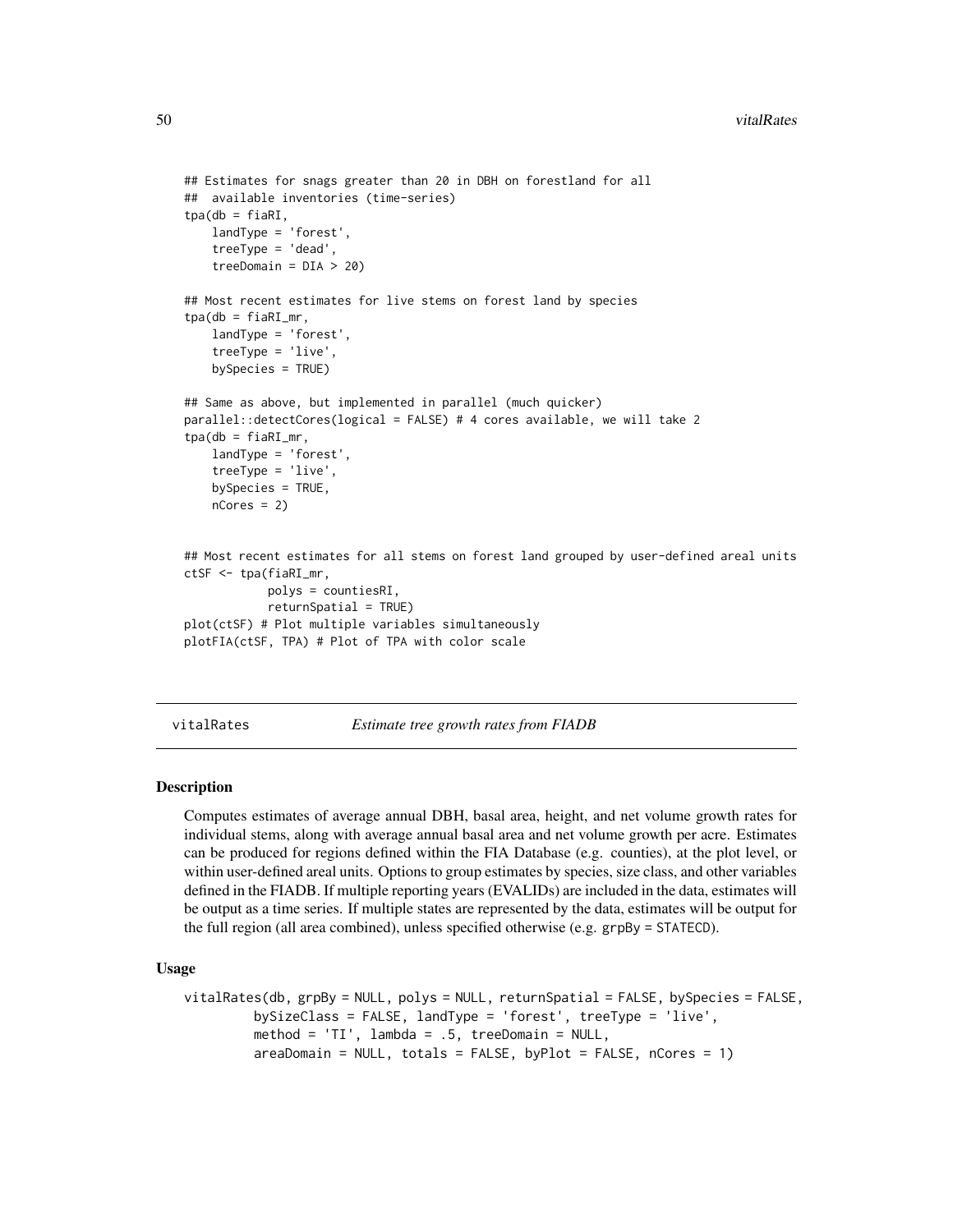#### <span id="page-50-0"></span>vitalRates 51

| db            | FIA.Database object produced from readFIA. Function requires that PLOT,<br>TREE, TREE_GRM_COMPONENT, TREE_GRM_ESTN, COND, POP_PLOT_STRATUM_ASSGN,<br>POP_ESTN_UNIT, POP_EVAL, POP_STRATUM, POP_EVAL_TYP, POP_EVAL_GRP,<br>and SUBP_COND_CHNG_MTRX tables exist in FIA.Database object.                                                                                                                                                                        |
|---------------|---------------------------------------------------------------------------------------------------------------------------------------------------------------------------------------------------------------------------------------------------------------------------------------------------------------------------------------------------------------------------------------------------------------------------------------------------------------|
| grpBy         | variables from PLOT, COND, or TREE tables to group estimates by (NOT<br>quoted). Multiple grouping variables should be combined with c(), and group-<br>ing will occur heirarchically. For example, to produce seperate estimates for<br>each ownership group within ecoregion subsections, specify c ('ECOSUBCD', 'OWNGRPCD').                                                                                                                               |
| polys         | sp or sf Polygon/MultiPolgyon object; Areal units to bin data for estimation.<br>Seperate estimates will be produces for region encompassed by each areal unit.                                                                                                                                                                                                                                                                                               |
| returnSpatial | logical; if TRUE, return sf spatial object (polys must also be specified).                                                                                                                                                                                                                                                                                                                                                                                    |
| bySpecies     | logical; if TRUE, returns estimates grouped by species.                                                                                                                                                                                                                                                                                                                                                                                                       |
| bySizeClass   | logical; if TRUE, returns estimates grouped by size class (2-inch intervals, see<br>makeClasses to compute different size class intervals).                                                                                                                                                                                                                                                                                                                   |
| landType      | character ('forest' or 'timber'); Type of land which estimates will be produced<br>for. Timberland is a subset of forestland (default) which has high site potential<br>and non-reserve status (see details).                                                                                                                                                                                                                                                 |
| treeType      | character ('live' or 'gs'); Type of tree which estimates will be produced for. All<br>(default) includes all stems, live and dead, greater than 1 in. DBH. Live/Dead<br>includes all stems greater than 1 in. DBH which are live or dead (leaning less<br>than 45 degrees), respectively. GS (growing-stock) includes live stems greater<br>than 5 in. DBH which contain at least one 8 ft merchantable log.                                                  |
| method        | character; Method used for annual panel combination (see details). One of: 'TI'<br>(temporally indifferent), 'annual' (annual panels), 'SMA' (simple moving aver-<br>age), 'LMA' (linear moving average), or 'EMA' (exponential moving average)                                                                                                                                                                                                               |
| lambda        | numeric $(0,1)$ ; if method == 'EMA', the decay parameter used to define weight-<br>ing scheme for annual panels. Low values place higher weight on more recent<br>panels, and vice versa. Specify a vector of values to compute estimates using<br>mulitple wieghting schemes, and use plotFIA with grp set to lambda to produce<br>moving average ribbon plots.                                                                                             |
| treeDomain    | logical predicates defined in terms of the variables in PLOT, TREE, and/or<br>COND tables. Used to define the type of trees for which estimates will be<br>produced (e.g. DBH greater than 20 inches: DIA > 20, Dominant/Co-dominant<br>crowns only: CCLCD %in% $c(2,3)$ ). Multiple conditions are combined with &<br>(and) or $\mid$ (or). Only trees where the condition evaluates to TRUE are used in<br>producing estimates. Should NOT be quoted.       |
| areaDomain    | logical predicates defined in terms of the variables in PLOT and/or COND ta-<br>bles. Used to define the area for which estimates will be produced (e.g. within<br>1 mile of improved road: RDDISTCD %in% c(1:6), Hard maple/basswood forest<br>type: FORTYPCD == 805). Multiple conditions are combined with & (and) or $ $<br>(or). Only plots within areas where the condition evaluates to TRUE are used in<br>producing estimates. Should NOT be quoted. |
| totals        | logical; if TRUE, return population estimates (e.g. total area, total BA growth)<br>along with ratio estimates (e.g. mean BA growth per acre).                                                                                                                                                                                                                                                                                                                |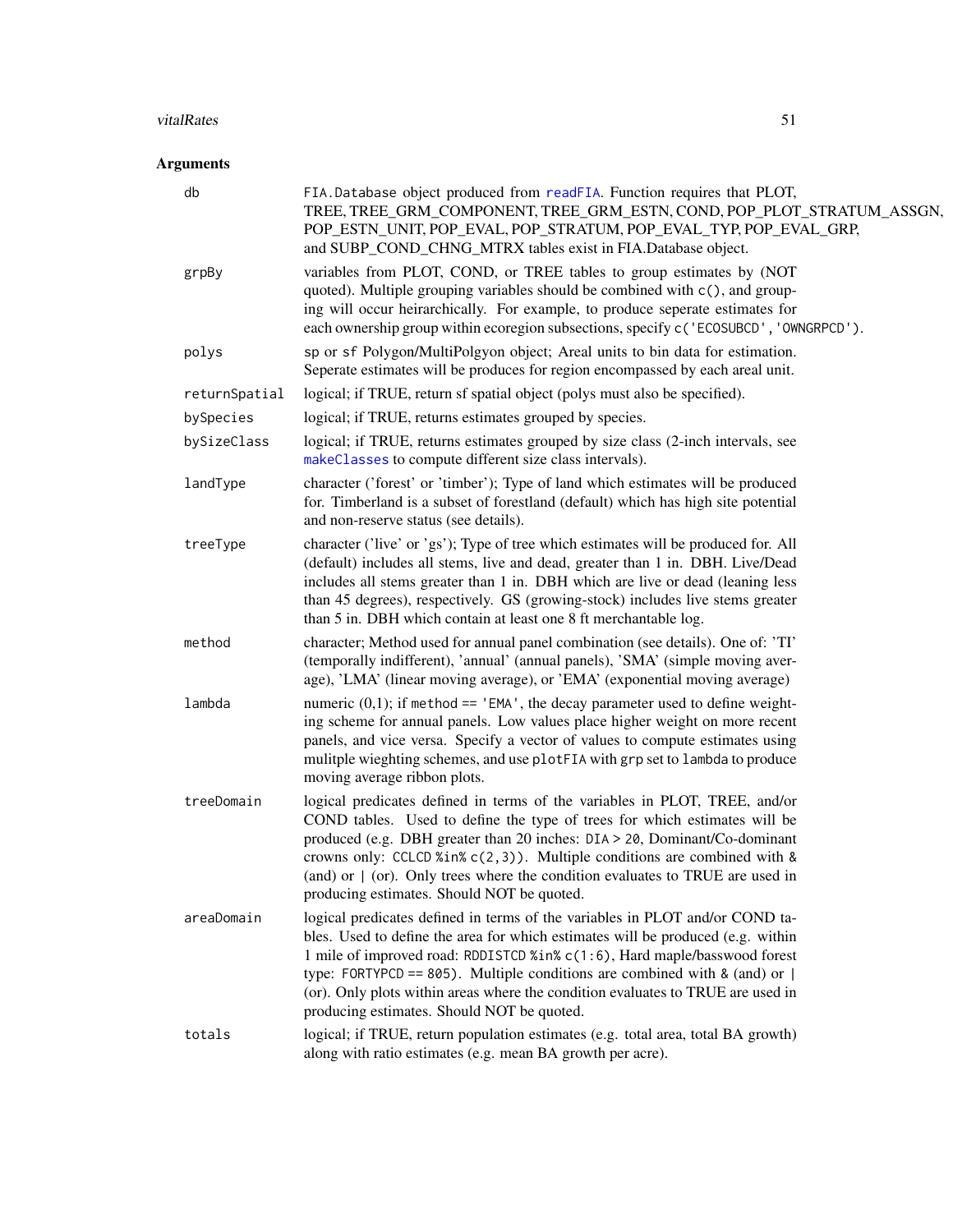<span id="page-51-0"></span>

| bvPlot | logical; if TRUE, returns estimates for individual plot locations (population to-<br>tals not returned). |
|--------|----------------------------------------------------------------------------------------------------------|
| nCores | numeric; number of cores to use for parallel implementation. Check available                             |
|        | cores using $detectCores$ . Default = 1, serial processing.                                              |

#### Details

A known issue in FIA's EVALIDator causes a mismatch between rFIA and EVALIDator estimates of tree growth. Estimates output by rFIA have been compared against updated estimates produced with EVALIDator (not yet publicly available), and tend to differ by approximately  $+/-1\%$ . Current development seeks to identify the cause of this remaining discrepancy.

Estimation of attributes follows the procedures documented in Bechtold and Patterson (2005). Average annual diameter, basal area, height, and net volume growth of a stem is computed using a sample-based ratio of means estimator of total diameter (basal area, height, net volume) growth / total trees, and average annual basal area and net volume growth per acre is computed as total basal area (net volume) growth / total area. All estimates are returned as average annual rates. Only conditions which were forest in time 1 and in time 2 are included in estimates (excluding converted stands). Only stems 5 inches DBH or greater are included in estimates.

As estimates are of net growth rates, they may attain a negative value. Negative growth estimates most likely indicate a substantial change in an attribute of the tree or area between time 1 and time 2, which caused the attribute to decrease. Implementation of the growth accounting method allows us to more accurately representshifts in forest attributes (biomass) between classified groups (size classes) over time.

Users may specify alternatives to the 'Temporally Indifferent' method for panel combination using the method argument. Estimators are currently implemented for the temporally indifferent (TI) method (default, used by EVALIDator), simple moving average (SMA), exponential moving average (EMA), and annual estimation (no panel combination). Users may modify the temporal weighting scheme employed by the exponential moving average using the yrs argument. See Chapter 5 of Bechtold & Patterson (2005) for more details.

Stratified random sampling techniques are most often employed to compute estimates in recent inventories, although double sampling and simple random sampling may be employed for early inventories. Estimates are adjusted for non-response bias by assuming attributes of non-response plot locations to be equal to the mean of other plots included within thier respective stratum or population.

Forest land must be at least 10-percent stocked by trees of any size, including land that formerly had such tree cover and that will be naturally or artificially regenerated. Forest land includes transition zones, such as areas between heavily forested and nonforested lands that are at least 10-percent stocked with trees and forest areas adjacent to urban and builtup lands. The minimum area for classification of forest land is 1 acre and 120 feet wide measured stem-to-stem from the outermost edge. Unimproved roads and trails, streams, and clearings in forest areas are classified as forest if less than 120 feet wide. Timber land is a subset of forest land that is producing or is capable of producing crops of industrial wood and not withdrawn from timber utilization by statute or administrative regulation. (Note: Areas qualifying as timberland are capable of producing at least 20 cubic feet per acre per year of industrial wood in natural stands. Currently inaccessible and inoperable areas are NOT included).

Easy, efficient parallelization is implemented with the [parallel](#page-0-0) package. Users must only specify the nCores argument with a value greater than 1 in order to implement parallel processing on their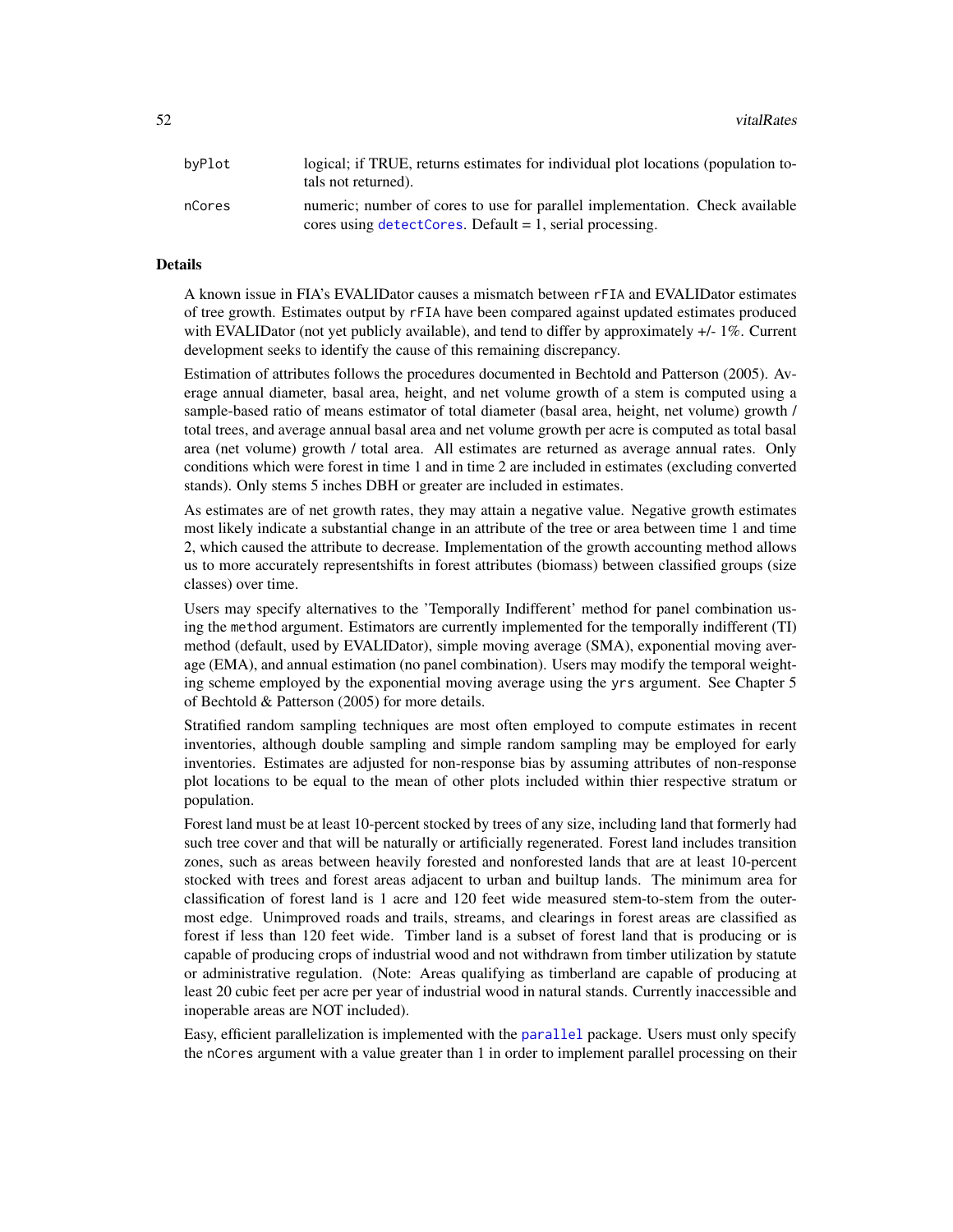#### <span id="page-52-0"></span>vitalRates 53

machines. Parallel implementation is achieved using a snow type cluster on any Windows OS, and with multicore forking on any Unix OS (Linux, Mac). Implementing parallel processing may substantially decrease free memory during processing, particularly on Windows OS. Thus, users should be cautious when running in parallel, and consider implementing serial processing for this task if computational resources are limited (nCores = 1).

# Value

Dataframe or SF object (if returnSpatial = TRUE). If byPlot = TRUE, values are returned for each plot. All variables with names ending in SE, represent the estimate of sampling error (%) of the variable. All variables with names ending in TOTAL represent the population total of the variable.

- YEAR: reporting year associated with estimates
- DIA\_GROW: estimate of mean annual diameter growth of a stem (inches/ yr)
- BA\_GROW: estimate of mean annual basal area growth of a stem (sq. ft./yr)
- BAA\_GROW: estimate of mean annual basal area growth per acre (sq. ft./ acre/ yr)
- NETVOL\_GROW: estimate of mean annual sound net volume growth of a stem (cu. ft./ yr)
- NETVOL GROW AC: estimate of mean annual sound net volume growth per acre (cu. ft./ acre/ yr)
- BIO\_GROW: estimate of mean annual aboveground biomass growth of a stem (short tons/ yr)
- BIO GROW AC: estimate of mean annual aboveground biomass growth per acre (short tons/ acre/ yr)
- nPlots\_TREE: number of non-zero plots used to compute tree and basal area estimates
- nPlots\_AREA: number of non-zero plots used to compute land area estimates

#### **Note**

All sampling error estimates are returned as percentages, and represent ~68% confidence (1 standard deviation). To compute sampling error percent with 95% confidence, multiply by 1.96.

#### Author(s)

Hunter Stanke and Andrew Finley

# References

FIA Database User Guide: <https://www.fia.fs.fed.us/library/database-documentation/>

Bechtold, W.A.; Patterson, P.L., eds. 2005. The Enhanced Forest Inventory and Analysis Program - National Sampling Design and Estimation Procedures. Gen. Tech. Rep. SRS - 80. Asheville, NC: U.S. Department of Agriculture, Forest Service, Southern Research Station. 85 p. [https:](https://www.srs.fs.usda.gov/pubs/gtr/gtr_srs080/gtr_srs080.pdf) [//www.srs.fs.usda.gov/pubs/gtr/gtr\\_srs080/gtr\\_srs080.pdf](https://www.srs.fs.usda.gov/pubs/gtr/gtr_srs080/gtr_srs080.pdf)

# See Also

[growMort](#page-23-1), [tpa](#page-45-1)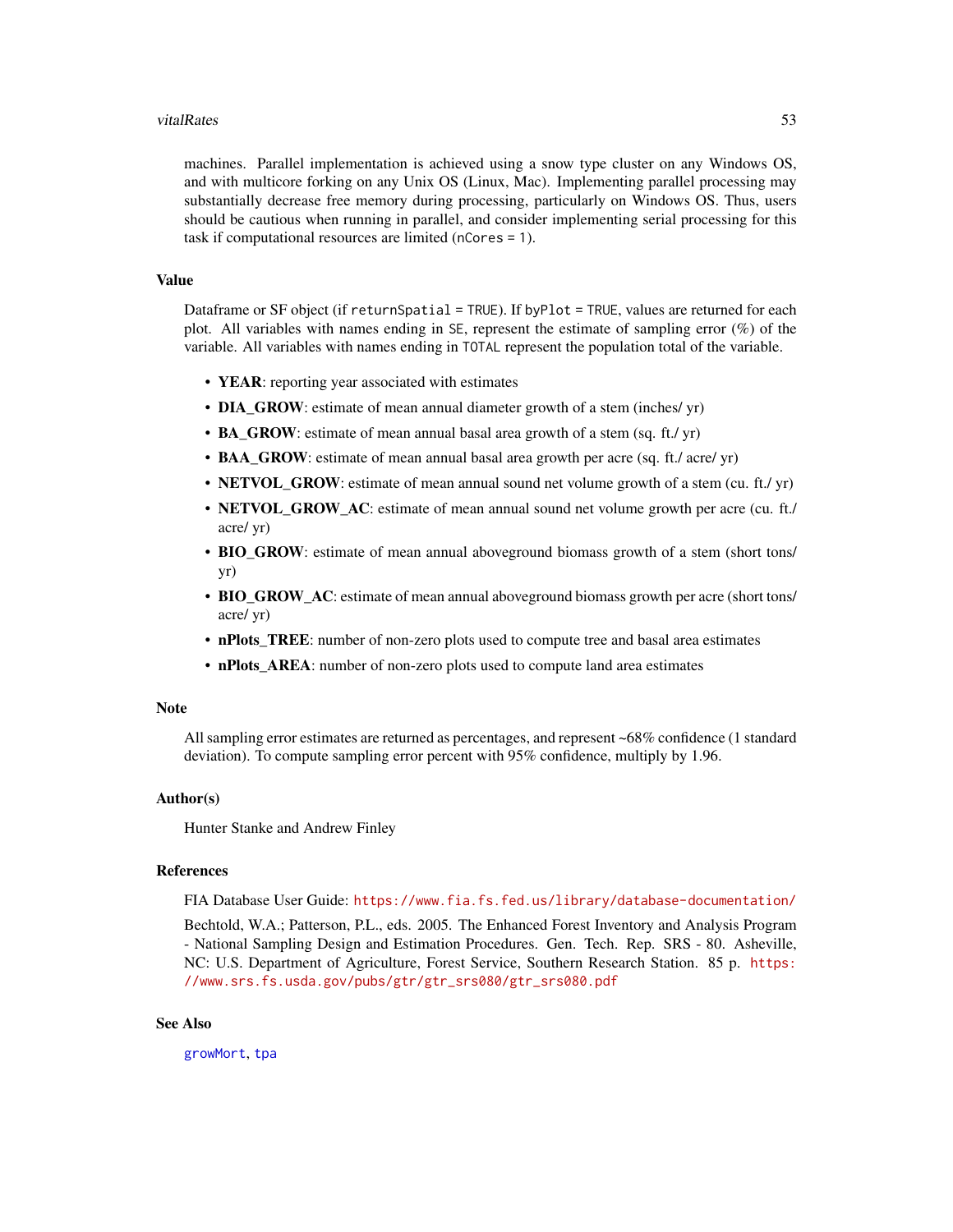#### Examples

```
## Load data from the rFIA package
data(fiaRI)
data(countiesRI)
## Most recents subset
fiaRI_mr <- clipFIA(fiaRI)
## Most recent estimates for growing-stock on timber land by species
vitalRates(db = fiaRI_mr,
           landType = 'timber',
           treeType = 'gs')
## Estimates for white pine ( > 12" DBH) on forested mesic sites
vitalRates(fiaRI_mr,
           treeType = 'live',
           treeDomain = SPCD == 129 & DIA > 12, # Species code for white pine
           areaDomain = PHYSCLCD %in% 21:29) # Mesic Physiographic classes
## Most recent estimates grouped by stand age on forest land
# Make a categorical variable which represents stand age (grouped by 10 yr intervals)
fiaRI_mr$COND$STAND_AGE <- makeClasses(fiaRI_mr$COND$STDAGE, interval = 10)
vitalRates(db = fiaRI_mr,
           grpBy = STAND_AGE)
## Most recent estimates for live stems on forest land by species
vitalRates(db = fiaRI_mr,
           landType = 'forest',
           bySpecies = TRUE)
## Same as above, but implemented in parallel (much quicker)
parallel::detectCores(logical = FALSE) # 4 cores available, we will take 2
vitalRates(db = fiaRI_mr,
           landType = 'forest',
           bySpecies = TRUE,
           nCores = 2## Most recent estimates for all stems on forest land grouped by user-defined areal units
ctSF <- vitalRates(fiaRI_mr,
                   polys = countiesRI,
                   returnSpatial = TRUE)
plot(ctSF) # Plot multiple variables simultaneously
plotFIA(ctSF, BIO_GROW) # Plot of individual tree biomass growth rates
```
writeFIA *Write FIA tables to local directory*

<span id="page-53-0"></span>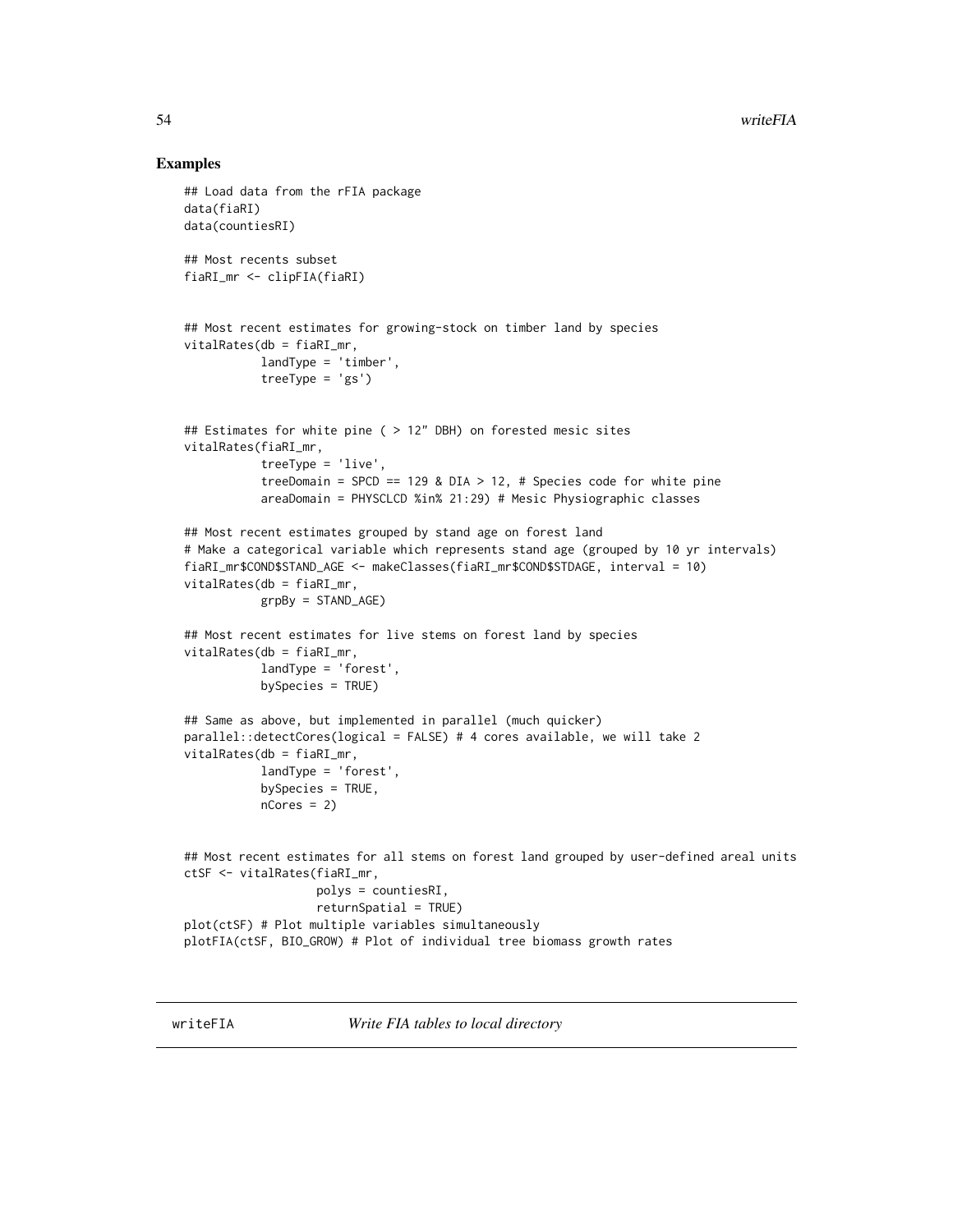#### <span id="page-54-0"></span>writeFIA 55

#### Description

Write FIA.Database object to local directory as a series of .csv files representing each table. Most useful for writing merged states and temporal/spatial subsets of the database. Once written as .csv, files can be reloaded into R with [readFIA](#page-35-1).

#### Usage

```
writeFIA(db, dir, nCores = 1, ...)
```
# Arguments

| db        | FIA. Database object produced from readFIA or getFIA.                                                                                       |
|-----------|---------------------------------------------------------------------------------------------------------------------------------------------|
| dir       | directory where FIA Datatables will be stored.                                                                                              |
| nCores    | numeric; number of cores to use for parallel implementation. Check available<br>cores using $detectCores$ . Default = 1, serial processing. |
| $\ddotsc$ | other arguments to pass to fwrite.                                                                                                          |

# Details

Easy, efficient parallelization is implemented with the [parallel](#page-0-0) package. Users must only specify the nCores argument with a value greater than 1 in order to implement parallel processing on their machines. Parallel implementation is achieved using a snow type cluster on any Windows OS, and with multicore forking on any Unix OS (Linux, Mac). Implementing parallel processing may substantially decrease decrease free memory during processing, particularly on Windows OS. Thus, users should be cautious when running in parallel, and consider implementing serial processing for this task if computational resources are limited (nCores = 1).

#### Author(s)

Hunter Stanke and Andrew Finley

#### See Also

[readFIA](#page-35-1), [getFIA](#page-22-1)

### Examples

## Write the 'fiaRI' object to a temporary directory ## Replace temp\_dir with the path to your directory (where data will be saved)  $temp\_dir = tempdir()$ writeFIA(fiaRI, dir = temp\_dir)